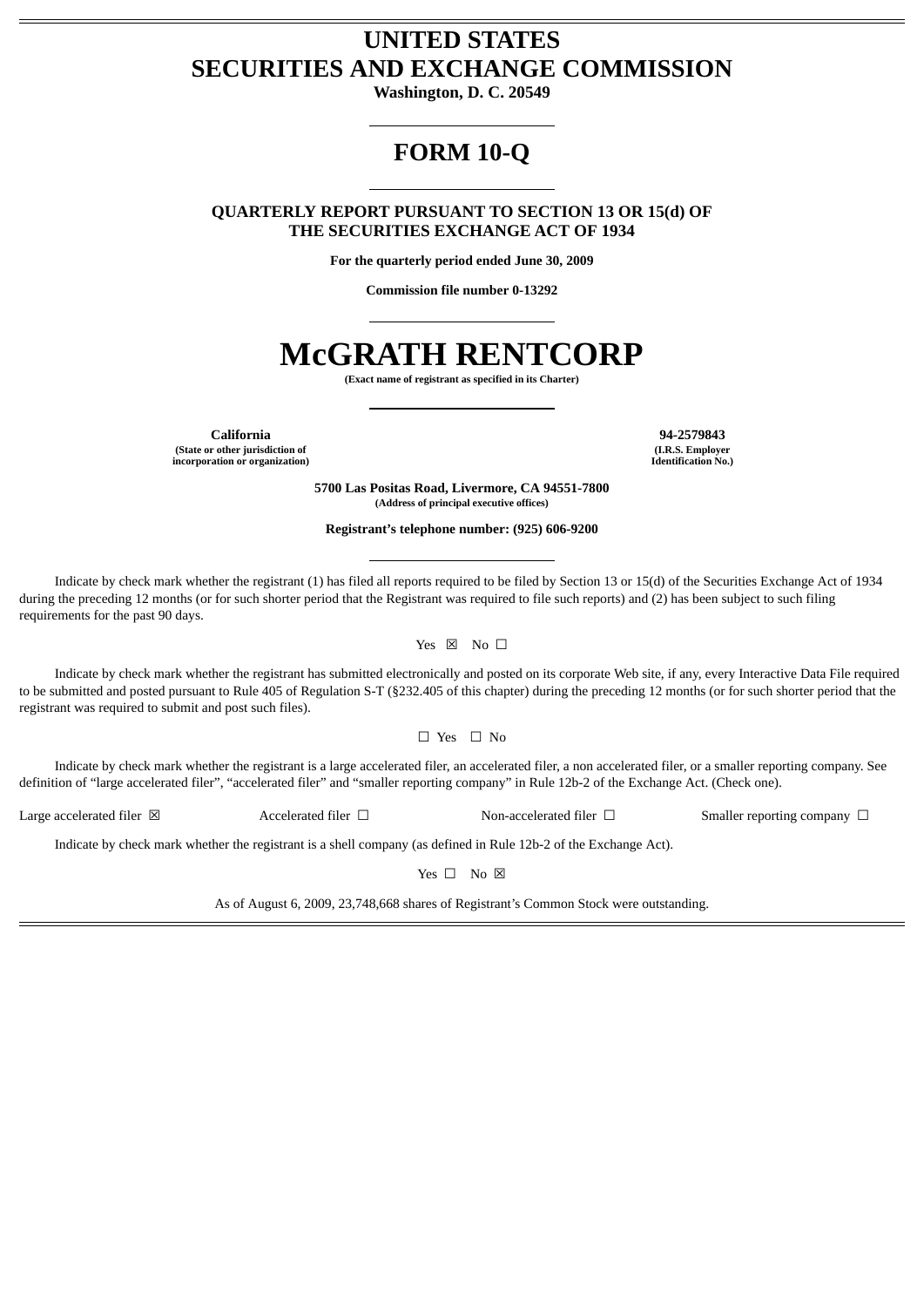# **FORWARD LOOKING STATEMENTS**

*Statements contained in this Quarterly Report on Form 10-Q (this "Form 10-Q") which are not historical facts are forward-looking statements within the meaning of Section 21E of the Securities Exchange Act of 1934, as amended. All statements, other than statements of historical facts regarding McGrath RentCorp's (the "Company's") business strategy, future operations, financial position, estimated revenues or losses, projected costs, prospects, plans and objectives are forward looking statements. These forward-looking statements appear in a number of places and can be identified by the use of forwardlooking terminology such as "may," "will," "should," "expect," "plan," "anticipate," "believe," "estimate," "predict," "future," "intend," "hopes" or "certain" or the negative of these terms or other variations or comparable terminology.*

*Management cautions that forward-looking statements are not guarantees of future performance and are subject to risks and uncertainties that could cause our actual results to differ materially from those projected in such forward-looking statements including, without limitation, the following: the effect of the current recession and the credit crisis on our suppliers, our customers, and our results of operations and the Company's ability to access additional capital in the current uncertain capital and credit market; the level of the Company's future rentals and sales, customer demand and cost of raw materials; the Company's ability to retain and recruit key personnel; the impact of the current recession on the Company's business and its debt covenants and the impact on the Company's flexibility in running its business under such constraints, including the effect of an event of default on the Company's results of operations; the Company's ability to maintain its competitive strengths and to effectively compete against its competitors; the Company's short-term decisions and long-term strategies for the future and its ability to implement and maintain such decisions and strategies, including its strategies: (i) to focus on rental revenue growth from an increasing base of rental assets, (ii) to actively maintain, repair, redeploy, manage and anticipate the need for various models of rental equipment cost-effectively and to maximize the level of proceeds from the sale of such products, and (iii) to create internal facilities and infrastructure capabilities that can provide prompt and efficient customer service, experienced assistance, rapid delivery and timely maintenance of the Company's equipment; the demand by the educational market (and the K-12 market in particular) for the Company's modular products; the Company's ability to successfully integrate, expand and operate the Adler Tank Rentals, LLC business and other future acquisitions and to manage the risks related to those business, including environmental risk; the effect of delays or interruptions in the passage of statewide and local facility bond measures on the Company's operations; the effect of changes in applicable law, and policies relating to the use of temporary buildings on the Company's modular rental and sales revenues, including with respect to class size and building standards; the effects of changes in the level of state funding to public schools and the use of classrooms that meet the Department of Housing requirements; the Company's ability to maintain and upgrade its equipment to comply with changes in applicable law and customer preference; the Company's strategy to effectively implement its expansion into North Carolina, Georgia, Maryland and Virginia and other new markets in the U.S.; the Company's reliance on its information technology systems; manufacturers' ability to produce products to the Company's specification on a timely basis; the Company's ability to maintain good relationships with school districts, manufacturers, and other suppliers; the effect of interest rate fluctuations; the Company's ability to manage its credit risk and accounts receivable; the timing and amounts of future capital expenditures and the Company's ability to meet its needs for working capital including its ability to negotiate lines of credit; the Company's ability to track technology trends to make good buy-sell decisions with respect to electronic test equipment; the effect of changes to the Company's accounting policies and impact of evolving interpretation and implementation of such policies; the risk of litigation and claims against the Company, including under environmental and health and safety and products liability laws; the impact of a change in the Company's overall effective tax rate as a result of the Company's mix of business levels in various tax jurisdictions in which it does business; the adequacy of the Company's insurance coverage; the impact of a failure by third parties to manufacture our products timely or properly; the level of future warranty costs of modular equipment that we sell; the effect of seasonality on the Company's business; the growth of the Company's business in international markets and the Company's ability to succeed in those markets; and the Company's ability to pass on increases in its costs of rental equipment, including manufacturing costs, operating expenses and interest expense through increases in rental rates and selling prices. Further, our future business, financial condition and results of operations could differ materially from those anticipated by such forward-looking statements and are subject to risks and uncertainties including the risks set forth above, those discussed under in Part II— Item 1A "Risk Factors" and elsewhere in this Form 10-Q and in our Annual Report on Form 10-K for the year ended December 31, 2008 as filed with the Securities and Exchange Commission on February 25, 2009 (the "2008 Annual Report"), and those that may be identified from time to time in our reports and registration statements filed with the Securities and Exchange Commission. Moreover, neither we assume nor any other person assumes responsibility for the accuracy and completeness of the forward-looking statements.*

*Forward-looking statements are made only as of the date of this Form 10-Q and are based on management's reasonable assumptions, however these assumptions can be wrong or affected by known or unknown risks and uncertainties. No forward-looking statement can be guaranteed and subsequent facts or circumstances may contradict, obviate, undermine or otherwise fail to support or substantiate such statements. Readers should not place undue reliance on these forward-looking statements and are cautioned that any such forward-looking statements are not guarantees of future performance. We are under no duty to update any of the forward-looking statements after the date of this Form 10-Q to conform such statements to actual results or to changes in our expectations.*

 $\overline{2}$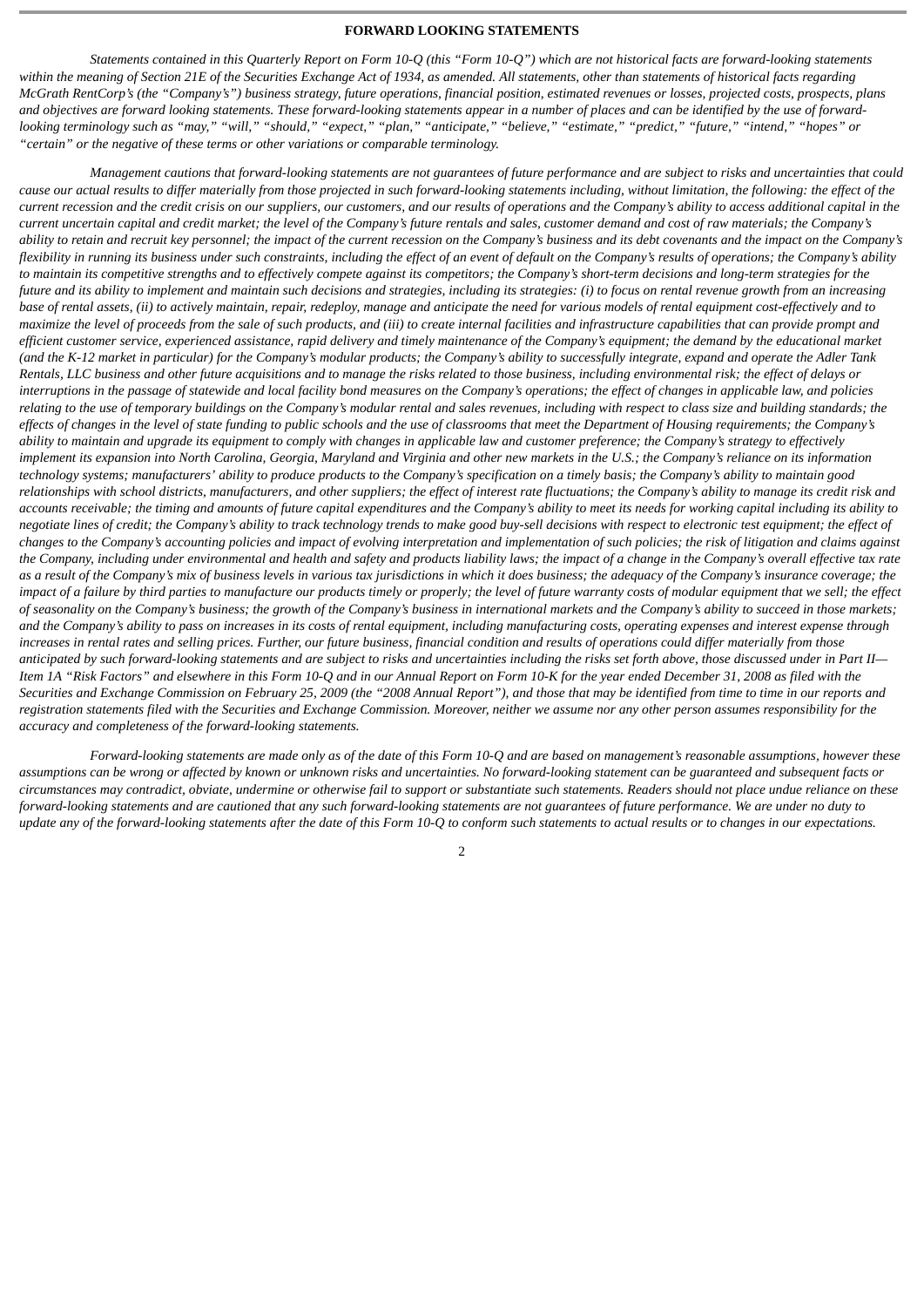#### **ITEM 1. FINANCIAL STATEMENTS**

# **REPORT OF INDEPENDENT REGISTERED PUBLIC ACCOUNTING FIRM**

Board of Directors and Shareholders McGrath RentCorp and Subsidiaries:

We have reviewed the accompanying condensed consolidated balance sheet of McGrath RentCorp and Subsidiaries as of June 30, 2009, and the related condensed consolidated statements of income for the three-month periods ended June 30, 2009 and 2008 and the condensed consolidated statements of income and cash flows for the six-month periods ended June 30, 2009 and 2008. These interim financial statements are the responsibility of the Company's management.

We conducted our reviews in accordance with the standards of the Public Company Accounting Oversight Board (United States). A review of interim financial information consists principally of applying analytical procedures and making inquiries of persons responsible for financial and accounting matters. It is substantially less in scope than an audit conducted in accordance with the standards of the Public Company Accounting Oversight Board (United States), the objective of which is the expression of an opinion regarding the financial statements taken as a whole. Accordingly, we do not express such an opinion.

Based on our reviews, we are not aware of any material modifications that should be made to the accompanying condensed consolidated financial statements for them to be in conformity with accounting principles generally accepted in the United States of America.

We have previously audited, in accordance with the standards of the Public Company Accounting Oversight Board (United States), the consolidated balance sheet of McGrath RentCorp and Subsidiaries as of December 31, 2008, and the related consolidated statements of income, shareholders' equity, and cash flows for the year then ended (not presented herein); and in our report dated February 25, 2009, we expressed an unqualified opinion on those consolidated financial statements. In our opinion, the information set forth in the accompanying condensed consolidated balance sheet as of December 31, 2008, is fairly stated, in all material respects, in relation to the consolidated balance sheet from which it has been derived.

/s/ Grant Thornton LLP San Francisco, California August 4, 2009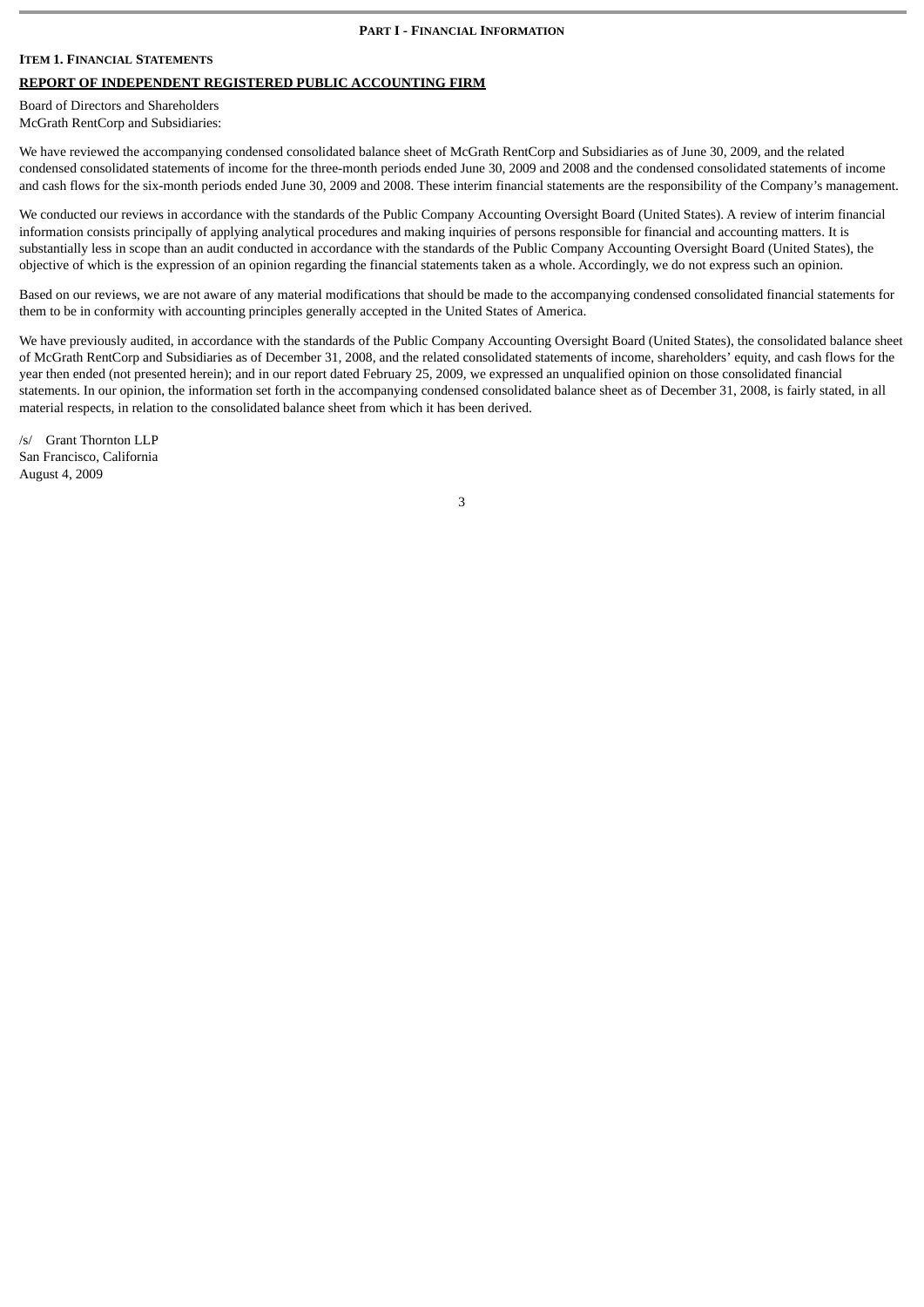# **McGRATH RENTCORP CONDENSED CONSOLIDATED STATEMENTS OF INCOME (UNAUDITED)**

|                                                |              | Three Months Ended June 30, |                | <b>Six Months Ended June 30,</b> |               |         |               |         |
|------------------------------------------------|--------------|-----------------------------|----------------|----------------------------------|---------------|---------|---------------|---------|
| (in thousands, except per share amounts)       |              | 2009                        |                | 2008                             |               | 2009    |               | 2008    |
| <b>REVENUES</b>                                |              |                             |                |                                  |               |         |               |         |
| Rental                                         | \$.          | 45,083                      | \$             | 48,846                           | \$            | 93,455  | -S            | 97,082  |
| <b>Rental Related Services</b>                 |              | 8,162                       |                | 7,490                            |               | 17,299  |               | 14,832  |
| <b>Rental Operations</b>                       |              | 53,245                      |                | 56,336                           |               | 110,754 |               | 111,914 |
| <b>Sales</b>                                   |              | 12,580                      |                | 17,001                           |               | 21,535  |               | 26,174  |
| Other                                          |              | 649                         |                | 616                              |               | 1,340   |               | 1,280   |
| <b>Total Revenues</b>                          |              | 66,474                      |                | 73,953                           |               | 133,629 |               | 139,368 |
| <b>COSTS AND EXPENSES</b>                      |              |                             |                |                                  |               |         |               |         |
| <b>Direct Costs of Rental Operations</b>       |              |                             |                |                                  |               |         |               |         |
| Depreciation of Rental Equipment               |              | 14,358                      |                | 14,044                           |               | 29,109  |               | 27,462  |
| <b>Rental Related Services</b>                 |              | 6,319                       |                | 5,536                            |               | 13,140  |               | 10,751  |
| Other                                          |              | 8,047                       |                | 9,591                            |               | 16,577  |               | 17,681  |
| <b>Total Direct Costs of Rental Operations</b> |              | 28,724                      |                | 29,171                           |               | 58,826  |               | 55,894  |
| <b>Costs of Sales</b>                          |              | 8,799                       |                | 11,667                           |               | 15,472  |               | 17,465  |
| <b>Total Costs of Revenues</b>                 |              | 37,523                      |                | 40,838                           |               | 74,298  |               | 73,359  |
| <b>Gross Profit</b>                            |              | 28,951                      |                | 33,115                           |               | 59,331  |               | 66,009  |
| Selling and Administrative Expenses            |              | 15,465                      |                | 14,230                           |               | 31,042  |               | 27,774  |
| Income from Operations                         |              | 13,486                      |                | 18,885                           |               | 28,289  |               | 38,235  |
| <b>Interest Expense</b>                        |              | 1,953                       |                | 2,291                            |               | 3,836   |               | 4,758   |
| Income Before Provision for Income Taxes       |              | 11,533                      |                | 16,594                           |               | 24,453  |               | 33,477  |
| Provision for Income Taxes                     |              | 4,509                       |                | 6,505                            |               | 9,561   |               | 13,123  |
| Net Income                                     | \$           | 7,024                       | S.             | 10,089                           | \$.           | 14,892  |               | 20,354  |
| <b>Earnings Per Share:</b>                     |              |                             |                |                                  |               |         |               |         |
| <b>Basic</b>                                   | \$           | 0.30                        | \$             | 0.43                             | -\$           | 0.63    | -\$           | 0.85    |
| <b>Diluted</b>                                 | $\mathbb{S}$ | 0.30                        | $\mathfrak{s}$ | 0.42                             | $\mathcal{S}$ | 0.62    | $\mathbf{s}$  | 0.85    |
| Shares Used in Per Share Calculation:          |              |                             |                |                                  |               |         |               |         |
| <b>Basic</b>                                   |              | 23,738                      |                | 23,641                           |               | 23,726  |               | 23,810  |
| Diluted                                        |              | 23,804                      |                | 23,890                           |               | 23,827  |               | 23,977  |
|                                                |              |                             |                |                                  |               |         |               |         |
| Cash Dividends Declared Per Share              | \$           | 0.22                        | -\$            | 0.20                             | \$            | 0.44    | $\mathcal{S}$ | 0.40    |

*The accompanying notes are an integral part of these condensed consolidated financial statements*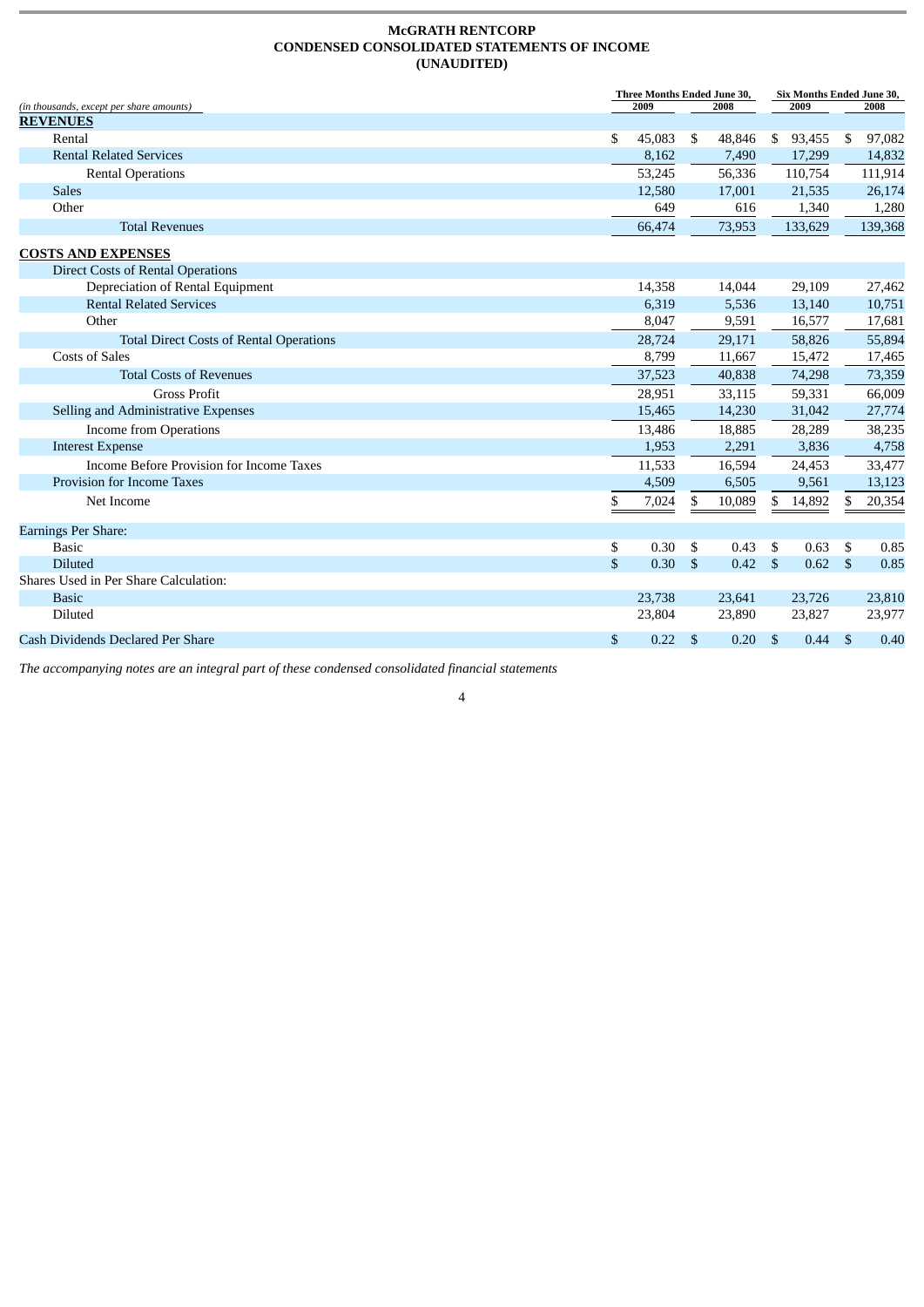# **McGRATH RENTCORP CONDENSED CONSOLIDATED BALANCE SHEETS (UNAUDITED)**

| (in thousands)                                                                                     | <b>June 30,</b><br>2009 | December 31,<br>2008 |
|----------------------------------------------------------------------------------------------------|-------------------------|----------------------|
| <b>ASSETS</b>                                                                                      |                         |                      |
| Cash                                                                                               | \$<br>454               | \$<br>1,325          |
| Accounts Receivable, net of allowance for doubtful accounts of \$1,700 in 2009 and \$1,400 in 2008 | 66,756                  | 86,011               |
| Income Taxes Receivable                                                                            | 1,987                   | 7,927                |
| Rental Equipment, at cost:                                                                         |                         |                      |
| Relocatable Modular Buildings                                                                      | 503,137                 | 503,678              |
| <b>Electronic Test Equipment</b>                                                                   | 248,069                 | 255,778              |
| Liquid and Solid Containment Tanks and Boxes                                                       | 66,095                  | 46,288               |
|                                                                                                    | 817,301                 | 805,744              |
| <b>Less Accumulated Depreciation</b>                                                               | (267, 421)              | (253, 506)           |
| Rental Equipment, net                                                                              | 549,880                 | 552,238              |
| Property, Plant and Equipment, net                                                                 | 74,989                  | 76,763               |
| Prepaid Expenses and Other Assets                                                                  | 17,867                  | 18,633               |
| Intangible Assets, net                                                                             | 13,749                  | 14,136               |
| Goodwill                                                                                           | 27,661                  | 27,464               |
| <b>Total Assets</b>                                                                                | \$753,343               | \$784,497            |
| <b>LIABILITIES AND SHAREHOLDERS' EQUITY</b>                                                        |                         |                      |
| Liabilities:                                                                                       |                         |                      |
| Notes Payable                                                                                      | \$268,583               | \$ 305,500           |
| Accounts Payable and Accrued Liabilities                                                           | 53,987                  | 55,471               |
| Deferred Income                                                                                    | 20,355                  | 28,055               |
| Deferred Income Taxes, net                                                                         | 153,587                 | 145,590              |
| <b>Total Liabilities</b>                                                                           | 496,512                 | 534,616              |
| Shareholders' Equity:                                                                              |                         |                      |
| Common Stock, no par value -                                                                       |                         |                      |
| Authorized - 40,000 shares                                                                         |                         |                      |
| Issued and Outstanding - 23,749 shares in 2009 and 23,709 shares in 2008                           | 48,255                  | 45,754               |
| <b>Retained Earnings</b>                                                                           | 208,576                 | 204,127              |

| Retained Earnings                          | 200.J/D              | 204,127 |
|--------------------------------------------|----------------------|---------|
| Total Shareholders' Equity                 | 256.831              | 249,881 |
| Total Liabilities and Shareholders' Equity | \$753,343<br>_______ | 784.497 |

*The accompanying notes are an integral part of these condensed consolidated financial statements*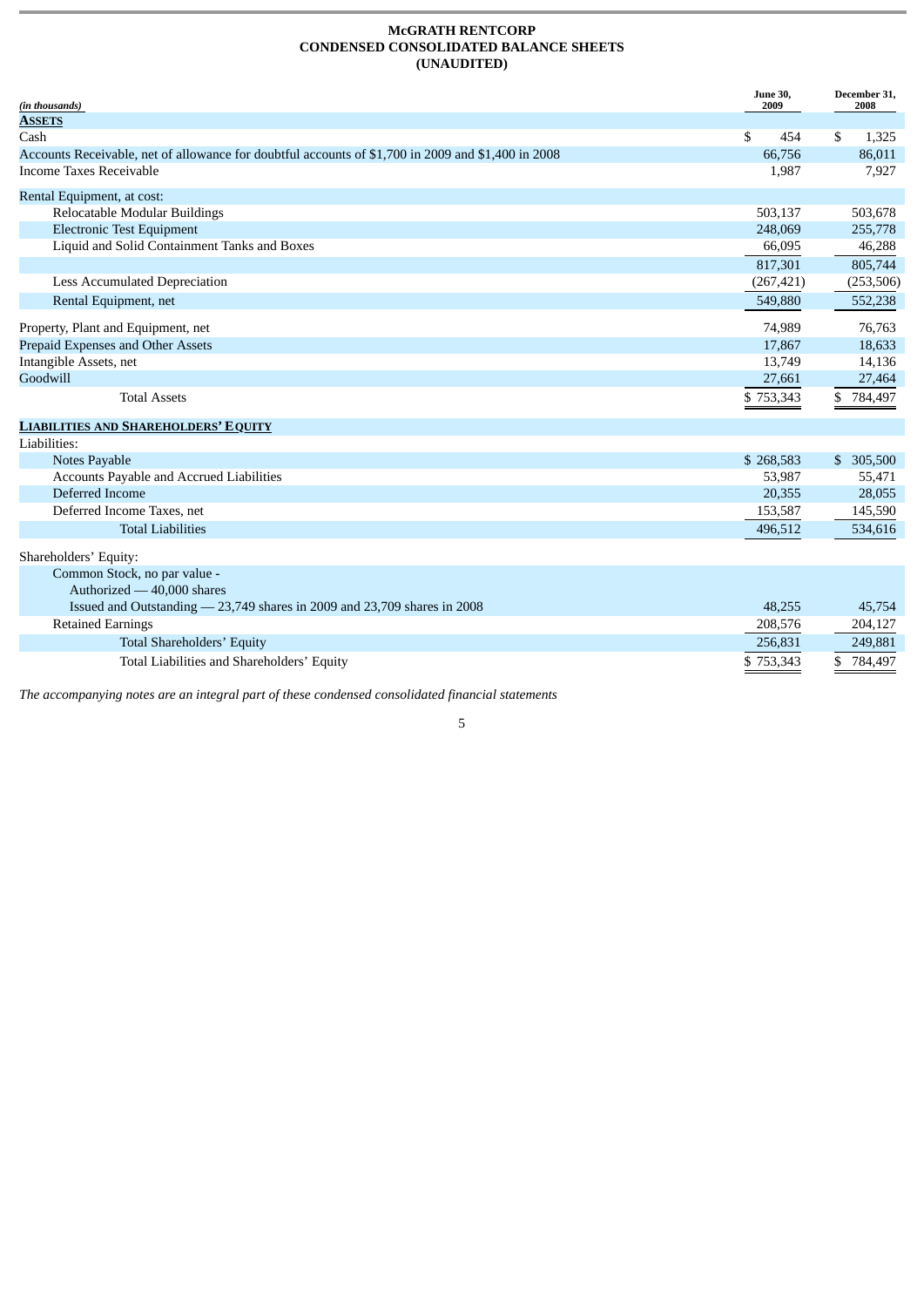# **MCGRATH RENTCORP CONDENSED CONSOLIDATED STATEMENTS OF CASH FLOWS (UNAUDITED**)

|                                                                                                                    | Six Months Ended June 30, |                        |
|--------------------------------------------------------------------------------------------------------------------|---------------------------|------------------------|
| (in thousands)                                                                                                     | 2009                      | 2008                   |
| <b>CASH FLOWS FROM OPERATING ACTIVITIES:</b>                                                                       |                           |                        |
| Net Income                                                                                                         | \$14,892                  | 20,354<br>\$.          |
| Adjustments to Reconcile Net Income to Net Cash Provided by Operating Activities:<br>Depreciation and Amortization | 32,041                    | 28,749                 |
| Provision for Doubtful Accounts                                                                                    | 722                       | 654                    |
| Non-Cash Stock-Based Compensation                                                                                  | 1,953                     | 1,919                  |
|                                                                                                                    |                           |                        |
| Gain on Sale of Rental Equipment                                                                                   | (5,202)                   | (4,824)                |
| Change In:<br><b>Accounts Receivable</b>                                                                           | 18,533                    |                        |
| Income Taxes Receivable                                                                                            | 5,940                     | (2, 312)               |
|                                                                                                                    | 629                       |                        |
| Prepaid Expenses and Other Assets                                                                                  |                           | (2,107)                |
| Accounts Payable and Accrued Liabilities                                                                           | (4, 140)                  | (2,725)                |
| Deferred Income<br>Deferred Income Taxes                                                                           | (7,700)                   | (4,927)                |
|                                                                                                                    | 7,997                     | 10,576                 |
| Net Cash Provided by Operating Activities                                                                          | 65,665                    | 45,357                 |
| <b>CASH FLOWS FROM INVESTING ACTIVITIES:</b>                                                                       |                           |                        |
| Payments related to Acquisition of Adler Tanks                                                                     | (1,099)                   |                        |
| Purchase of Rental Equipment                                                                                       | (33, 673)                 | (54, 665)              |
| Purchase of Property, Plant and Equipment                                                                          | (612)                     | (11, 308)              |
| Proceeds from Sale of Rental Equipment                                                                             | 15,175                    | 12,558                 |
| Net Cash Used in Investing Activities                                                                              | (20, 209)                 | (53, 415)              |
| <b>CASH FLOWS FROM FINANCING ACTIVITIES:</b>                                                                       |                           |                        |
| Net Borrowings (Payments) Under Bank Lines of Credit                                                               | (24, 917)                 | 48,996                 |
| Principal Payments on Senior Notes                                                                                 | (12,000)                  | (12,000)               |
| Proceeds from the Exercise of Stock Options                                                                        | 518                       | 663                    |
| Excess Tax Benefit from Exercise and Disqualifying Disposition of Stock Options                                    | 34                        | 133                    |
| Repurchase of Common Stock                                                                                         | $\qquad \qquad =$         | (24, 418)              |
| Payment of Dividends                                                                                               | (9,962)                   | (9, 104)               |
| Net Cash Provided by (Used in) Financing Activities                                                                | (46, 327)                 | 4,270                  |
|                                                                                                                    |                           |                        |
| Net Decrease in Cash                                                                                               | (871)                     | (3,788)                |
| Cash Balance, beginning of period                                                                                  | 1,325                     | 5,090                  |
| Cash Balance, end of period                                                                                        | \$<br>454                 | \$<br>1,302            |
| Interest Paid, during the period                                                                                   | \$<br>4,271               | 5,059<br>\$            |
| Income Taxes Paid, during the period                                                                               | \$<br>1,537               | 2,415                  |
| Dividends Declared, not yet paid                                                                                   | \$<br>5,225               | ${\mathbb S}$<br>4,713 |
| Rental Equipment Acquisitions, not yet paid                                                                        | \$<br>10,876              | \$<br>10,432           |
|                                                                                                                    |                           |                        |

*The accompanying notes are an integral part of these condensed consolidated financial statements*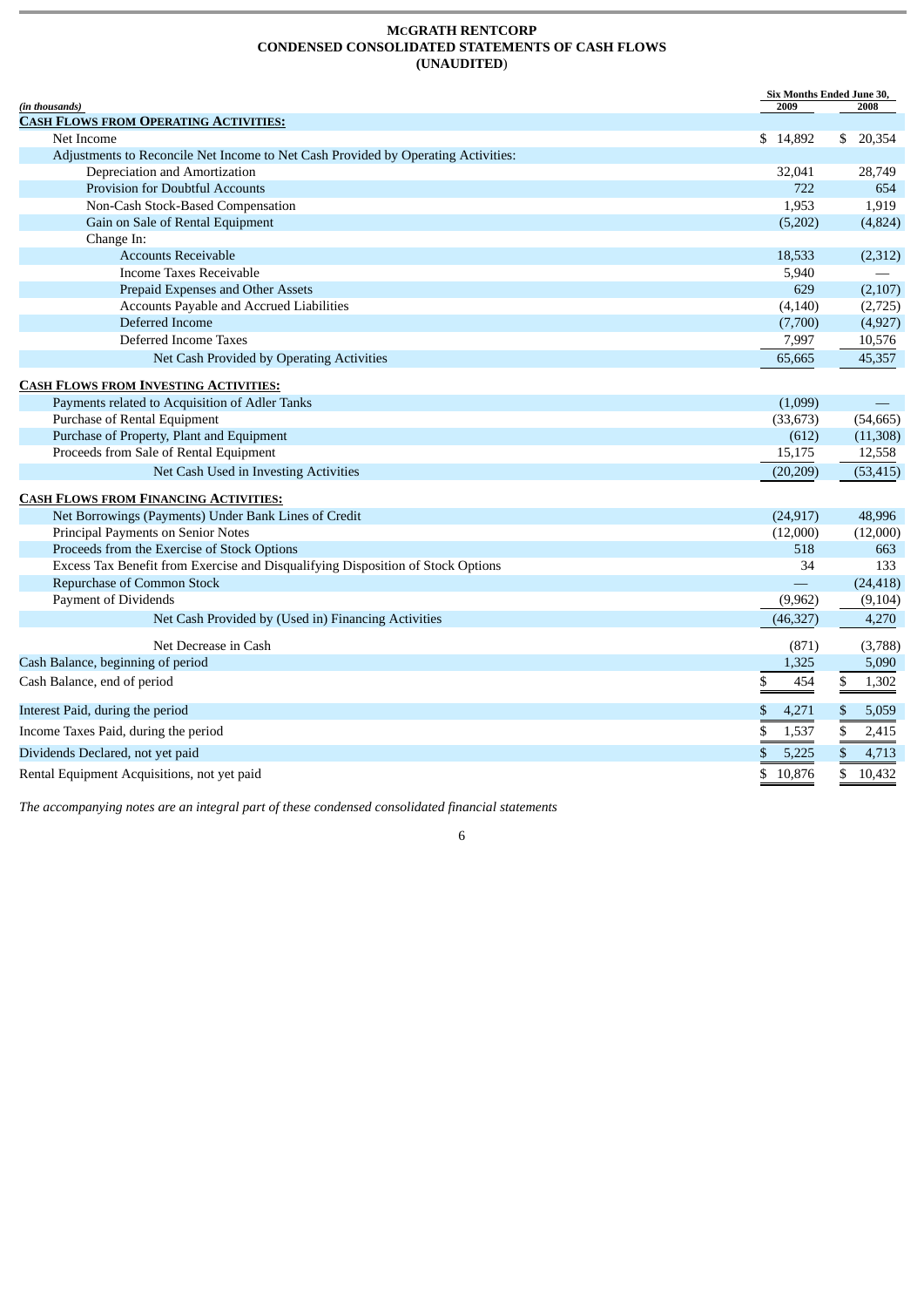### **MCGRATH RENTCORP NOTES TO CONDENSED CONSOLIDATED FINANCIAL STATEMENTS June 30, 2009**

# **NOTE 1. CONDENSED CONSOLIDATED FINANCIAL INFORMATION**

The condensed consolidated financial statements for the six months ended June 30, 2009 and 2008 have not been audited, but in the opinion of management, all adjustments (consisting of normal recurring accruals, consolidation and eliminating entries) necessary for the fair presentation of the consolidated results of operations, financial position, and cash flows of McGrath RentCorp (the "Company") have been made. The accompanying unaudited condensed consolidated financial statements have been prepared pursuant to the rules and regulations of the Securities and Exchange Commission. Certain information and note disclosures normally included in annual financial statements prepared in accordance with generally accepted accounting principles have been condensed or omitted pursuant to those rules and regulations, although the Company believes that the disclosures made are adequate to make the information not misleading. The consolidated results for the six months ended June 30, 2009 should not be considered as necessarily indicative of the consolidated results for the entire year. These condensed consolidated financial statements should be read in conjunction with the financial statements and notes thereto included in the Company's latest Form 10-K.

Certain prior period amounts have been reclassified to conform to current year presentation. Such reclassifications did not affect total revenues, operating income or net income.

# **NOTE 2. NEW ACCOUNTING PRONOUNCEMENTS**

In June 2009, the Financial Accounting Standards Board ("FASB") issued Statement of Financial Accounting Standard ("SFAS") No. 168, "The FASB Accounting Standards Codification and the Hierarchy of Generally Accepted Accounting Principles – a replacement of FASB Statement No. 162, ("SFAS No. 168"). The Codification will become the source of authoritative Generally Accepted Accounting Principles ("GAAP") recognized by the FASB to be applied by nongovernmental entities. Rules and interpretive releases of the Securities and Exchange Commission ("SEC") under authority of federal securities law are also sources of authoritative GAAP for SEC registrants. On the effective date of SFAS No. 168, the Codification will supersede all then-existing non-SEC accounting and reporting standards. All other nongrandfathered non-SEC accounting literature not included in the Codification will become nonauthoritative. SFAS No. 168 is effective for financial statements issued for interim and annual periods ending after September 15, 2009. SFAS No. 168 is not expected to have a material impact on the Company's financial statements.

In June 2009, the FASB issued SFAS No. 167, "Amendments to FASB Interpretation No. 46(R)" ("SFAS No. 167"), which requires an entity to perform a qualitative analysis to determine whether the entity's variable interest gives it controlling financial interest in a variable interest entity ("VIE"). This analysis identifies a primary beneficiary of a VIE as the entity that has both the power to direct the activities of a VIE that most significantly impact the entity's economic performance and the obligation to absorb losses or receive benefit from the entity that could potentially be significant to the VIE. SFAS No. 167 also amends FIN 46(R) to require ongoing reassessments of the primary beneficiary of a VIE. The provisions of the SFAS No. 167 are effective for the Company's fiscal year beginning January 1, 2010. The Company is currently evaluating the potential impact of adopting this statement on the Company's financial statements.

Effective quarter ended June 30, 2009, the Company implemented SFAS No. 165, "subsequent events" ("SFAS No. 165"). This standard establishes general standards of accounting and disclosure of events that occur after the balance sheet date but before financial statements are issued. The adoption of SFAS No. 165 did not impact the Company's financial position or results of operations. The Company evaluated all events or transactions that occurred after June 30, 2009 through August 6, 2009, the date these financial statements were issued. During this period the Company did not have any material recognizable subsequent events.

The Company adopted the provision of Statement of Financial Accounting Standard ("SFAS") No. 141(R), "Business Combination" and SFAS No. 160, "Accounting and Reporting of Noncontrolling Interest in Consolidated Financial Statements" as of January 1, 2009. The adoption did not have any significant impact on the Company's consolidated financial statements.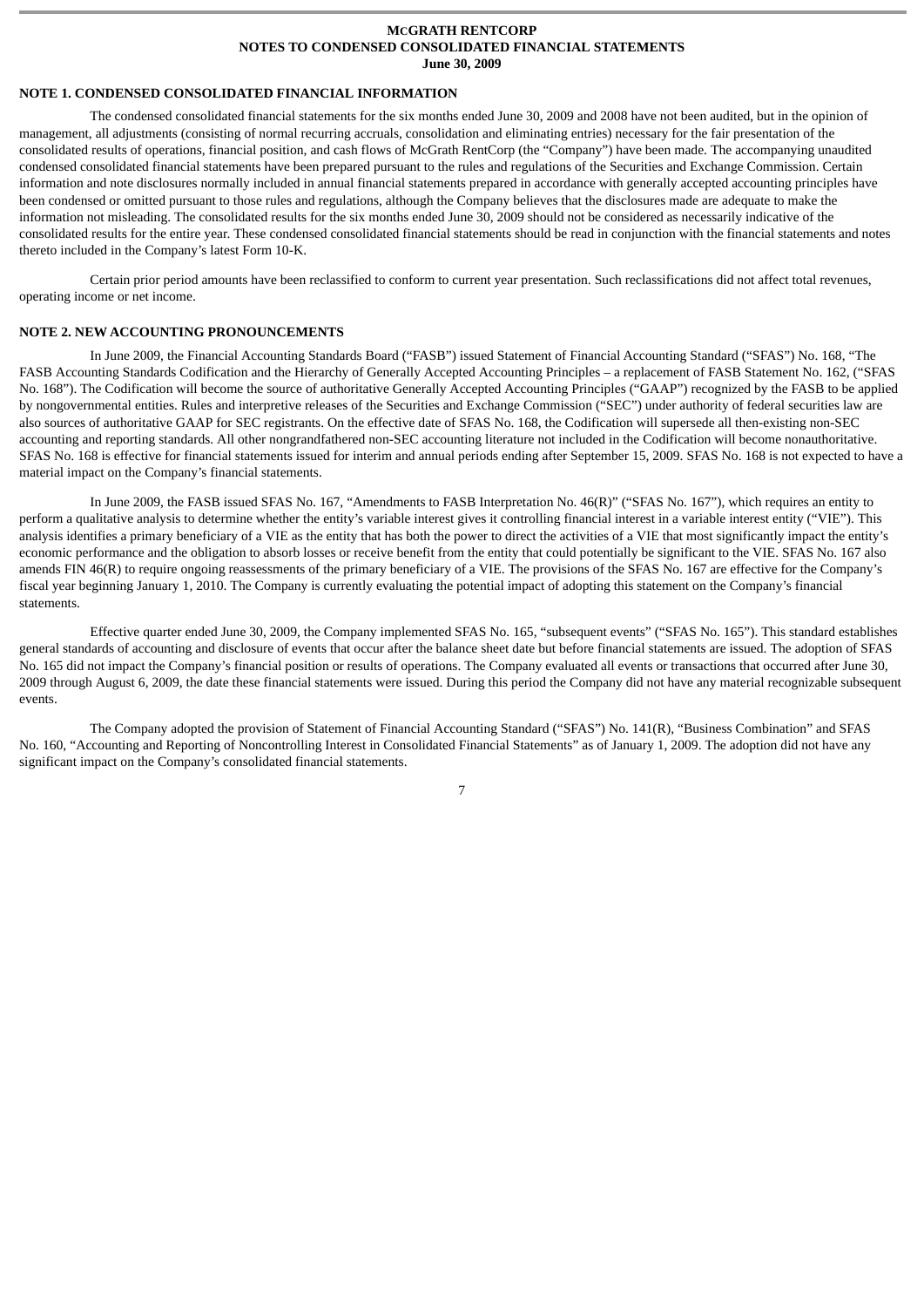In April 2008, FASB Staff Position 142-3, "Determination of the Useful Life of Intangible Assets" ("FSP 142-3") was issued. This standard amends the factors that should be considered in developing assumptions used to determine the useful life of a recognized intangible asset under SFAS No. 142, "Goodwill and Other Intangible Assets". FSP 142-3 is effective for financial statements issued for fiscal years beginning after December 15, 2008. The adoption of FSP 142- 3 did not have any significant impact on the Company's consolidated financial statements.

#### **NOTE 3. EARNINGS PER SHARE**

Basic earnings per share ("EPS") is computed as net income divided by the weighted average number of shares of common stock outstanding for the period. Diluted EPS is computed as net income divided by the weighted average number of shares outstanding of common stock and common stock equivalents for the period, including the dilutive effects of stock options and other potentially dilutive securities. Common stock equivalents result from dilutive stock options computed using the treasury stock method and the average share price for the reported period. The effect of dilutive options on the weighted average number of shares for the three months ended June 30, 2009 and 2008 was 66,271 and 248,143 shares, respectively, and for the six months ended June 30, 2009 and 2008 was 101,198 and 178,781 shares, respectively. For the three months ended June 30, 2009 and 2008, stock options to purchase 2,456,669 and 1,105,000 shares, respectively, and for the six months ended June 30, 2009 and 2008, stock options to purchase 2,472,669 and 1,105,500 shares, respectively of the Company's common stock were not included in the computation of diluted EPS because the exercise price exceeded the average market price for the related periods and the effect would have been anti-dilutive.

On May 14, 2008, the Company's Board of Directors authorized the Company to repurchase an aggregate of 2,000,000 shares of the Company's outstanding common stock. In connection with this authorization, the Board of Directors terminated its previous share repurchase authorization announced on March 21, 2003. These purchases are made in the over-the-counter market (NASDAQ) and/or through privately negotiated, large block transactions at such repurchase price as the officers of the Company deem appropriate and desirable on behalf of the Company. All shares repurchased by the Company are canceled and returned to the status of authorized but unissued shares of common stock. There were no repurchases of common stock during the three and six months ended June 30, 2009. There were no repurchases of common stock during the three months ended June 30, 2008. During the six months ended June 30, 2008, the Company repurchased 968,746 shares of common stock for an aggregate repurchase price of \$21.9 million, or an average price of \$22.61 per share. As of June 30, 2009, 2,000,000 shares remain authorized for repurchase.

#### **NOTE 4. RELATED PARTY TRANSACTIONS**

The Company purchased liquid and solid containment tanks totaling \$3.6 million and \$8.2 million, during the three and six months ended June 30, 2009, respectively, from Sabre Manufacturing, LLC, which is controlled by the President of Adler Tank Rentals, LLC. In addition, the Company leases two operating facilities and receives certain support services from companies controlled by the President of Adler Tank Rentals, LLC, which totaled \$0.2 million and \$0.3 million in the three and six months ended June 30, 2009, respectively. Amounts due to related parties at June 30, 2009 totaled \$0.5 million.

#### **NOTE 5. SEGMENT REPORTING**

SFAS No. 131, "Disclosure about Segments of an Enterprise and Related Information," establishes annual and interim reporting standards for an enterprise's operating segments and related disclosures about its products, services, geographic areas and major customers. In accordance with SFAS No. 131, the Company's four reportable segments are (1) Mobile Modular Management Corporation, its modular building rental division ("Mobile Modular"); (2) TRS-RenTelco, its electronic test equipment rental division; (3) Adler Tank Rentals, LLC, its wholly-owned subsidiary providing containment solutions for the storage of hazardous and non-hazardous liquids and solids ("Adler Tanks") and (4) Enviroplex, Inc., its wholly-owned subsidiary classroom manufacturing business selling modular buildings used primarily as classrooms in California ("Enviroplex"). The operations of each of these segments are described in Note 1 —*Organization and Business*, and the accounting policies of the segments are described in Note 2—*Significant Accounting Policies* in the Company's latest Form 10-K. Management focuses on several key measures to evaluate and assess each segment's performance including rental revenue growth, gross profit, income from operations and income before provision for income taxes. As separate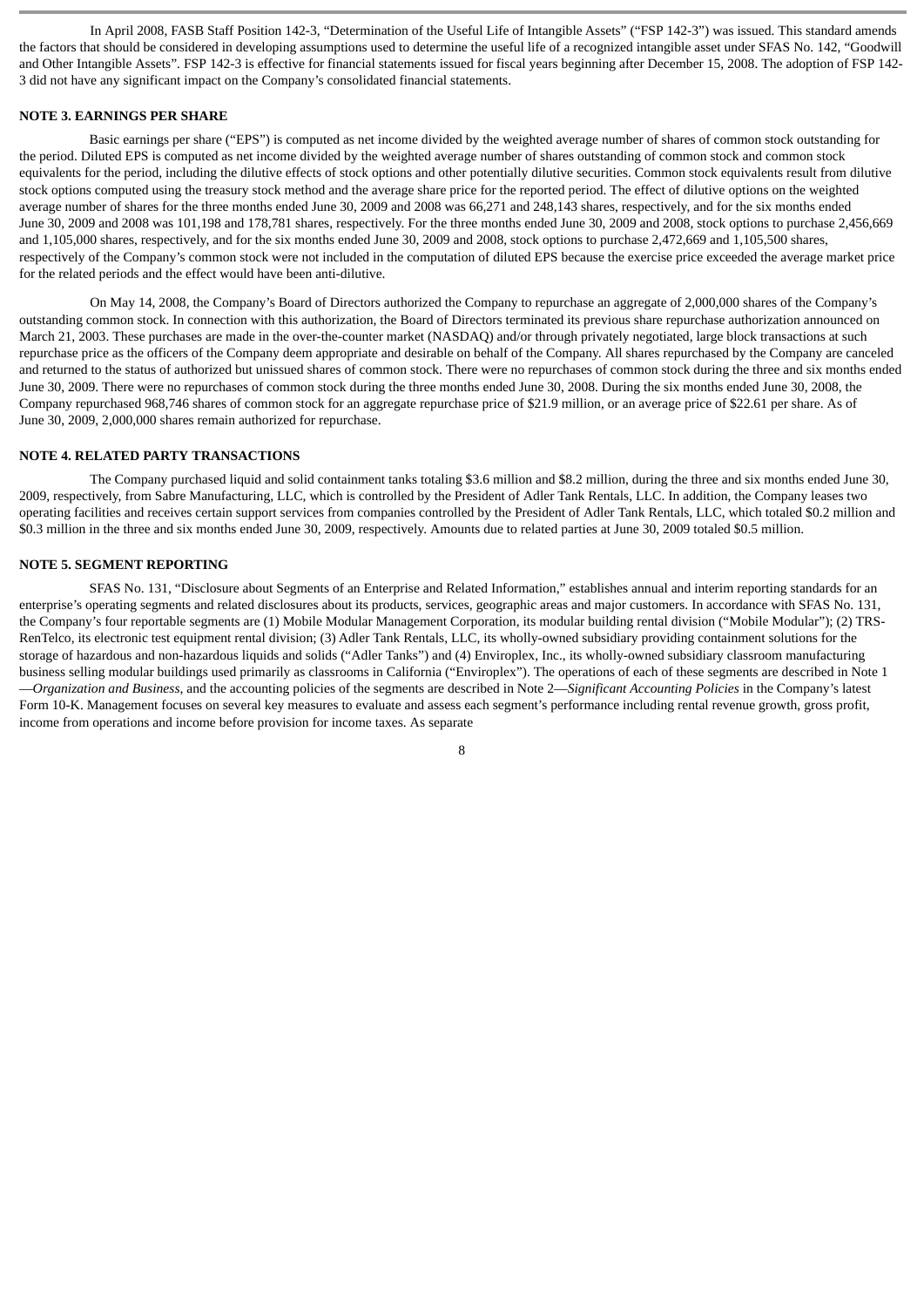corporate entities, Adler Tanks and Enviroplex, Inc. revenues and expenses are maintained separately from Mobile Modular and TRS-RenTelco. Excluding interest expense, allocations of revenue and expense not directly associated with one of these segments are generally allocated to Mobile Modular, TRS-RenTelco and Adler Tanks, based on their pro-rata share of direct revenues. Interest expense is allocated between Mobile Modular, TRS-RenTelco and Adler Tanks based on their pro-rata share of average rental equipment at cost, intangible assets, accounts receivable, deferred income and customer security deposits. The Company does not report total assets by business segment. Summarized financial information for the six months ended June 30, 2009 and 2008 for the Company's reportable segments is shown in the following table: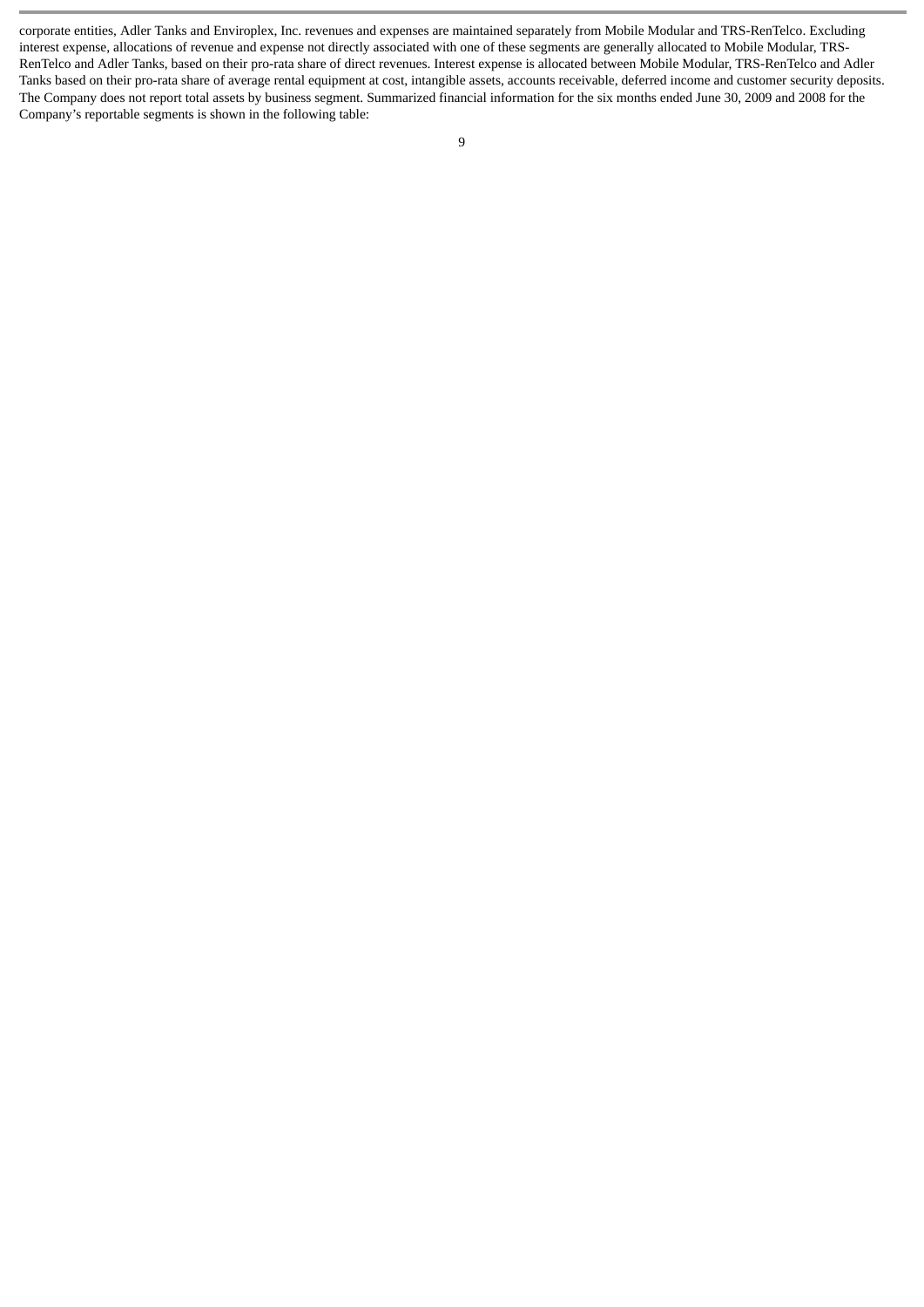| (dollar amounts in thousands)                   | Mobile<br>Modular | TRS-<br>RenTelco | <b>Adler</b><br>Tanks    | Enviroplex <sup>1</sup> | Consolidated           |
|-------------------------------------------------|-------------------|------------------|--------------------------|-------------------------|------------------------|
| <b>Six Months Ended June 30.</b>                |                   |                  |                          |                         |                        |
| 2009                                            |                   |                  |                          |                         |                        |
| <b>Rental Revenues</b>                          | \$48,389          | \$ 37,301        | \$7,765                  | \$                      | $\mathbb{S}$<br>93,455 |
| <b>Rental Related Services Revenues</b>         | 13,533            | 897              | 2,869                    |                         | 17,299                 |
| Sales and Other Revenues                        | 10,785            | 11,258           | 69                       | 763                     | 22,875                 |
| <b>Total Revenues</b>                           | 72,707            | 49,456           | 10,703                   | 763                     | 133,629                |
| Depreciation of Rental Equipment                | 6,842             | 20,806           | 1,461                    | $\qquad \qquad$         | 29,109                 |
| <b>Gross Profit</b>                             | 38,505            | 14,817           | 5,999                    | 10                      | 59,331                 |
| Selling and Administrative Expenses             | 14,261            | 11,416           | 3,984                    | 1,381                   | 31,042                 |
| Income (Loss) from Operations                   | 24,244            | 3,401            | 2,015                    | (1, 371)                | 28,289                 |
| <b>Interest Expense (Income) Allocation</b>     | 2,274             | 1,215            | 447                      | (100)                   | 3,836                  |
| Income (Loss) before Provision for Income Taxes | 21,970            | 2,186            | 1,568                    | (1,271)                 | 24,453                 |
| <b>Rental Equipment Acquisitions</b>            | 6,721             | 10,330           | 19,686                   | $\qquad \qquad =$       | 36,737                 |
| Accounts Receivable, net (period end)           | 40,560            | 20,529           | 4,741                    | 926                     | 66,756                 |
| Rental Equipment, at cost (period end)          | 503,137           | 248,069          | 66,095                   |                         | 817,301                |
| Rental Equipment, net book value (period end)   | 371,673           | 113,960          | 64,247                   | $\equiv$                | 549,880                |
| Utilization (period end) <sup>2</sup>           | 74.1%             | 58.6%            | 54.4%                    |                         |                        |
| Average Utilization <sup>2</sup>                | 76.8%             | 60.5%            | 58.7%                    |                         |                        |
| 2008                                            |                   |                  |                          |                         |                        |
| <b>Rental Revenues</b>                          | \$51,192          | \$45,890         | \$<br>$\qquad \qquad$    | \$<br>$\equiv$          | 97,082<br>\$           |
| <b>Rental Related Services Revenues</b>         | 13,930            | 902              | $\overline{\phantom{m}}$ |                         | 14,832                 |
| Sales and Other Revenues                        | 8,037             | 12,945           |                          | 6,472                   | 27,454                 |
| <b>Total Revenues</b>                           | 73,159            | 59,737           |                          | 6,472                   | 139,368                |
| Depreciation of Rental Equipment                | 6,488             | 20,974           |                          |                         | 27,462                 |
| <b>Gross Profit</b>                             | 39,276            | 24,296           |                          | 2,437                   | 66,009                 |
| Selling and Administrative Expenses             | 14,064            | 12,330           |                          | 1,380                   | 27,774                 |
| <b>Income from Operations</b>                   | 25,212            | 11,966           |                          | 1,057                   | 38,235                 |
| Interest Expense (Income) Allocation            | 3,220             | 1,746            |                          | (208)                   | 4,758                  |
| Income before Provision for Income Taxes        | 21,992            | 10,220           |                          | 1,265                   | 33,477                 |
| <b>Rental Equipment Acquisitions</b>            | 21,142            | 36,552           |                          |                         | 57,694                 |
| Accounts Receivable, net (period end)           | 39,880            | 23,424           |                          | 5,413                   | 68,717                 |
| Rental Equipment, at cost (period end)          | 492,774           | 256,267          |                          |                         | 749,041                |
| Rental Equipment, net book value (period end)   | 370,338           | 138,174          |                          |                         | 508,512                |
| Utilization (period end) <sup>2</sup>           | 82.0%             | 70.0%            |                          |                         |                        |
| <b>Average Utilization</b> <sup>2</sup>         | 82.3%             | 69.2%            |                          |                         |                        |

1. Gross Enviroplex sales revenues were \$1,002 and \$7,558 for the six months ended June 30, 2009 and 2008, respectively, which includes inter-segment sales to Mobile Modular of \$239 and \$1,086, respectively, which are eliminated in consolidation.

2. Utilization is calculated each month by dividing the cost of rental equipment on rent by the total cost of rental equipment excluding new equipment inventory and accessory equipment. The Average Utilization for the period is calculated using the average costs of rental equipment.

No single customer accounted for more than 10% of total revenues for the six months ended June 30, 2009 and 2008. In addition, total foreign country customers and operations accounted for less than 10% of the Company's revenues and long-lived assets for the same periods.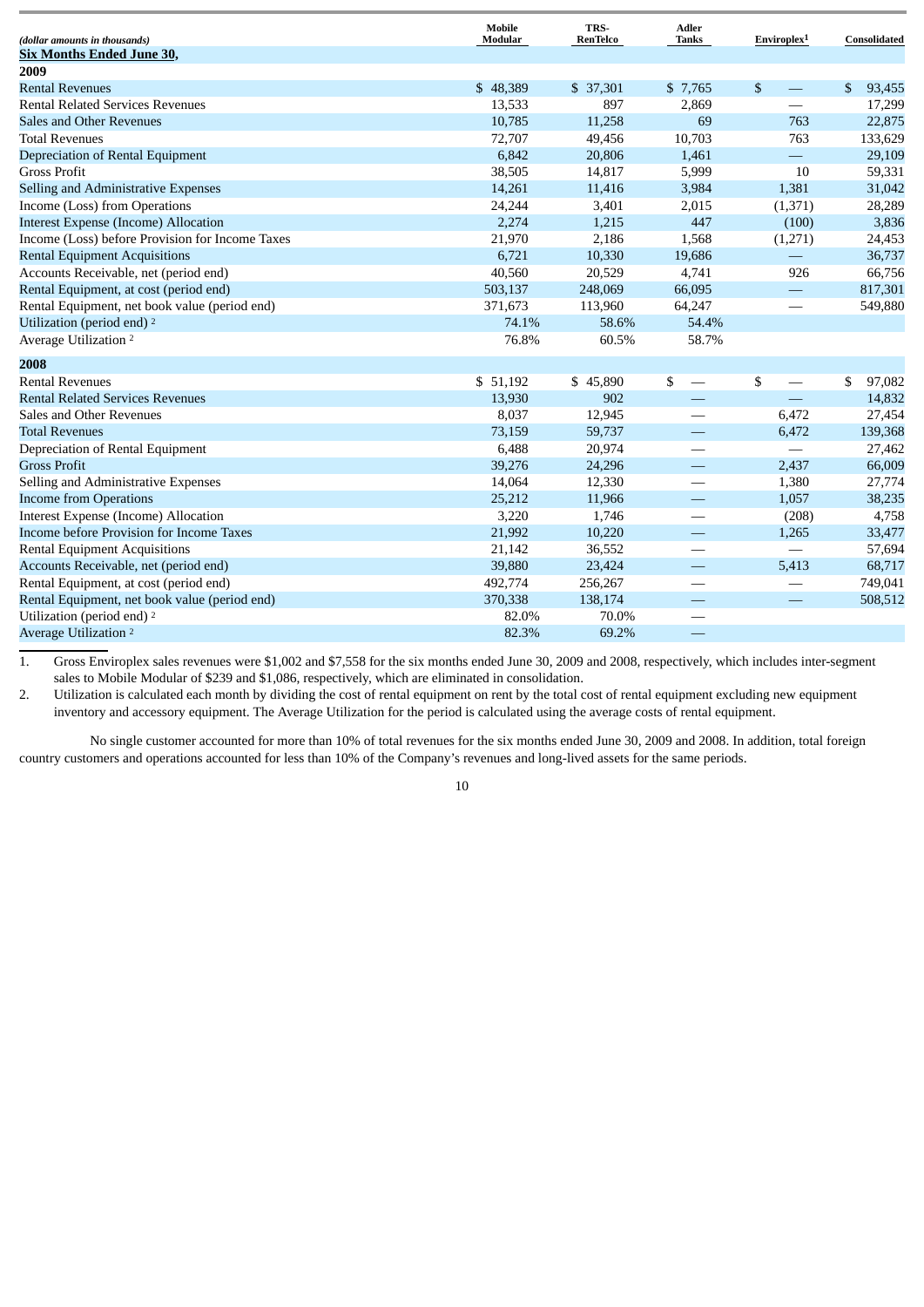#### ITEM 2. MANAGEMENT'S DISCUSSION AND ANALYSIS OF FINANCIAL CONDITION AND RESULTS OF OPERATIONS

*This Form 10Q, including the following Management's Discussion and Analysis of Financial Condition and Results of Operations ("MD&A"), contains forward-looking statements under federal securities laws. Forward-looking statements are not guarantees of future performance and involve a number of risks and uncertainties. Our actual results could differ materially from those indicated by forward-looking statements as a result of various factors. These factors include but are not limited to, those set forth under this Item, those discussed in Part II—Item 1A, "Risk Factors" and elsewhere in this Form 10-Q and in our Annual Report on Form 10-K for the year ended December 31, 2008 as filed with the Securities and Exchange Commission on February 25, 2009 (the "2008 Annual Report") and those that may be identified from time to time in our reports and registration statements filed with the Securities and Exchange Commission.*

*This discussion should be read in conjunction with the Condensed Consolidated Financial Statements and related Notes included in Part I—Item 1 of this Form 10-Q and the Consolidated Financial Statements and related Notes and the Management's Discussion and Analysis of Financial Condition and Results of Operations contained in our 2008 Annual Report. In preparing the following MD&A, we presume that readers have access to and have read the MD&A in our 2008 Annual Report, pursuant to Instruction 2 to paragraph (b) of Item 303 of Regulation S-K. We undertake no duty to update any of these forward-looking statements after the date of filing of this Form 10-Q to confirm such forward-looking statements to actual results or revised expectations, except as otherwise required by law.*

#### **General**

The Company, incorporated in 1979, is a leading rental provider of relocatable modular buildings for classroom and office space, electronic test equipment for general purpose and communications needs, and liquid and solid containment tanks and boxes. The Company's primary emphasis is on equipment rentals. The Company is comprised of four business segments: (1) Mobile Modular Management Corporation, its modular building rental division ("Mobile Modular"); (2) TRS-RenTelco, its electronic test equipment rental division; (3) Adler Tank Rentals, LLC, its wholly-owned subsidiary providing containment solutions for the storage of hazardous and non-hazardous liquids and solids ("Adler Tanks") and (4) Enviroplex, Inc., its wholly-owned subsidiary classroom manufacturing business selling modular buildings used primarily as classrooms in California ("Enviroplex"). In the six months ended June 30, 2009, Mobile Modular, TRS-RenTelco and Enviroplex contributed 90%, 9%, and negative 5% of the Company's income before provision for taxes (the equivalent of "pretax income"), respectively, compared to 66%, 30% and 4% for the same period in 2008. In the six months ended June 30, 2009, Adler Tanks' contribution to the Company's pretax income was 6%. Adler Tanks was acquired on December 11, 2008 and had no contribution to pretax income of the Company for the six months ended June 30, 2008. Although managed as a separate business unit, Enviroplex's revenues, pretax income contribution and total assets are not significant relative to the Company's consolidated financial position.

The Company generates the majority of its revenue from the rental of its equipment on operating leases and from sales of equipment occurring in the normal course of business. The Company requires significant capital outlay to purchase its rental inventory and recovers its investment through rental and sales revenues. Rental revenue and certain other service revenues negotiated as part of the lease agreements with the customers and related costs are recognized on a straight-line basis over the terms of the leases. Sales revenue and related costs are recognized upon delivery and installation of the equipment to customers. Sales revenues are less predictable and can fluctuate from quarter to quarter and year to year depending on customer demands and requirements. Generally, rental revenues recover the equipment's capitalized cost in a short period of time relative to the equipment's potential rental life and when sold, sale proceeds usually recover a high percentage of its capitalized cost.

The Company's modular revenues are primarily affected by demand for classrooms which in turn is affected by shifting and fluctuating school populations, the level of state funding to public schools, the need for temporary classroom space during reconstruction of older schools and changes in policies regarding class size. In particular, public schools in the State of California from time to time experience fluctuations in funding from the state. As a result of any reduced funding, lower expenditures by these schools may result in certain planned programs to increase the number of classrooms, such as those the Company provides, to be postponed or terminated. However, reduced expenditures may also result in schools reducing their long-term facility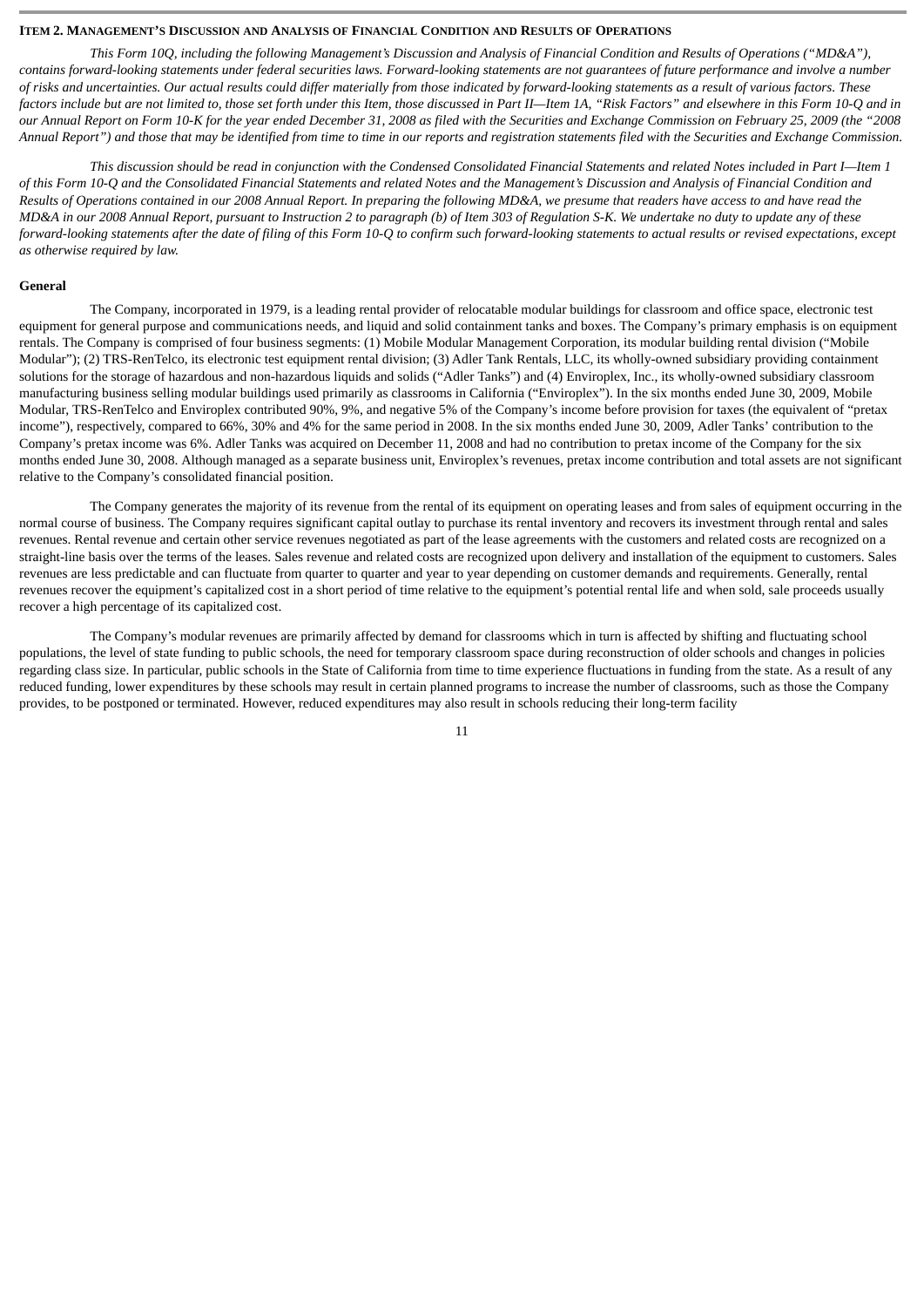construction projects in favor of using the Company's modular classroom solutions. At this time, the Company can make no assurances as to whether public schools will either reduce or increase their demand for the Company's modular classrooms as a result of fluctuations in funding of public schools by the State of California. Looking forward, the Company believes that any interruption in the passage of facility bonds or contraction of class size reduction programs by public schools may have a material adverse effect on both rental and sales revenues of the Company. (For more information, see "*Item 1. Business – Relocatable Modular Buildings – Classroom Rentals and Sales to Public Schools (K-12)*" in the Company's 2008 Annual Report and "*Item 1A. Risk Factors – A significant reduction of, or delay in, funding to public schools could cause the demand for our modular classroom units to decline, which could result in a reduction in our revenues and profitability*", in Part II *–* Other Information section of this Form 10-Q.)

Revenues of TRS-RenTelco are derived from the rental and sale of general purpose, communications and environmental test equipment to a broad range of companies, from Fortune 500 to middle and smaller market companies primarily in the electronics, communications, aerospace and defense industries. Electronic test equipment revenues are primarily affected by the business activity within these industries related to research and development, manufacturing, and communication infrastructure installation and maintenance.

Revenues of Adler Tanks are derived from the rental and sale of fixed axle tanks ("tanks"), vacuum containers, dewatering containers and roll off containers, collectively referred to as "boxes". These tanks and boxes are rented to a broad range of industries and applications including oil and gas exploration and field services, refinery, chemical and industrial plant maintenance, environmental remediation and field services, heavy and commercial building construction, marine services, pipeline construction and maintenance, tank terminals services, wastewater treatment, and waste management and landfill services for the containment of hazardous and non-hazardous liquids and solids.

The Company's rental operations include rental and rental related service revenues which comprised approximately 83% and 80% of consolidated revenues in the six months ended June 30, 2009 and 2008, respectively. Of the total rental operations revenues for the six months ended June 30, 2009, Mobile Modular, TRS-RenTelco and Adler Tanks comprised 56%, 34% and 10% respectively. Of the total rental operations revenues for the six months ended June 30, 2008, Mobile Modular and TRS-RenTelco comprised 58% and 42%, respectively. The Company's direct costs of rental operations include depreciation of rental equipment, rental related service costs, impairment of rental equipment (if any), and other direct costs of rental operations which include direct labor, supplies, repairs, insurance, property taxes, license fees and amortization of certain lease costs.

The Company's Mobile Modular, TRS-RenTelco and Adler Tanks business segments sell new or previously rented modular units, electronic test equipment and liquid and solid containment tanks and boxes, respectively. In addition, Enviroplex sells new modular buildings used primarily as classrooms in California. The renting and selling of some modular equipment requires a dealer's license, which the Company has obtained from the appropriate governmental agencies. For the six months ended June 30, 2009, sales and other revenues of modular, electronic test equipment and liquid and solid containment tanks and boxes comprised approximately 17%, of the Company's consolidated revenues. For the six months ended June 30, 2008, sales and other revenues of modular and electronic test equipment comprised approximately 20% of the Company's consolidated revenues. Of the total sales and other revenues for the six months ended June 30, 2009 and 2008, Mobile Modular and Enviroplex comprised 50% and 53%, respectively, and TRS-RenTelco comprised 50% and 47%, respectively. Adler Tanks sales and other revenues for the six months ended June 30, 2009 were not significant. The Company's cost of sales includes the carrying value of the equipment sold and the direct costs associated with the equipment sold such as delivery, installation, modifications and related site work.

Selling and administrative expenses primarily include personnel and benefit costs, which include non-cash stock-based compensation, depreciation and amortization, bad debt expense, advertising costs, and professional service fees. The Company believes that sharing of common facilities, financing, senior management, and operating and accounting systems by all of the Company's operations, results in an efficient use of overhead. Historically, the Company's operating margins have been impacted favorably to the extent its costs and expenses are leveraged over a large installed customer base. However, there can be no assurance as to the Company's ability to maintain a large installed customer base or ability to sustain its historical operating margins.

To supplement the Company's financial data presented on a basis consistent with generally accepted accounting principles ("GAAP"), the Company presents Adjusted EBITDA which is defined by the Company as net income before minority interest in income of subsidiary, interest expense, provision for income taxes, depreciation, amortization, and non-cash stock-based compensation.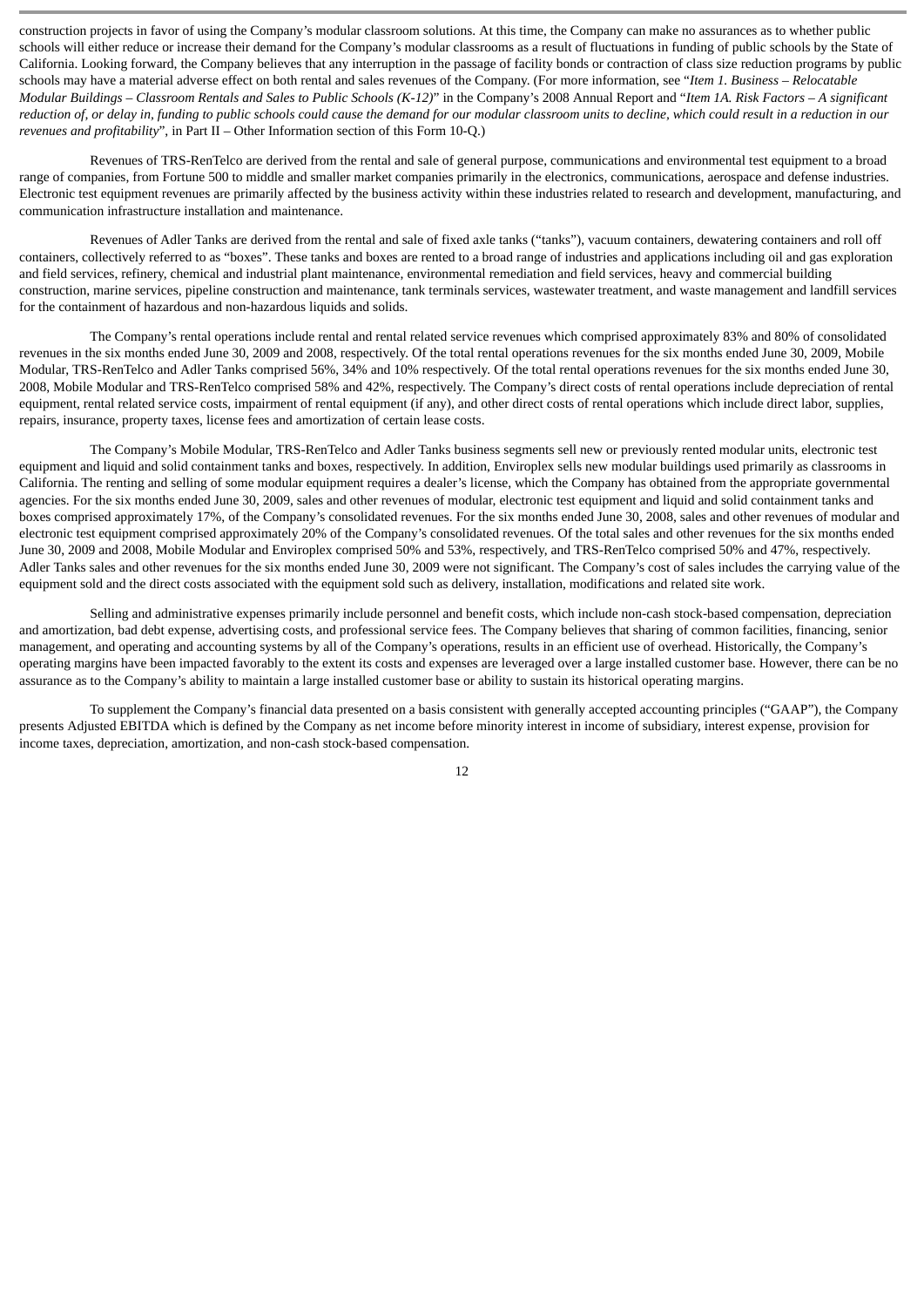The Company presents Adjusted EBITDA as a financial measure as management believes it provides useful information to investors regarding the Company's liquidity and financial condition and because management, as well as the Company's lenders, uses this measure in evaluating the performance of the Company.

Management uses Adjusted EBITDA as a supplement to GAAP measures to further evaluate the Company's period-to-period operating performance and evaluate the Company's ability to meet future capital expenditure and working capital requirements. Management believes the exclusion of non-cash charges, including stock-based compensation, is useful in measuring the Company's cash available to operations and the performance of the Company. Because the Company finds Adjusted EBITDA useful, the Company believes its investors will also find Adjusted EBITDA useful in evaluating the Company's performance.

Adjusted EBITDA should not be considered in isolation or as a substitute for net income, cash flows, or other consolidated income or cash flow data prepared in accordance with GAAP in the United States or as a measure of the Company's profitability or liquidity. Adjusted EBITDA is not in accordance with or an alternative for GAAP, and may be different from non—GAAP measures used by other companies. Unlike EBITDA which may be used by other companies or investors, Adjusted EBITDA does not include stock-based compensation charges and income from the former minority interest that previously existed in the Company's Enviroplex subsidiary. The Company believes that Adjusted EBITDA is of limited use in that it does not reflect all of the amounts associated with the Company's results of operations as determined in accordance with GAAP and does not accurately reflect real cash flow. In addition, other companies may not use Adjusted EBITDA or may use other non-GAAP measures, limiting the usefulness of Adjusted EBITDA. Therefore, Adjusted EBITDA should only be used to evaluate the Company's results of operations in conjunction with the corresponding GAAP measures. The presentation of Adjusted EBITDA is not meant to be considered in isolation or as a substitute for the most directly comparable GAAP measures. The Company compensates for the limitations of Adjusted EBITDA by relying upon GAAP results to gain a complete picture of the Company's performance. Since Adjusted EBITDA is a non-GAAP financial measure as defined by the Securities and Exchange Commission, the Company includes in the tables below reconciliations of Adjusted EBITDA to the most directly comparable financial measures calculated and presented in accordance with accounting principles generally accepted in the United States.

#### **Reconciliation of Net Income to Adjusted EBITDA**

*(dollar amounts in thousands)*

|                                           | <b>Three Months Ended</b><br><b>June 30,</b> |          | <b>Six Months Ended</b><br><b>June 30,</b> |          |           |              | <b>Twelve Months Ended</b><br><b>June 30,</b> |  |
|-------------------------------------------|----------------------------------------------|----------|--------------------------------------------|----------|-----------|--------------|-----------------------------------------------|--|
|                                           | 2009                                         | 2008     | 2009                                       | 2008     | 2009      | 2008         |                                               |  |
| Net Income                                | \$7,024                                      | \$10,089 | \$14,892                                   | \$20,354 | \$35,741  | 44,351<br>\$ |                                               |  |
| Minority Interest in Income of Subsidiary |                                              |          |                                            |          |           | 79           |                                               |  |
| Provision for Income Taxes                | 4,509                                        | 6,505    | 9,561                                      | 13,123   | 22,936    | 28,697       |                                               |  |
| Interest                                  | 1,953                                        | 2,291    | 3,836                                      | 4,758    | 9,055     | 10,024       |                                               |  |
| Income from Operations                    | 13,486                                       | 18,885   | 28,289                                     | 38,235   | 67,732    | 83,151       |                                               |  |
| Depreciation and Amortization             | 15,830                                       | 14,699   | 32.041                                     | 28,749   | 63,708    | 56,850       |                                               |  |
| Non-Cash Stock-Based Compensation         | 978                                          | 987      | 1,953                                      | 1,919    | 3,801     | 3,672        |                                               |  |
| Adjusted EBITDA <sup>1</sup>              | \$30,294                                     | \$34,571 | \$62,283                                   | \$68,903 | \$135,241 | \$143,673    |                                               |  |
| Adjusted EBITDA Margin <sup>2</sup>       | 46%                                          | 47%      | 47%                                        | 49%      | 45%       | 49%          |                                               |  |

# **Reconciliation of Adjusted EBITDA to Net Cash Provided by Operating Activities**

*(dollar amounts in thousands)*

|                                           | <b>Three Months Ended</b><br><b>June 30,</b> |                                | <b>Six Months Ended</b><br><b>June 30,</b> |          | <b>Twelve Months Ended</b><br><b>June 30,</b> |           |
|-------------------------------------------|----------------------------------------------|--------------------------------|--------------------------------------------|----------|-----------------------------------------------|-----------|
|                                           | 2009                                         | 2008                           | 2009                                       | 2008     | 2009                                          | 2008      |
| Adjusted EBITDA <sup>1</sup>              | \$30,294                                     | \$34,571                       | \$62,283                                   | \$68,903 | \$135,241                                     | \$143,673 |
| Interest Paid                             | (2,468)                                      | (2,899)                        | (4,271)                                    | (5,059)  | (9,285)                                       | (10, 144) |
| Income Taxes Paid                         | (1,070)                                      | (1,576)                        | (1,537)                                    | (2, 415) | (3,703)                                       | (10,762)  |
| Gain on Sale of Rental Equipment          | (3,504)                                      | (2,484)                        | (5,202)                                    | (4,824)  | (11, 563)                                     | (10,500)  |
| Change in certain assets and liabilities: |                                              |                                |                                            |          |                                               |           |
| Accounts Receivable, net                  | 6,598                                        | (8,339)                        | 19,255                                     | (1,657)  | 7,571                                         | (4,558)   |
| Income Taxes Receivable                   | 5,940                                        | $\qquad \qquad \longleftarrow$ | 5,940                                      |          | 5,940                                         |           |
| Prepaid Expenses and Other Assets         | (1,543)                                      | (3, 102)                       | 629                                        | (2,104)  | 258                                           | (2,780)   |
| Accounts Payable and Other Liabilities    | 1,321                                        | 4,857                          | (3,732)                                    | (2,560)  | (1,751)                                       | 984       |
| Deferred Income                           | (1,856)                                      | (1,272)                        | (7,700)                                    | (4,927)  | (3,667)                                       | 5,560     |
| Net Cash Provided by Operating Activities | \$33,712                                     | \$19,756                       | \$65,665                                   | \$45,357 | \$119,041                                     | \$111,473 |

1 Adjusted EBITDA is defined as net income before minority interest in income of subsidiary, interest expense, provision for income taxes, depreciation, amortization, and non-cash stock-based compensation.

2 Adjusted EBITDA Margin is calculated as Adjusted EBITDA divided by total revenues for the period.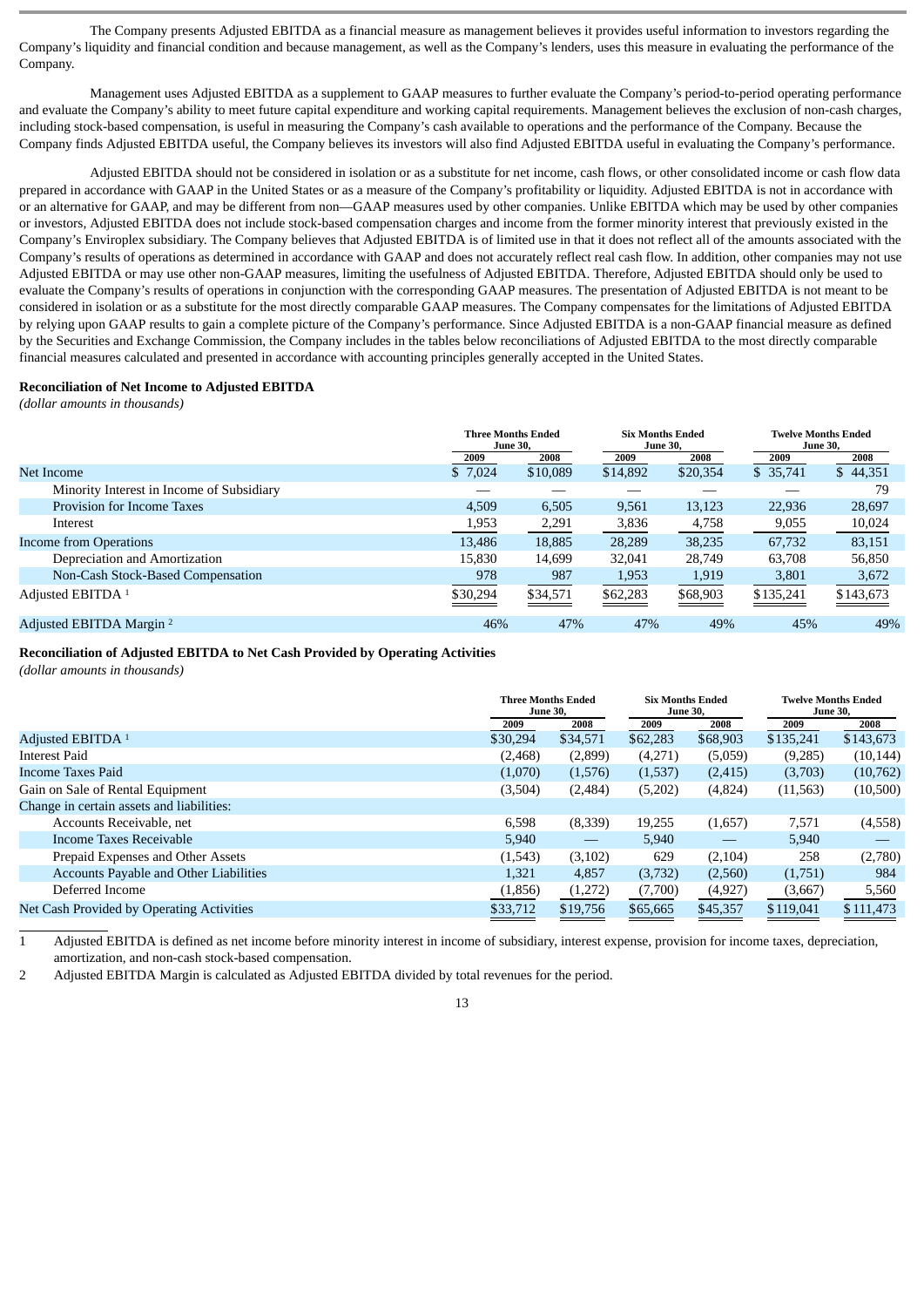Adjusted EBITDA is a component of two restrictive financial covenants for the Company's unsecured line of credit and senior notes. These instruments contain financial covenants requiring the Company to not:

- Permit the Consolidated Fixed Charge Coverage Ratio of Adjusted EBITDA (as defined) to fixed charges as of the end of any fiscal quarter to be less than 2.00 to 1.00 under the line of credit and the senior notes. At June 30, 2009 the actual ratio for the line of credit and the senior notes was 3.57 to 1.00 and 3.54 to 1.00, respectively.
- Permit the Consolidated Leverage Ratio of funded debt to Adjusted EBITDA (as defined) at any time during any period of four consecutive quarters to be (1) greater than 2.50 to 1.00 under the New Credit Facility and (2) greater than 2.25 to 1.00 under the senior notes. At June 30, 2009 the actual ratio for the line of credit and the senior note was 1.89 to 1.00 and 1.99 to 1.00, respectively.

At June 30, 2009, the Company was in compliance with each of the aforementioned covenants. There are no anticipated trends that the Company is aware of that would indicate non-compliance with these covenants, though, significant deterioration in our financial performance could impact the Company's ability to comply with these covenants.

# **Recent Developments**

On August 4, 2009 the Company executed an amendment to the 5.08% senior notes due in 2011 to amend and restate the Consolidated Leverage Ratio of funded debt to EBITDA (as defined) to 2.50 to 1.00 from 2.25 to 1.00. In addition, EBITDA shall now be calculated on a pro forma basis to give effect, as of the first day of the relevant period, to any approved acquisition or disposition of a Subsidiary or business division which was effected during the relevant period. Also, the limit of Priority Debt (as defined) was modified to an amount not to exceed \$30.0 million, from an amount not to exceed 15% of Tangible Net Worth (as defined).

On June 4, 2009, the Company announced that the board of directors declared a quarterly cash dividend of \$0.22 per common share for the quarter ended June 30, 2009, an increase of 10% over the prior year's comparable quarter.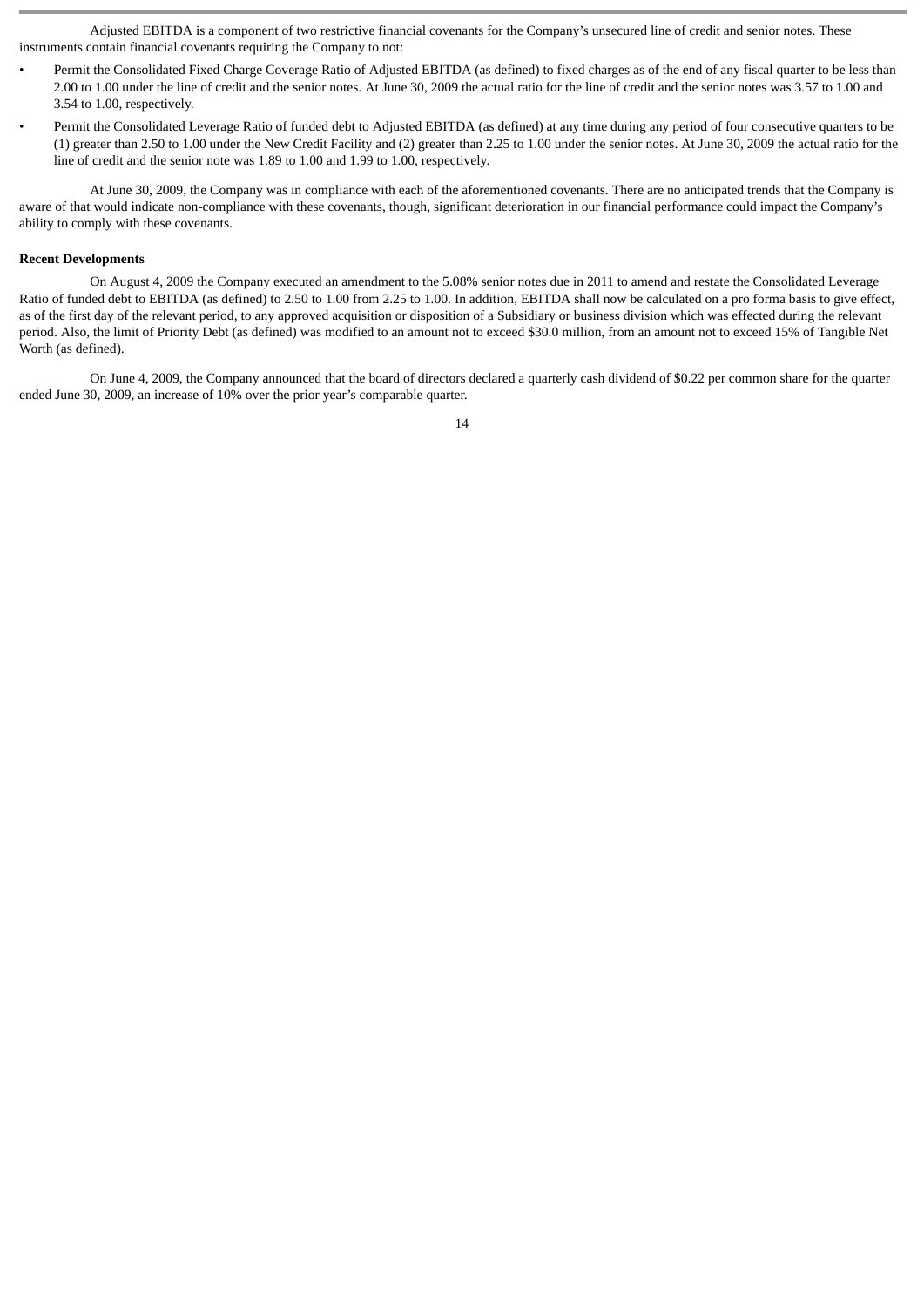# **Results of Operations**

# **Three Months Ended June 30, 2009 Compared to Three Months Ended June 30, 2008**

#### **Overview**

Consolidated revenues for the three months ended June 30, 2009 decreased 10% to \$66.5 million, from \$74.0 million for the same period in 2008. Consolidated net income for the three months ended June 30, 2009 decreased \$3.1 million, or 30%, to \$7.0 million from \$10.1 million for the same period in 2008. Earnings per diluted share decreased 29% to \$0.30 for the three months ended June 30, 2009 compared to \$0.42 for the same period in 2008.

For the three months ended June 30, 2009, on a consolidated basis:

- Gross profit decreased \$4.2 million, or 13%, to \$29.0 million, with gross profit of TRS-RenTelco decreasing \$5.3 million, or 43%, primarily due to lower gross profit on rental and sales revenues and Mobile Modular gross profit increasing \$0.3 million, or 1%, primarily due to higher gross profit on sales revenues, partly offset by lower gross profit on rental and rental related services revenues. Enviroplex gross profit decreased \$1.9 million primarily due to \$4.5 million lower sales revenues. Adler Tanks gross profit was \$2.7 million.
- Selling and administrative expenses increased 9% to \$15.5 million from \$14.2 million in the same period in 2008, primarily due to selling and administrative expenses of Adler Tanks not present in 2008 and higher depreciation expense.
- Interest expense decreased \$0.3 million, or 15% to \$2.0 million due to 32% lower net average interest rates (2.7% compared to 4.1% in 2008) partly offset by higher average debt levels of the Company.
- Pre-tax income contribution by Mobile Modular and TRS-RenTelco was 95% and 7%, respectively, compared to 62%, 30%, respectively, for the comparable 2008 period. Pre–tax income contribution by Adler Tanks was 3%. These results are discussed on a segment basis below. Pre-tax income contribution by Enviroplex decreased to negative 5% in 2009 from positive 8% in 2008.
- Adjusted EBITDA decreased \$4.3 million, or 12%, to \$30.3 million compared to \$34.6 million in 2008, with TRS-RenTelco and Enviroplex decreasing \$5.2 million and \$1.8 million, respectively, and Mobile Modular increasing \$0.9 million. Adler Tanks' Adjusted EBITDA was \$1.8 million in 2009.

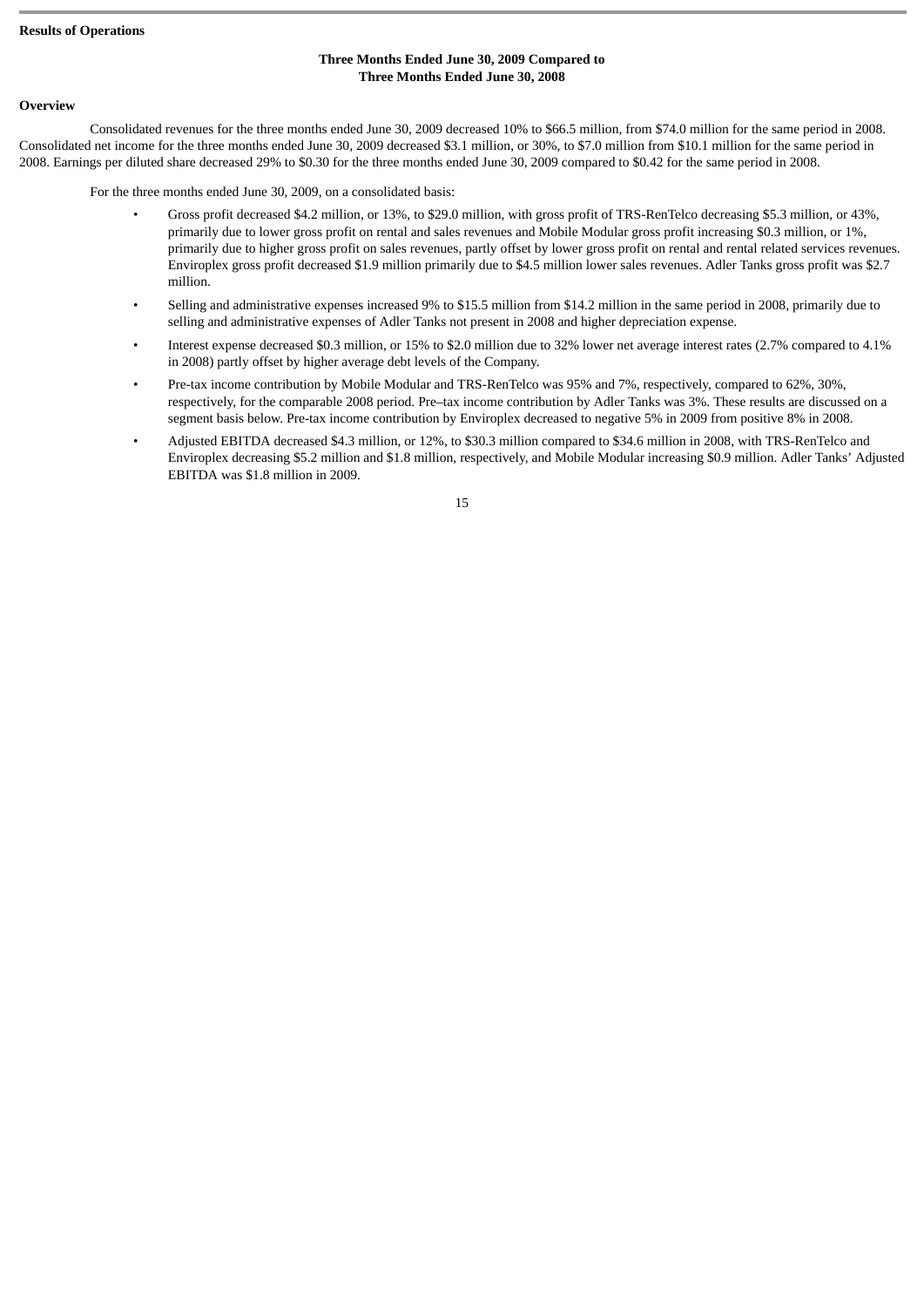# **Mobile Modular**

For the three months ended June 30, 2009, Mobile Modular's total revenues decreased \$0.3 million to \$37.1 million compared to the same period in 2008, primarily due to lower rental and rental related services revenues, partly offset by higher sales revenues during the quarter. The revenue decrease offset by higher gross margin on rental and sales revenues and lower interest expense resulted in an increase in pre-tax income of \$0.7 million, or 7%, to \$11.0 million for the three months ended June 30, 2009, from \$10.3 million for the same period in 2008.

The following table summarizes quarter results for each revenue and gross profit category, income from operations, pre-tax income and other selected information.

# **Mobile Modular – Q2 2009 compared to Q2 2008 (Unaudited)**

*(dollar amounts in thousands)*

|                                               | <b>Three Months Ended</b> |             | <b>Increase (Decrease)</b> |        |  |
|-----------------------------------------------|---------------------------|-------------|----------------------------|--------|--|
|                                               | June 30,<br>2009          | 2008        | \$                         | %      |  |
| <b>Revenues</b>                               |                           |             |                            |        |  |
| Rental                                        | \$23,534                  | \$25,277    | (1,743)<br>\$              | $-7%$  |  |
| <b>Rental Related Services</b>                | 6,340                     | 7,029       | (689)                      | $-10%$ |  |
| <b>Rental Operations</b>                      | 29,874                    | 32,306      | (2, 432)                   | $-8%$  |  |
| <b>Sales</b>                                  | 7,034                     | 4,861       | 2,173                      | 45%    |  |
| Other                                         | 143                       | 159         | (16)                       | $-10%$ |  |
| <b>Total Revenues</b>                         | \$ 37,051                 | \$ 37,326   | \$<br>(275)                | $-1%$  |  |
| <b>Gross Profit</b>                           |                           |             |                            |        |  |
| Rental                                        | \$15,394                  | \$15,509    | \$<br>(115)                | $-1%$  |  |
| <b>Rental Related Services</b>                | 1,551                     | 1,970       | (419)                      | $-21%$ |  |
| <b>Rental Operations</b>                      | 16,945                    | 17,479      | (534)                      | $-3%$  |  |
| <b>Sales</b>                                  | 2,132                     | 1,327       | 805                        | 61%    |  |
| Other                                         | 143                       | 159         | (16)                       | $-10%$ |  |
| <b>Total Gross Profit</b>                     | 19,220                    | 18,965      | 255                        | 1%     |  |
| Selling and Administrative Expenses           | 7,064                     | 7,137       | (73)                       | $-1%$  |  |
| <b>Income from Operations</b>                 | 12,156                    | 11,828      | 328                        | 3%     |  |
| <b>Interest Expense Allocation</b>            | 1,154                     | 1,541       | (387)                      | $-25%$ |  |
| Pre-tax Income                                | \$11,002                  | \$10,287    | \$<br>715                  | 7%     |  |
| <b>Other Information</b>                      |                           |             |                            |        |  |
| Depreciation of Rental Equipment              | 3,412<br>\$               | 3,248<br>\$ | \$<br>164                  | 5%     |  |
| Average Rental Equipment <sup>1</sup>         | \$476,314                 | \$454,107   | \$22,207                   | 5%     |  |
| Average Rental Equipment on Rent <sup>1</sup> | \$358,404                 | \$372,551   | \$(14, 147)                | $-4%$  |  |
| Average Monthly Total Yield <sup>2</sup>      | 1.65%                     | 1.86%       |                            | $-11%$ |  |
| Average Utilization <sup>3</sup>              | 75.3%                     | 82.0%       |                            | $-8%$  |  |
| Average Monthly Rental Rate 4                 | 2.19%                     | 2.26%       |                            | $-3%$  |  |
| Period End Rental Equipment <sup>1</sup>      | \$475,136                 | \$455,714   | \$19,422                   | 4%     |  |
| Period End Utilization <sup>3</sup>           | 74.1%                     | 82.0%       |                            | $-10%$ |  |
| Period End Units <sup>1</sup>                 | 27,601                    | 26,528      | 1,073                      | 4%     |  |

1 Average and Period End Rental Equipment represents the cost of rental equipment excluding new equipment inventory and accessory equipment. Period End Units includes modular building floors and portable storage containers and excludes new equipment inventory.

2 Average Monthly Total Yield is calculated by dividing the averages of monthly rental revenues by the cost of rental equipment, for the period.

3 Period End Utilization is calculated by dividing the cost of rental equipment on rent by the total cost of rental equipment excluding new equipment inventory and accessory equipment. Average utilization for the period is calculated using the average costs of the rental equipment.

4 Average Monthly Rental Rate is calculated by dividing the averages of monthly rental revenues by the cost of rental equipment on rent, for the period.

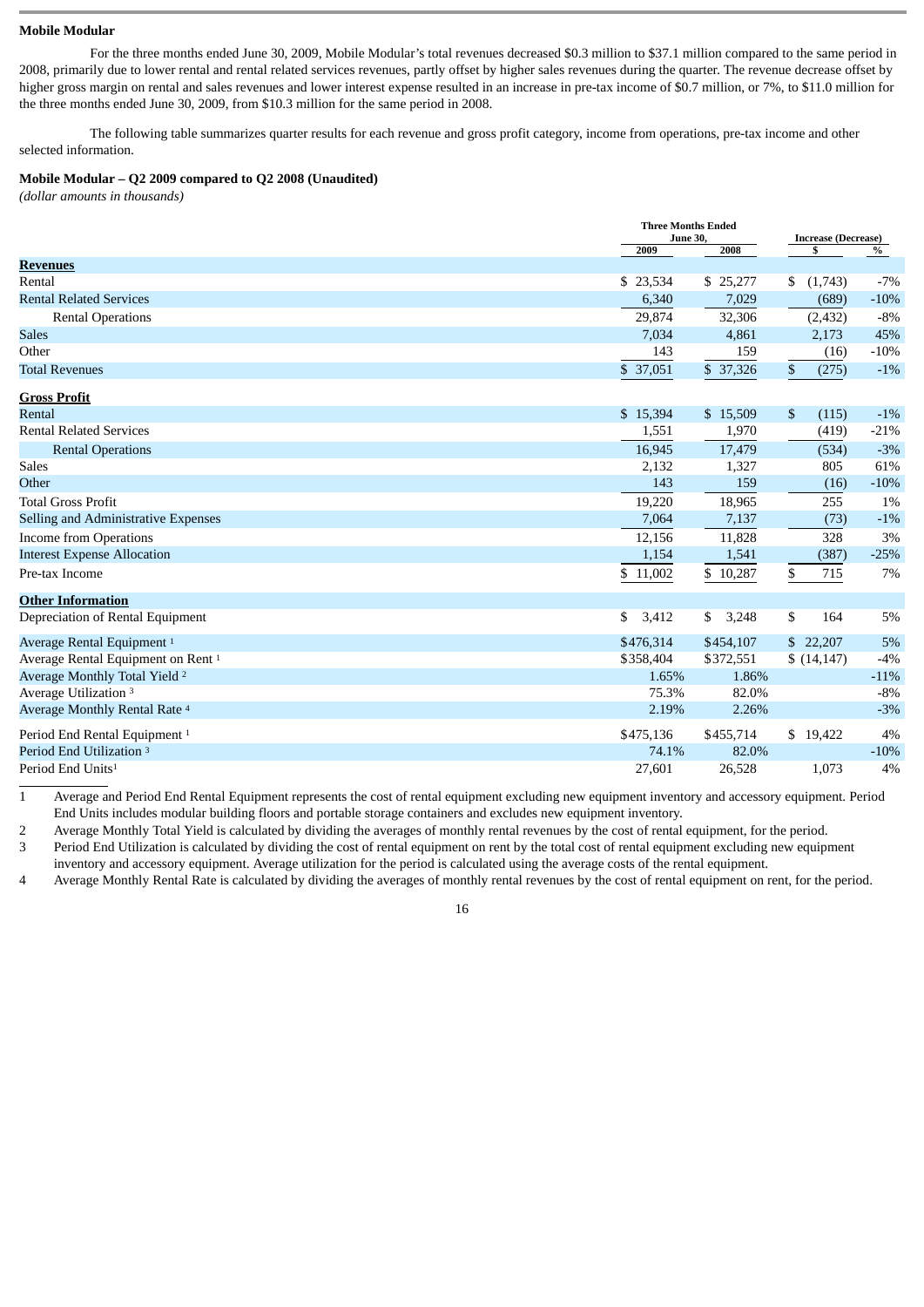Mobile Modular's gross profit for the three months ended June 30, 2009 increased 1% to \$19.2 million from \$19.0 million for the same period in 2008. For the three months ended June 30, 2009 compared to the same period in 2008:

- **Gross Profit on Rental Revenues** Rental revenues decreased \$1.7 million, or 7%, over 2008, primarily due to the decline in demand for commercial buildings and higher returns of classroom buildings in our education markets. The rental revenues decrease was due to 3% lower average monthly rental rates and a 4% decrease in average rental equipment on rent in 2009 as compared to 2008. As a percentage of rental revenues, depreciation was 15% and 13% in 2009 and 2008, respectively, and other direct costs decreased to 20% in 2009 from 26% in 2008, which resulted in gross margin percentages of 65% in 2009 compared to 61% in 2008. The lower rental revenues, partly offset by higher rental margins resulted in gross profit on rental revenues decreasing \$0.1 million, or 1%, to \$15.4 million in 2009.
- **Gross Profit on Rental Related Services**  Rental related services revenues decreased \$0.4 million, or 21%, compared to 2008. Most of these service revenues are negotiated with the initial lease and are recognized on a straight-line basis with the associated costs over the initial term of the lease. The decrease in rental related services revenues was primarily attributable to the mix of leases and associated service revenues within the initial lease term, lower revenues from services rendered during the lease, partly offset by higher repair revenues during 2009 as compared to 2008. The lower revenues combined with lower gross margin percentage of 24% in 2009 compared to 28% in 2008 resulted in rental related services gross profit decreasing 21%, to \$1.6 million from \$2.0 million in 2008.
- **Gross Profit on Sales**  Sales revenues increased \$2.2 million, or 45%, compared to 2008. Sales occur routinely as a normal part of Mobile Modular's rental business; however, these sales and related gross margins can fluctuate from quarter to quarter and year to year depending on customer requirements, equipment availability and funding. Higher sales revenues combined by a higher gross margin percentage of 30% in 2009 compared with 27% in 2008, resulted in gross profit on sales increasing 61% in 2009.

For the three months ended June 30, 2009, selling and administrative expenses decreased 1% to \$7.1 million, as lower personnel and marketing costs were partly offset by higher depreciation expense.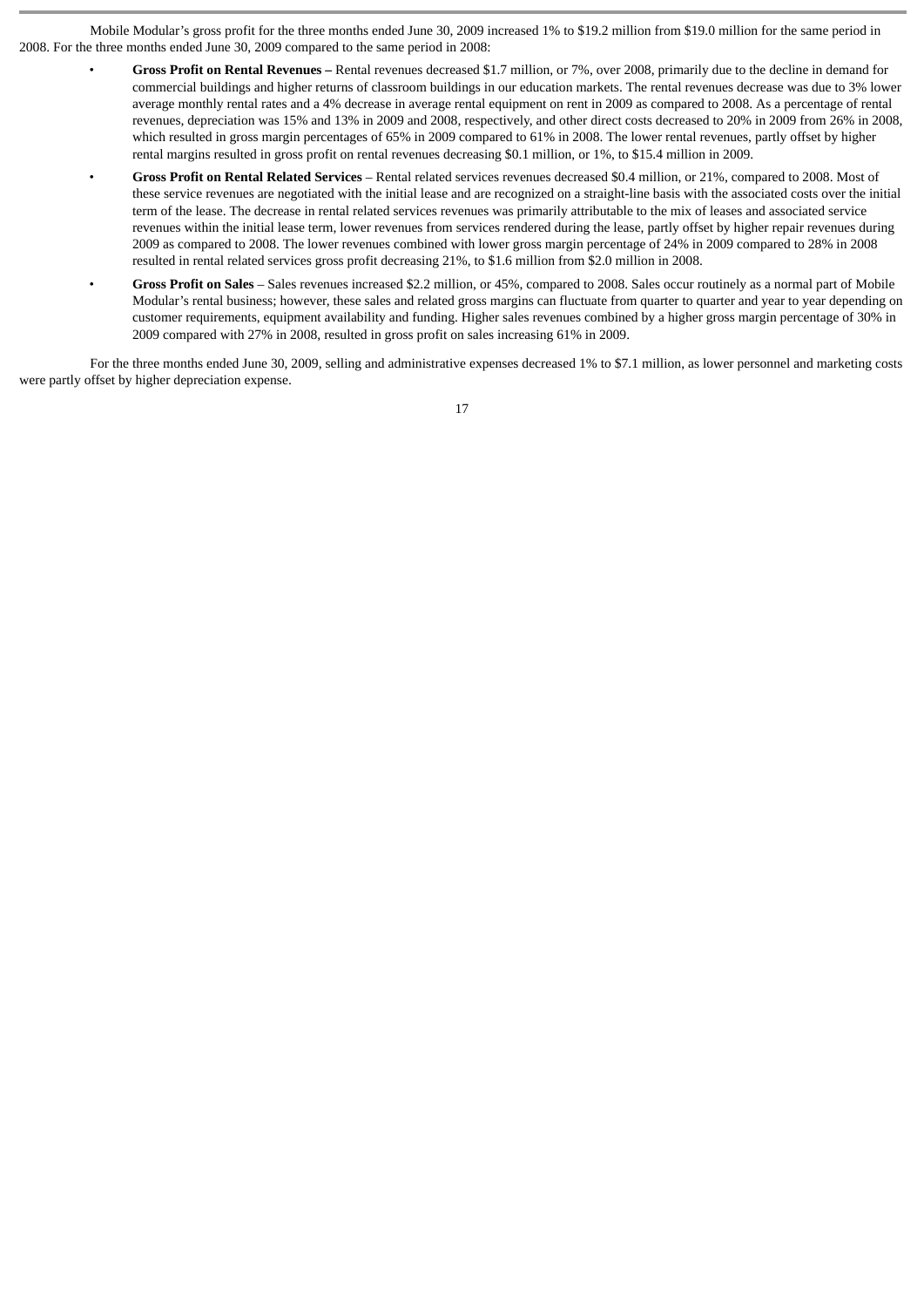# **TRS-RenTelco**

For the three months ended June 30, 2009, TRS-RenTelco's total revenues decreased \$8.0 million, or 25%, to \$24.0 million compared to the same period in 2008, due to lower rental and sales revenues. Pre-tax income decreased 85% to \$0.8 million for the three months ended June 30, 2009 from \$5.1 million for the same period of 2008, primarily due to lower gross profit on rental and sales revenues.

The following table summarizes quarter results for each revenue and gross profit category, income from operations, pre-tax income and other selected information.

# **TRS-RenTelco – Q2 2009 compared to Q2 2008 (Unaudited)**

*(dollar amounts in thousands)*

|                                               |             | <b>Three Months Ended</b> |                            |        |
|-----------------------------------------------|-------------|---------------------------|----------------------------|--------|
|                                               |             | <b>June 30,</b>           | <b>Increase (Decrease)</b> |        |
| <b>Revenues</b>                               | 2009        | 2008                      | S                          | %      |
| Rental                                        | \$17,803    | \$23,569                  | (5,766)<br>\$              | $-24%$ |
| <b>Rental Related Services</b>                | 426         | 461                       |                            | $-8%$  |
|                                               |             |                           | (35)                       |        |
| <b>Rental Operations</b>                      | 18,229      | 24,030                    | (5,801)                    | $-24%$ |
| <b>Sales</b>                                  | 5,294       | 7,491                     | (2, 197)                   | $-29%$ |
| Other                                         | 498         | 457                       | 41                         | 9%     |
| <b>Total Revenues</b>                         | \$24,021    | \$ 31,978                 | \$<br>(7, 957)             | $-25%$ |
| <b>Gross Profit</b>                           |             |                           |                            |        |
| Rental                                        | \$<br>4,970 | \$<br>9,702               | \$<br>(4,732)              | $-49%$ |
| <b>Rental Related Services</b>                | (85)        | (16)                      | (69)                       | nm     |
| <b>Rental Operations</b>                      | 4,885       | 9,686                     | (4,801)                    | $-50%$ |
| <b>Sales</b>                                  | 1,635       | 2,201                     | (566)                      | $-26%$ |
| Other                                         | 498         | 457                       | 41                         | 9%     |
| <b>Total Gross Profit</b>                     | 7,018       | 12,344                    | (5, 326)                   | $-43%$ |
| Selling and Administrative Expenses           | 5,639       | 6,437                     | (798)                      | $-12%$ |
| <b>Income from Operations</b>                 | 1,379       | 5,907                     | (4,528)                    | $-77%$ |
| <b>Interest Expense Allocation</b>            | 613         | 852                       | (239)                      | $-28%$ |
| Pre-tax Income                                | \$<br>766   | \$<br>5,055               | \$<br>(4,289)              | $-85%$ |
| <b>Other Information</b>                      |             |                           |                            |        |
| Depreciation of Rental Equipment              | \$10,166    | \$10,796                  | \$<br>(630)                | $-6%$  |
| Average Rental Equipment <sup>1</sup>         | \$248,580   | \$248,182                 | \$<br>398                  | 0%     |
| Average Rental Equipment on Rent <sup>1</sup> | \$147,876   | \$172,253                 | \$(24,377)                 | $-14%$ |
| Average Monthly Total Yield <sup>2</sup>      | 2.39%       | 3.17%                     |                            | $-25%$ |
| Average Utilization <sup>3</sup>              | 59.5%       | 69.4%                     |                            | $-14%$ |
| Average Monthly Rental Rate <sup>4</sup>      | 4.01%       | 4.56%                     |                            | $-12%$ |
| Period End Rental Equipment <sup>1</sup>      | \$247,180   | \$253,975                 | (6,795)<br>\$              | $-3%$  |
| Period End Utilization <sup>3</sup>           | 58.6%       | 70.0%                     |                            | $-16%$ |

1 Average and Period End Rental Equipment represents the cost of rental equipment excluding new equipment inventory and accessory equipment. Period End Floors excludes new equipment inventory.

2 Average Monthly Total Yield is calculated by dividing the averages of monthly rental revenues by the cost of rental equipment, for the period.

3 Period End Utilization is calculated by dividing the cost of rental equipment on rent by the total cost of rental equipment excluding new equipment inventory and accessory equipment. Average utilization for the period is calculated using the average costs of the rental equipment.

4 Average Monthly Rental Rate is calculated by dividing the averages of monthly rental revenues by the cost of rental equipment on rent, for the period. *nm* = not meaningful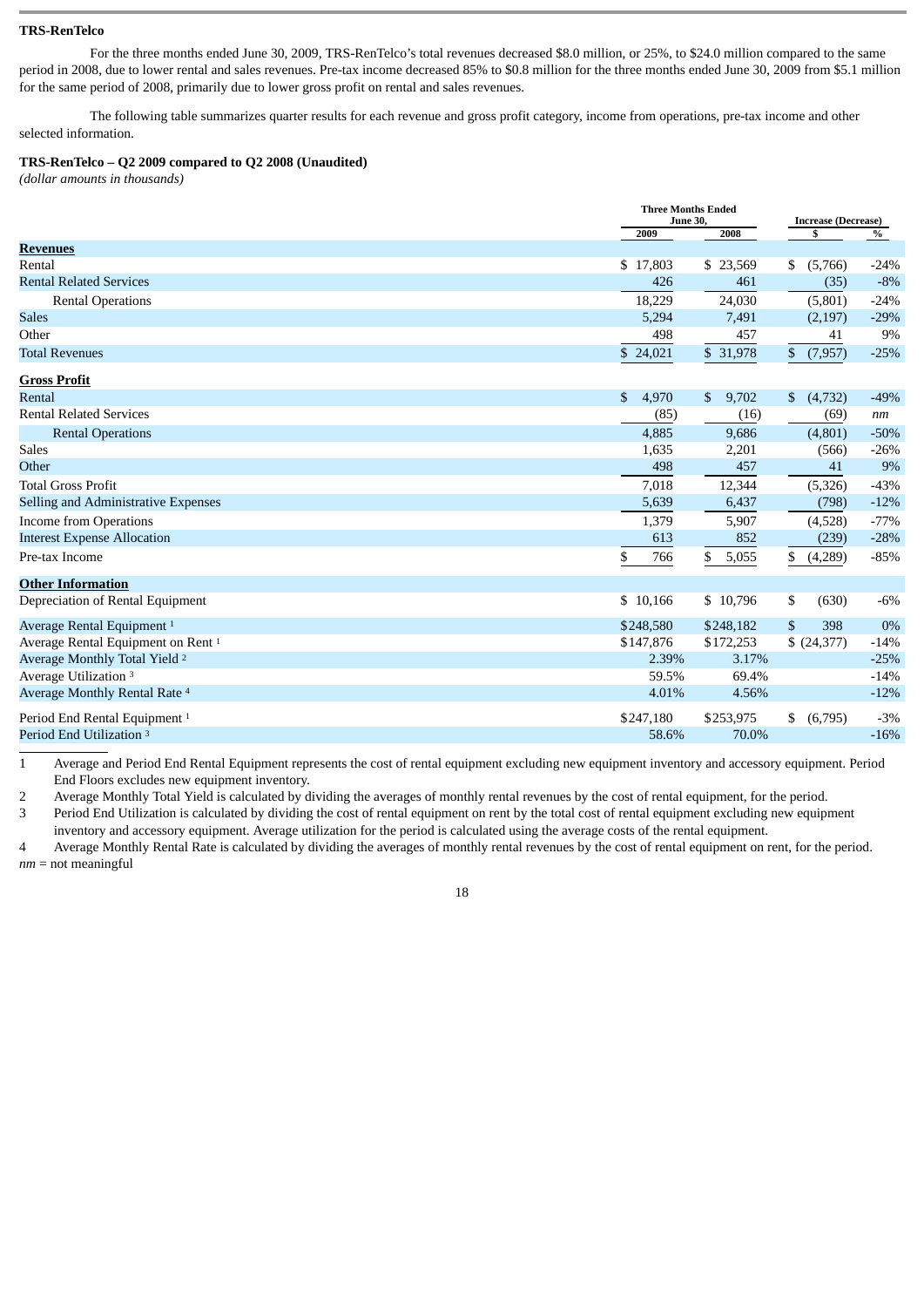TRS-RenTelco's gross profit for the three months ended June 30, 2009 decreased 43% to \$7.0 million from \$12.3 million for the same period in 2008. For the three months ended June 30, 2009 compared to the same period in 2008:

- **Gross Profit on Rental Revenues**  Rental revenues decreased \$5.8 million, or 24%, as compared to 2008, with depreciation expense decreasing \$0.6 million, or 6%, resulting in decreased gross profit on rental revenues of \$4.7 million, or 49%, to \$5.0 million as compared to 2008. The rental revenues decrease was due to 12% lower average monthly rental rates and 14% lower rental equipment on rent in 2009 as compared to 2008. The utilization decrease was due to lower average rental equipment on rent due to higher equipment returns and weaker market demand. The rental rate decrease was due to account penetration and other competitive pressures, and to a lesser extent the phasing out of equipment acquired in the 2004 TRS acquisition having lower original cost compared to new equipment purchases and a greater mix of general purpose test equipment that typically has lower rental rates, but longer depreciable lives, compared to communications test equipment.
- **Gross Profit on Sales**  Sales revenues decreased 29% to \$5.3 million in 2009, as compared to \$7.5 million in 2008 due to lower new and used equipment sales. Gross margin percentage was 31% in 2009, compared to 29% in 2008, primarily due to higher gross margin on used equipment sales resulting in gross profit on sales decreasing \$0.6 million to \$1.6 million from \$2.2 million in 2008. Sales occur routinely as a normal part of TRS-RenTelco's rental business; however, these sales and related gross margins can fluctuate from quarter to quarter depending on customer requirements and related mix of equipment sold, equipment availability and funding.

For the three months ended June 30, 2009, selling and administrative expenses decreased \$0.8 million, or 12%, to \$5.6 million from \$6.4 million in the same period in 2008, primarily due to lower personnel costs.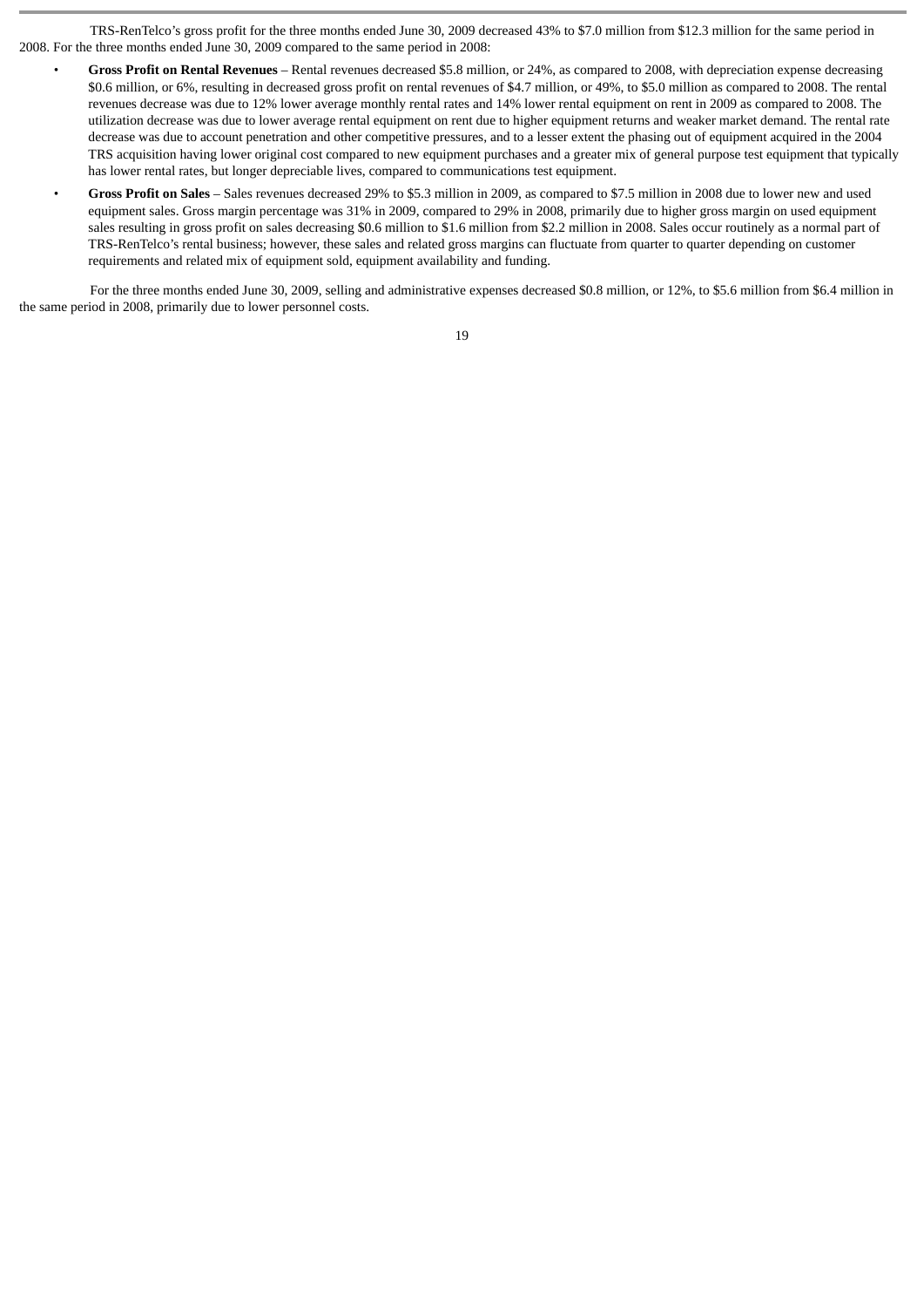# **Adler Tanks**

For the second of quarter of 2009, Adler Tanks reported pre-tax income of \$0.3 million, which resulted from rental revenues of \$3.7 million, with gross profit on rental revenues of \$2.3 million. Sales revenues in the second quarter of 2009 were \$0.1 million. Selling and administrative expenses were \$2.1 million in 2009.

The following table summarizes quarter results for each revenue and gross profit category, income from operations, pre-tax income, and other selected information.

# **Adler Tanks – Q2 2009 (Unaudited)**

*(dollar amounts in thousands)*

|                                               |           | <b>Three Months Ended</b><br><b>June 30,</b> |    |        | <b>Increase (Decrease)</b> |
|-----------------------------------------------|-----------|----------------------------------------------|----|--------|----------------------------|
|                                               | 2009      | 2008                                         |    | S      | $\%$                       |
| <b>Revenues</b>                               |           |                                              |    |        |                            |
| Rental                                        | \$3,746   | $s-$                                         | \$ | 3,746  | nm                         |
| <b>Rental Related Services</b>                | 1,396     |                                              |    | 1,396  | nm                         |
| <b>Rental Operations</b>                      | 5,142     |                                              |    | 5,142  | nm                         |
| <b>Sales</b>                                  | 54        |                                              |    | 54     | nm                         |
| Other                                         | 8         |                                              |    | 8      | nm                         |
| <b>Total Revenues</b>                         | \$5,204   | $$-$                                         | \$ | 5,204  | nm                         |
| <b>Gross Profit</b>                           |           |                                              |    |        |                            |
| Rental                                        | \$2,314   | $s-$                                         | \$ | 2,314  | nm                         |
| <b>Rental Related Services</b>                | 377       |                                              |    | 377    | nm                         |
| <b>Rental Operations</b>                      | 2,691     |                                              |    | 2,691  | nm                         |
| <b>Sales</b>                                  | 17        |                                              |    | 17     | nm                         |
| Other                                         | 8         |                                              |    | 8      | nm                         |
| <b>Total Gross Profit</b>                     | 2,716     |                                              |    | 2,716  | nm                         |
| Selling and Administrative Expenses           | 2,132     |                                              |    | 2,132  | nm                         |
| <b>Income from Operations</b>                 | 584       |                                              |    | 584    | nm                         |
| <b>Interest Expense Allocation</b>            | 238       |                                              |    | 238    | nm                         |
| Pre-tax Income                                | 346<br>\$ | $\frac{\epsilon}{2}$                         | \$ | 346    | nm                         |
| <b>Other Information</b>                      |           |                                              |    |        |                            |
| Depreciation of Rental Equipment              | \$<br>780 | $S -$                                        | \$ | 780    | nm                         |
| Average Rental Equipment <sup>1</sup>         | \$55,468  | $$-$                                         | \$ | 55,468 | nm                         |
| Average Rental Equipment on Rent <sup>1</sup> | \$29,537  | $s-$                                         | \$ | 29,537 | nm                         |
| Average Monthly Total Yield <sup>2</sup>      | 2.25%     |                                              |    |        |                            |
| Average Utilization <sup>3</sup>              | 53.3%     |                                              |    |        |                            |
| Average Monthly Rental Rate <sup>4</sup>      | 4.23%     |                                              |    |        |                            |
| Period End Rental Equipment <sup>1</sup>      | \$58,826  | $s-$                                         | \$ | 58,826 | nm                         |
| Period End Utilization <sup>3</sup>           | 54.4%     |                                              |    |        |                            |

1 Average and Period End Rental Equipment represents the cost of rental equipment excluding new equipment inventory and accessory equipment.

2 Average Monthly Total Yield is calculated by dividing the averages of monthly rental revenues by the cost of rental equipment, for the period.<br>2 Period End Utilization is calculated by dividing the cost of rental equipme

3 Period End Utilization is calculated by dividing the cost of rental equipment on rent by the total cost of rental equipment excluding new equipment

inventory and accessory equipment. Average Utilization for the period is calculated using the average costs of the rental equipment.

4 Average Monthly Rental Rate is calculated by dividing the averages of monthly rental revenues by the cost of rental equipment on rent, for the period. *nm* = not meaningful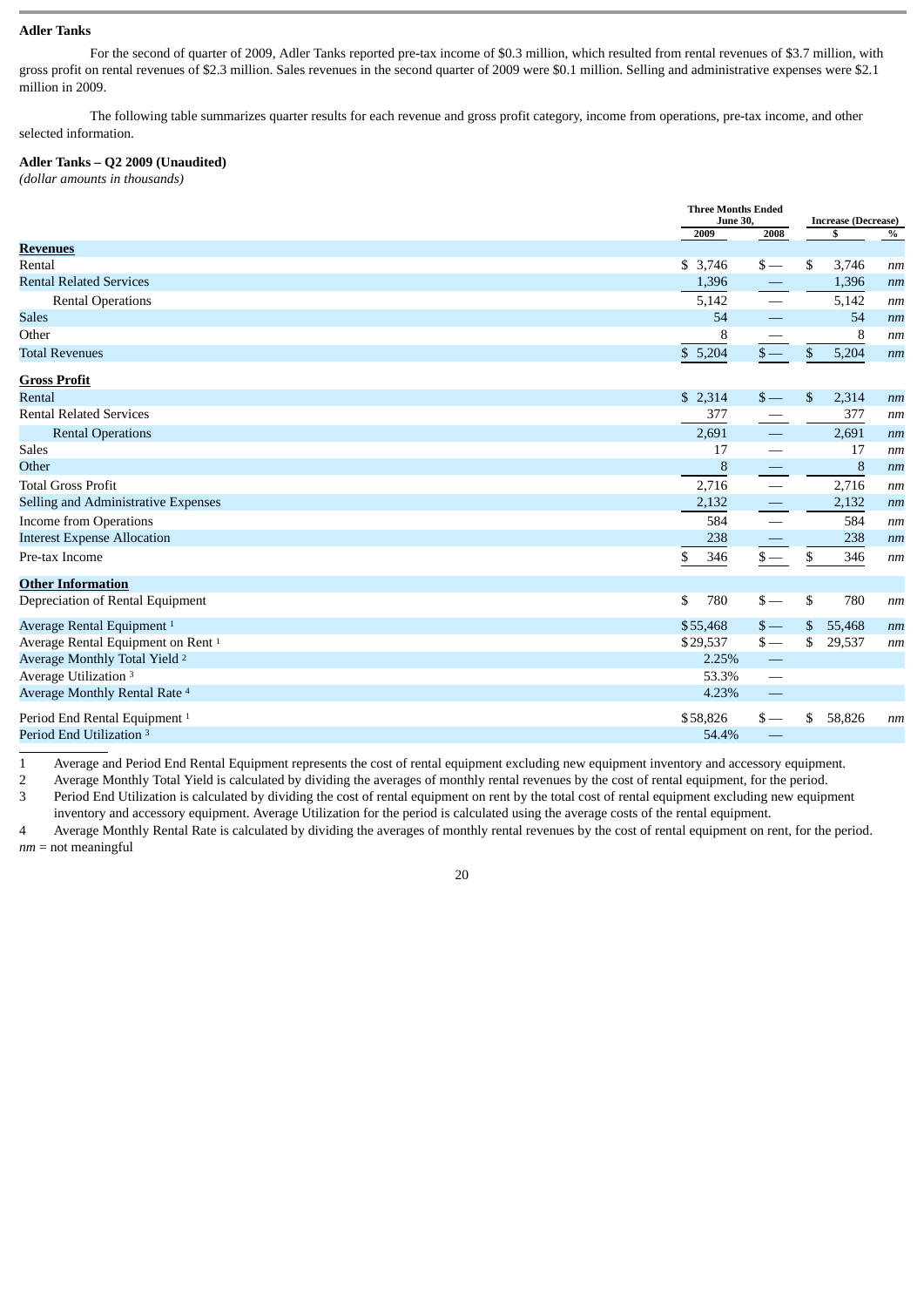#### **Six Months Ended June 30, 2009 Compared to Six Months Ended June 30, 2008**

#### **Overview**

Consolidated revenues for the six months ended June 30, 2009 decreased \$5.7 million, or 4%, to \$133.6 million from \$139.4 million for the same period in 2008. Consolidated net income for the six months ended June 30, 2009 decreased \$5.5 million, or 27% to \$14.9 million, or \$0.62 per diluted share, from \$20.4 million, or \$0.85 per diluted share, for the same period in 2008.

For the six months ended June 30, 2009, on a consolidated basis:

- Gross profit decreased \$6.7 million, or 10%, to \$59.3 million from \$66.0 million for the same period in 2008, with gross profit of TRS-RenTelco decreasing \$9.5 million, or 39%, due to lower gross profit on rental and sales revenues. Mobile Modular gross profit decreased \$0.8 million, or 2% as lower gross profit on rental and rental related services revenues were partly offset by higher gross profit on sales revenues. Enviroplex gross profit decreased \$2.4 million primarily due to \$5.7 million lower sales revenues. Adler Tanks gross profit was \$6.0 million.
- Selling and administrative expenses increased \$3.3 million, or 12% to \$31.0 million from \$27.8 million for the same period in 2008, primarily due to selling and administrative expenses of Adler Tanks not present in 2008 and higher depreciation expense, partly offset by lower personnel costs.
- Interest expense decreased \$0.9 million, or 19% to \$3.8 million, primarily due to 40% lower average interest rates (2.6% in 2009 compared to 4.4% in 2008) partly offset by higher average debt levels of the Company.
- Pre-tax income contribution by Mobile Modular and TRS-RenTelco was 90% and 9%, respectively, compared to 66% and 30%, respectively, for the comparable 2008 period. Pre-tax income contribution by Adler Tanks was 6%. These results are discussed on a segment basis below. Pre-tax income contribution by Enviroplex decreased to negative 5% in 2009 from 4% in 2008.
- Adjusted EBITDA decreased \$6.6 million, or 10%, to \$62.3 million compared to \$68.9 million in 2008, with TRS-RenTelco decreasing \$8.7 million, Enviroplex decreasing \$2.4 million and Mobile Modular increasing \$0.1 million. Adler Tanks' adjusted EBITDA was \$4.4 million.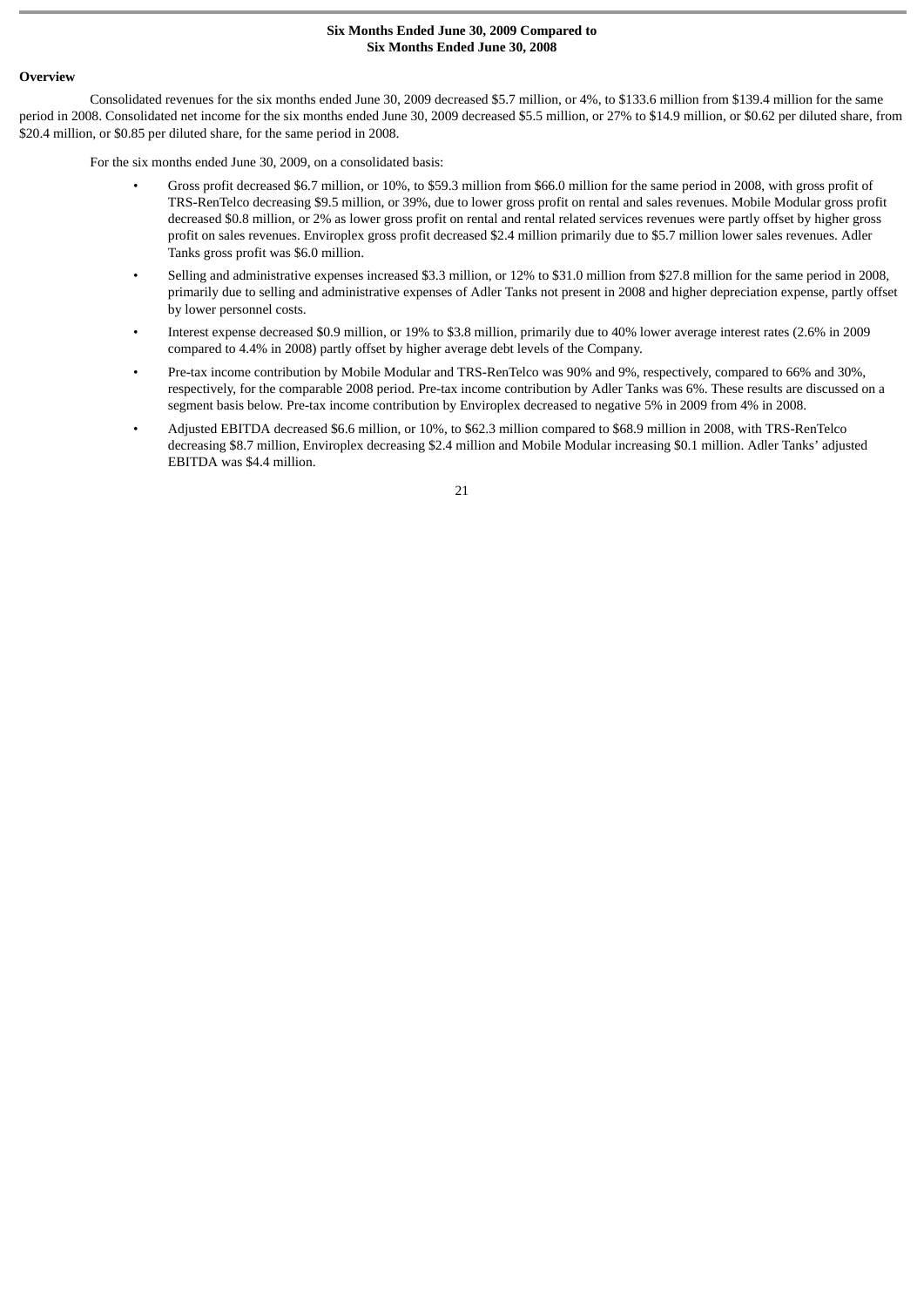# **Mobile Modular**

For the six months ended June 30, 2009, Mobile Modular's total revenues decreased \$0.5 million, or 1%, to \$72.7 million compared to the same period in 2008, primarily due to lower rental and rental related services revenues, partly offset by higher sales revenues during the period. The revenue decrease and lower gross margin on rental related services, resulted in pre-tax income of \$22.0 million for the six months ended June 30, 2009, which is comparable to the pre-tax income for the same period in 2008.

The following table summarizes six months results for each revenue and gross profit category, pre-tax income, and other selected data.

# **Mobile Modular – Six Months Ended 6/30/09 compared to Six Months Ended 6/30/08 (Unaudited)** *(dollar amounts in thousands)*

|                                               |             | <b>Six Months Ended</b><br><b>June 30,</b> |               | <b>Increase (Decrease)</b> |  |
|-----------------------------------------------|-------------|--------------------------------------------|---------------|----------------------------|--|
|                                               | 2009        | 2008                                       | S             | %                          |  |
| <b>Revenues</b>                               |             |                                            |               |                            |  |
| Rental                                        | \$48,389    | \$51,192                                   | (2,803)<br>\$ | $-5%$                      |  |
| <b>Rental Related Services</b>                | 13,533      | 13,930                                     | (397)         | $-3%$                      |  |
| <b>Rental Operations</b>                      | 61,922      | 65,122                                     | (3,200)       | $-5%$                      |  |
| <b>Sales</b>                                  | 10,480      | 7,733                                      | 2,747         | 36%                        |  |
| Other                                         | 305         | 304                                        | 1             | 0%                         |  |
| <b>Total Revenues</b>                         | \$72,707    | \$73,159                                   | \$<br>(452)   | $-1%$                      |  |
| <b>Gross Profit</b>                           |             |                                            |               |                            |  |
| Rental                                        | \$ 31,795   | \$ 32,676                                  | \$<br>(881)   | $-3%$                      |  |
| <b>Rental Related Services</b>                | 3,402       | 4,039                                      | (637)         | $-16%$                     |  |
| <b>Rental Operations</b>                      | 35,197      | 36,715                                     | (1,518)       | $-4%$                      |  |
| <b>Sales</b>                                  | 3,003       | 2,257                                      | 746           | 33%                        |  |
| Other                                         | 305         | 304                                        | $\mathbf{1}$  | 0%                         |  |
| <b>Total Gross Profit</b>                     | 38,505      | 39,276                                     | (771)         | $-2%$                      |  |
| Selling and Administrative Expenses           | 14,261      | 14,064                                     | 197           | 1%                         |  |
| Income from Operation                         | 24,244      | 25,212                                     | (968)         | $-4%$                      |  |
| <b>Interest Expense Allocation</b>            | 2,274       | 3,220                                      | (946)         | $-29%$                     |  |
| Pre-tax Income                                | \$21,970    | \$21,992                                   | \$<br>(22)    | 0%                         |  |
| <b>Other Information</b>                      |             |                                            |               |                            |  |
| Depreciation of Rental Equipment              | 6,842<br>\$ | 6,488<br>\$                                | \$<br>354     | 5%                         |  |
| Average Rental Equipment <sup>1</sup>         | \$476,629   | \$452,704                                  | \$23,925      | 5%                         |  |
| Average Rental Equipment on Rent <sup>1</sup> | \$366,133   | \$372,354                                  | \$ (6,221)    | $-2%$                      |  |
| Average Monthly Total Yield <sup>2</sup>      | 1.69%       | 1.88%                                      |               | $-10%$                     |  |
| Average Utilization <sup>3</sup>              | 76.8%       | 82.3%                                      |               | $-7%$                      |  |
| Average Monthly Rental Rate <sup>4</sup>      | 2.20%       | 2.29%                                      |               | $-4%$                      |  |
| Period End Rental Equipment <sup>1</sup>      | \$475,136   | \$455,714                                  | \$19,422      | 4%                         |  |
| Period End Utilization <sup>3</sup>           | 74.1%       | 82.0%                                      |               | $-10%$                     |  |
| Period End Units <sup>1</sup>                 | 27,601      | 26,528                                     | 1,073         | 4%                         |  |

1 Average and Period End Rental Equipment represents the cost of rental equipment excluding new equipment inventory and accessory equipment. Period End Units excludes new equipment inventory.

2 Average Monthly Total Yield is calculated by dividing the averages of monthly rental revenues by the cost of rental equipment, for the period.

3 Period End Utilization is calculated by dividing the cost of rental equipment on rent by the total cost of rental equipment excluding new equipment inventory and accessory equipment. Average Utilization for the period is calculated using the average costs of the rental equipment.

4 Average Monthly Rental Rate is calculated by dividing the averages of monthly rental revenues by the cost of rental equipment on rent, for the period.

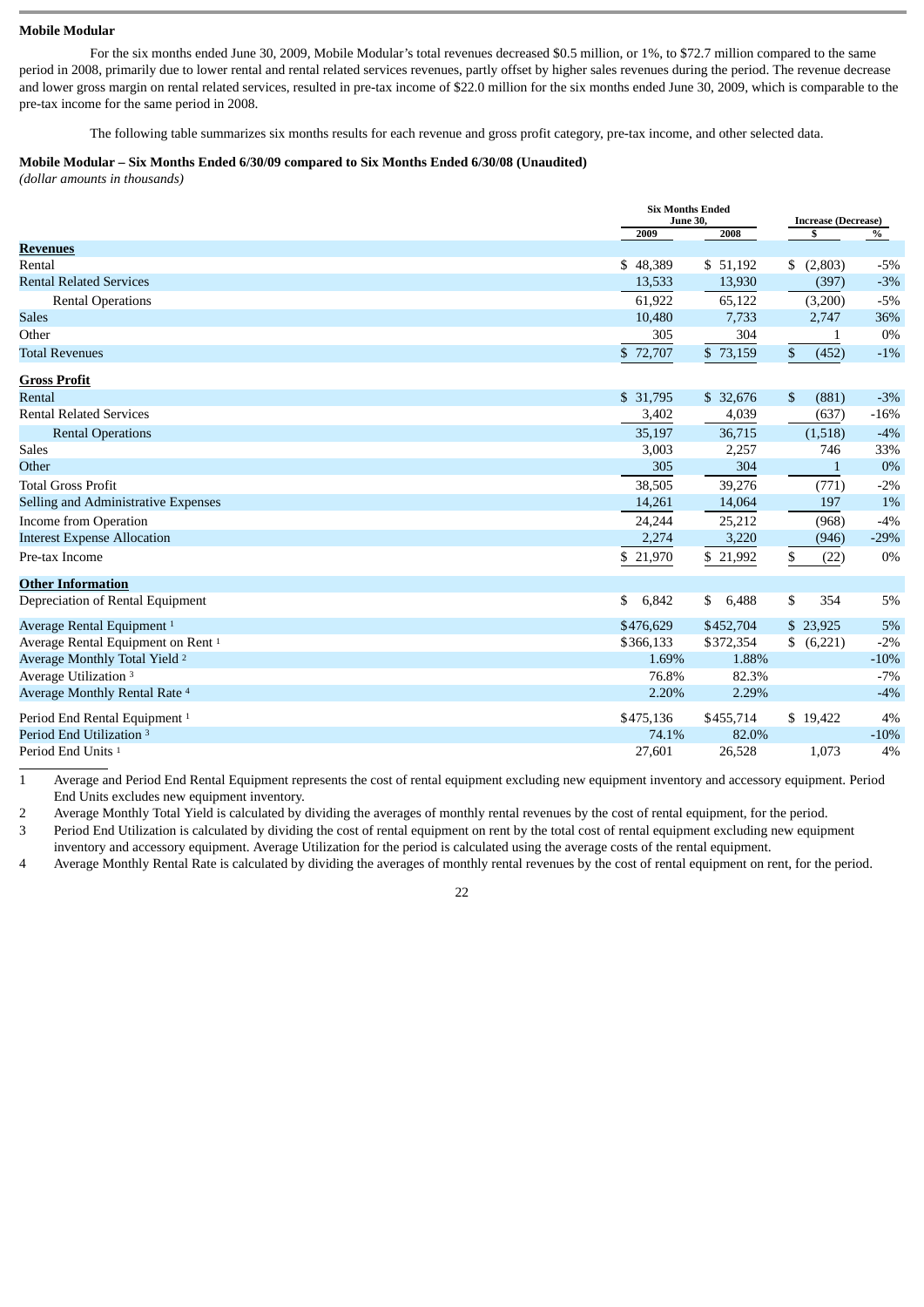Mobile Modular's gross profit for the six months ended June 30, 2009 decreased \$0.8 million, to \$38.5 million from \$39.3 million for the same period in 2008. For the six months ended June 30, 2009 compared to the same period in 2008:

- **Gross Profit on Rental Revenues** Rental revenues decreased \$2.8 million, or 5%, over 2008, primarily due to the decline in demand for commercial buildings and higher returns of classroom buildings in our education markets. The rental revenues decrease was due to 4% lower average monthly rental rates and 2% lower average rental equipment on rent. As a percentage of rental revenues, depreciation was 14% in 2009 and 13% in 2008 and other direct costs were 20% in 2009 compared to 23% in 2008, which resulted in gross margin percentage of 66% in 2009 and 64% in 2008. The lower rental revenues, partly offset by higher rental margins, resulted in gross profit on rental revenues decreasing \$0.9 million, or 3%, to \$31.8 million from \$32.7 million in 2008.
- **Gross Profit on Rental Related Services**  Rental related services revenues decreased \$0.4 million, or 3%, compared to 2008. Most of these service revenues are negotiated with the initial lease and are recognized on a straight-line basis with the associated costs over the initial term of the lease. The decrease in rental related services revenues was primarily attributable to the mix of leases and associated service revenues within the initial lease term, lower revenues from services rendered during the lease, partly offset by higher repair revenues during 2009 as compared to 2008. The lower revenues combined with lower gross margin percentage of 25% in 2009 compared to 29% in 2008, resulted in rental related services gross profit decreasing 16%, to \$3.4 million from \$4.0 million in 2008.
- **Gross Profit on Sales**  Sales revenues increased \$2.7 million, or 36%, compared to 2008. Sales occur routinely as a normal part of Mobile Modular's rental business; however, these sales and related gross margins can fluctuate from quarter to quarter and year to year depending on customer requirements, equipment availability and funding. Higher sales revenues combined with comparable gross margin percentage of 29% in 2009 and 2008, resulted in sales gross profit increasing 33%, to \$3.0 million from \$2.3 million in 2008.

For the six months ended June 30, 2009, selling and administrative expenses increased \$0.2 million, or 1%, to \$14.3 million from \$14.1 million in the same period in 2008, primarily due to increased depreciation expense, partly offset by lower personnel costs.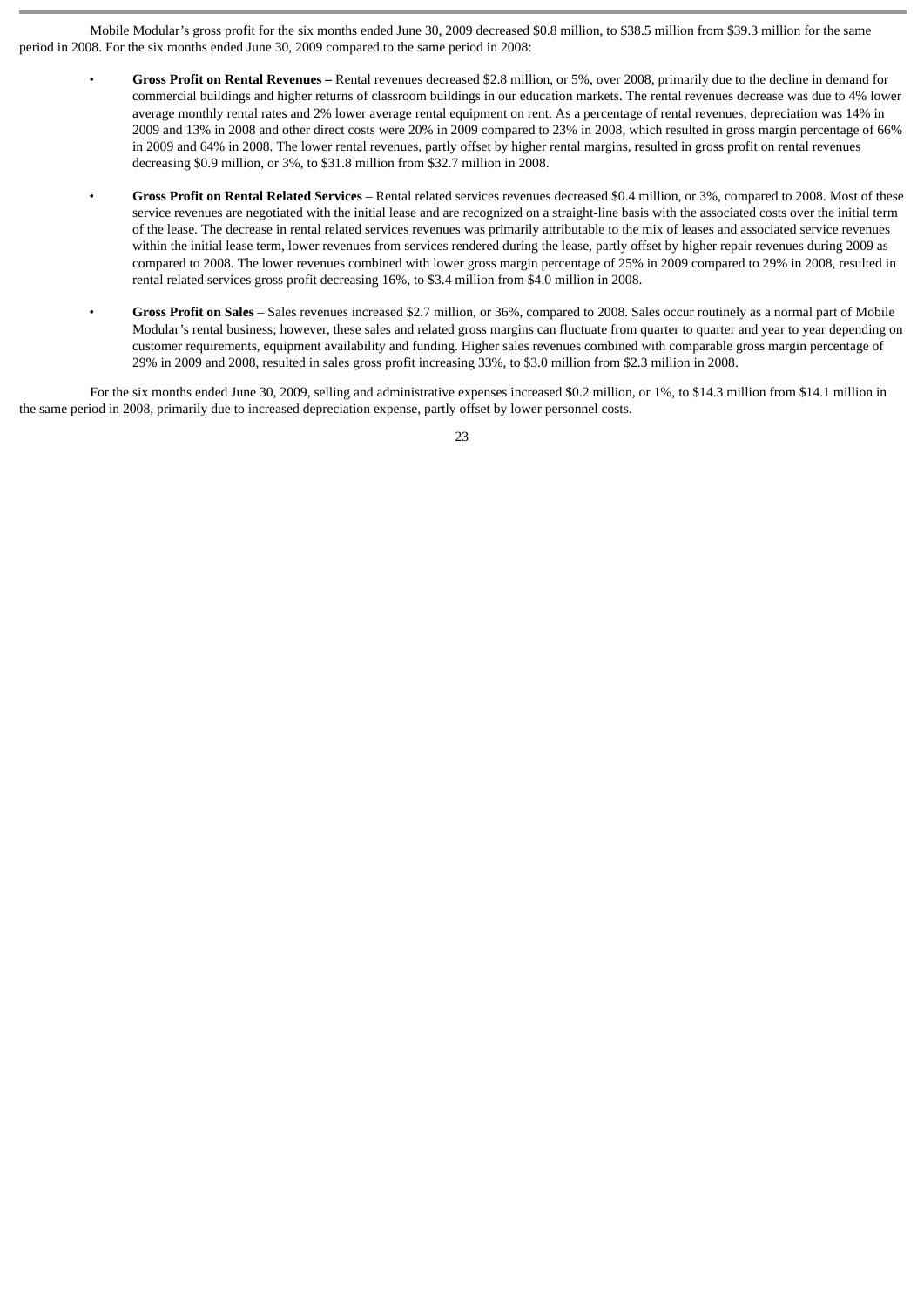# **TRS-RenTelco**

For the six months ended June 30, 2009, TRS-RenTelco's total revenues decreased \$10.3 million, or 17%, to \$49.5 million compared to the same period in 2008, due to lower rental and sales revenues. Pre-tax income decreased \$8.0 million to \$2.2 million for the six months ended June 30, 2009 from \$10.2 million for the same period in 2008, primarily due to lower gross profit on rental and sales revenues, partly offset by lower selling and administrative expenses and interest expense.

The following table summarizes six months results for each revenue and gross profit category, pre-tax income, and other selected data.

# **TRS-RenTelco – Six Months Ended 6/30/09 compared to Six Months Ended 6/30/08 (Unaudited)**

*(dollar amounts in thousands)*

|                                               |             | <b>Six Months Ended</b><br><b>June 30,</b> |                | <b>Increase (Decrease)</b> |  |
|-----------------------------------------------|-------------|--------------------------------------------|----------------|----------------------------|--|
|                                               | 2009        | 2008                                       | S              | $\%$                       |  |
| <b>Revenues</b>                               |             |                                            |                |                            |  |
| Rental                                        | \$ 37,301   | \$45,890                                   | (8,589)<br>\$  | $-19%$                     |  |
| <b>Rental Related Services</b>                | 897         | 902                                        | (5)            | $-1%$                      |  |
| <b>Rental Operations</b>                      | 38,198      | 46,792                                     | (8,594)        | $-18%$                     |  |
| <b>Sales</b>                                  | 10,238      | 11,969                                     | (1,731)        | $-14%$                     |  |
| Other                                         | 1,020       | 976                                        | 44             | 5%                         |  |
| <b>Total Revenues</b>                         | \$49,456    | \$59,737                                   | \$(10,281)     | $-17%$                     |  |
| <b>Gross Profit</b>                           |             |                                            |                |                            |  |
| Rental                                        | \$10,823    | \$19,263                                   | \$<br>(8, 440) | $-44%$                     |  |
| <b>Rental Related Services</b>                | (59)        | 42                                         | (101)          | nm                         |  |
| <b>Rental Operations</b>                      | 10,764      | 19,305                                     | (8,541)        | $-44%$                     |  |
| <b>Sales</b>                                  | 3,033       | 4,015                                      | (982)          | $-24%$                     |  |
| Other                                         | 1,020       | 976                                        | 44             | 5%                         |  |
| <b>Total Gross Profit</b>                     | 14,817      | 24,296                                     | (9, 479)       | $-39%$                     |  |
| Selling and Administrative Expenses           | 11,416      | 12,330                                     | (914)          | $-7%$                      |  |
| <b>Income from Operations</b>                 | 3,401       | 11,966                                     | (8, 565)       | $-72%$                     |  |
| <b>Interest Expense Allocation</b>            | 1,215       | 1,746                                      | (531)          | $-30%$                     |  |
| Pre-tax Income                                | 2,186<br>\$ | \$10,220                                   | \$<br>(8,034)  | $-79%$                     |  |
| <b>Other Information</b>                      |             |                                            |                |                            |  |
| Depreciation of Rental Equipment              | \$ 20,806   | \$ 20,974                                  | \$<br>(168)    | $-1%$                      |  |
| Average Rental Equipment <sup>1</sup>         | \$251,063   | \$242,037                                  | \$<br>9,026    | 4%                         |  |
| Average Rental Equipment on Rent <sup>1</sup> | \$151,908   | \$167,447                                  | \$(15,539)     | $-9%$                      |  |
| Average Monthly Total Yield <sup>2</sup>      | 2.48%       | 3.16%                                      |                | $-22%$                     |  |
| Average Utilization <sup>3</sup>              | 60.5%       | 69.2%                                      |                | $-12%$                     |  |
| Average Monthly Rental Rate <sup>4</sup>      | 4.09%       | 4.57%                                      |                | $-10%$                     |  |
| Period End Rental Equipment <sup>1</sup>      | \$247,180   | \$253,975                                  | (6,795)<br>\$  | $-3%$                      |  |
| Period End Utilization <sup>3</sup>           | 58.6%       | 70.0%                                      |                | $-16%$                     |  |

1 Average and Period End Rental Equipment represents the cost of rental equipment excluding accessory equipment.

2 Average Monthly Total Yield is calculated by dividing the averages of monthly rental revenues by the cost of rental equipment, for the period.

3 Period End Utilization is calculated by dividing the cost of rental equipment on rent by the total cost of rental equipment excluding accessory equipment. Average Utilization for the period is calculated using the average costs of the rental equipment.

4 Average Monthly Rental Rate is calculated by dividing the averages of monthly rental revenues by the cost of rental equipment on rent, for the period. *nm* = not meaningful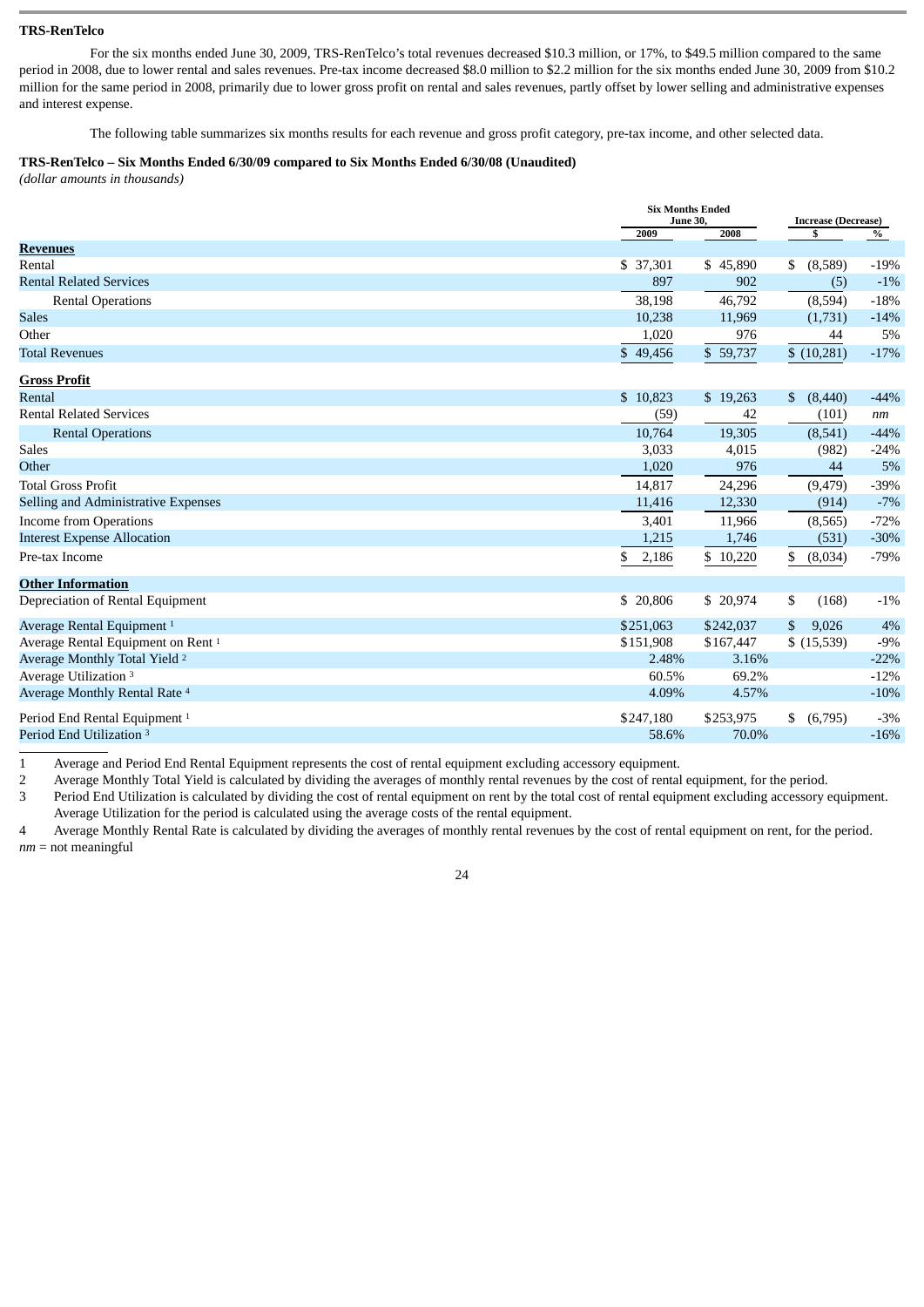TRS-RenTelco's gross profit for the six months ended June 30, 2009 decreased \$9.5 million, or 39%, to \$14.8 million from \$24.3 million for the same period in 2008. For the six months ended June 30, 2009 compared to the same period in 2008:

- **Gross Profit on Rental Revenues**  Rental revenues decreased \$8.6 million, or 19%, as compared to 2008, resulting in decreased gross profit on rental revenues of \$8.4 million, or 44%, to \$10.8 million as compared to the same period in 2008. The rental revenues decrease was due to 10% lower average monthly rental rates and 9% lower average rental equipment on rent as compared to 2008. The rental rate decrease was due to account penetration and other competitive pressures, and to a lesser extent the phasing out of TRS acquired equipment having lower original cost compared to new equipment purchases and a greater mix of general purpose test equipment that typically has lower rental rates, but longer depreciable lives, compared to communications test equipment.
	- **Gross Profit on Sales**  Sales revenues decreased 14% to \$10.3 million in 2009 as compared to \$12.0 million in 2008. Gross margin percentage was 30% in 2009, compared to 34% in 2008, primarily due to lower gross margin on new and used equipment sales resulting in gross profit on sales decreasing \$1.0 million, or 24%, to \$3.0 million from \$4.0 million in 2008. Sales occur routinely as a normal part of TRS-RenTelco's rental business; however, these sales and related gross margins can fluctuate from quarter to quarter depending on customer requirements, equipment availability and funding.

For the six months ended June 30, 2009, selling and administrative expenses decreased 7%, to \$11.4 million from \$12.3 million in the same period in 2008 due to lower personnel costs.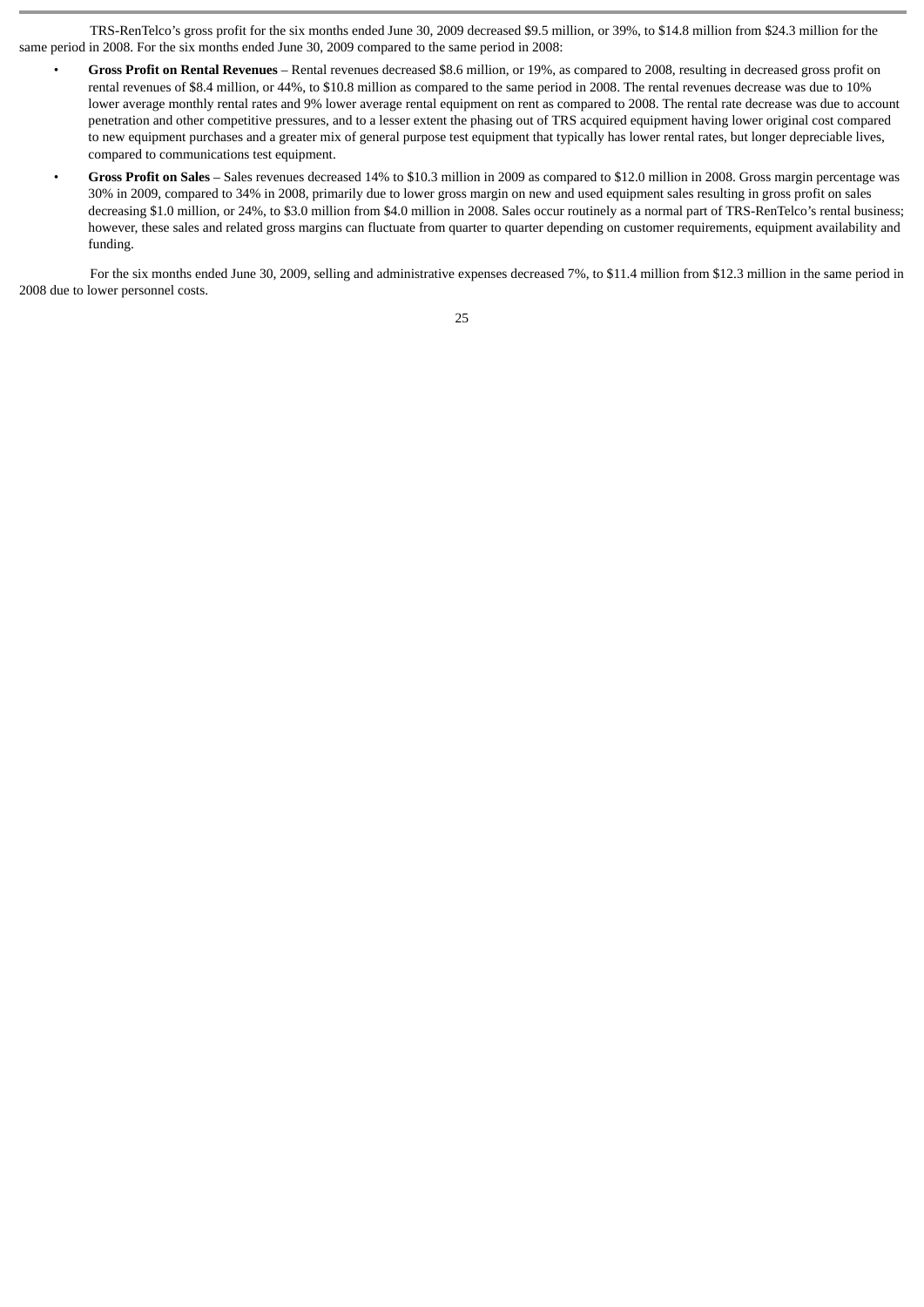# **Adler Tanks**

For the six months ended June 30, 2009, Adler Tanks reported pre-tax income of \$1.6 million, which resulted from rental revenues of \$7.8 million, with gross profit on rental revenues of \$5.2 million. Sales revenues in the six months ended June 30, 2009 were \$0.1 million. Selling and administrative expenses were \$4.0 million in 2009.

The following table summarizes quarter results for each revenue and gross profit category, income from operations, pre-tax income, and other selected information.

# **Adler Tanks – Six Months Ended 6/30/09 (Unaudited)**

*(dollar amounts in thousands)*

|                                               |                         | <b>Six Months Ended</b>  |              |                                 |      |  |
|-----------------------------------------------|-------------------------|--------------------------|--------------|---------------------------------|------|--|
|                                               | <b>June 30,</b><br>2009 | 2008                     |              | <b>Increase (Decrease)</b><br>S | $\%$ |  |
| <b>Revenues</b>                               |                         |                          |              |                                 |      |  |
| Rental                                        | \$7,765                 | $S-$                     | \$           | 7,765                           | nm   |  |
| <b>Rental Related Services</b>                | 2,869                   |                          |              | 2,869                           | nm   |  |
| <b>Rental Operations</b>                      | 10,634                  | $\hspace{0.05cm}$        |              | 10,634                          | nm   |  |
| <b>Sales</b>                                  | 54                      | $\overline{\phantom{0}}$ |              | 54                              | nm   |  |
| Other                                         | 15                      |                          |              | 15                              | nm   |  |
| <b>Total Revenues</b>                         | \$10,703                | $s-$                     | $\mathbb{S}$ | 10,703                          | nm   |  |
| <b>Gross Profit</b>                           |                         |                          |              |                                 |      |  |
| Rental                                        | \$5,151                 | $s-$                     | \$           | 5,151                           | nm   |  |
| <b>Rental Related Services</b>                | 816                     |                          |              | 816                             | nm   |  |
| <b>Rental Operations</b>                      | 5,967                   |                          |              | 5,967                           | nm   |  |
| <b>Sales</b>                                  | 17                      |                          |              | 17                              | nm   |  |
| Other                                         | 15                      |                          |              | 15                              | nm   |  |
| <b>Total Gross Profit</b>                     | 5,999                   |                          |              | 5,999                           | nm   |  |
| Selling and Administrative Expenses           | 3,984                   | —                        |              | 3,984                           | nm   |  |
| <b>Income from Operations</b>                 | 2,015                   | $\equiv$                 |              | 2,015                           | nm   |  |
| <b>Interest Expense Allocation</b>            | 447                     |                          |              | 447                             | nm   |  |
| Pre-tax Income                                | \$1,568                 | $s-$                     | \$           | 1,568                           | nm   |  |
| <b>Other Information</b>                      |                         |                          |              |                                 |      |  |
| Depreciation of Rental Equipment              | \$1,461                 | $s-$                     | \$           | 1,461                           | nm   |  |
| Average Rental Equipment <sup>1</sup>         | \$51,379                | $s-$                     | \$           | 51,379                          | nm   |  |
| Average Rental Equipment on Rent <sup>1</sup> | \$30,170                | $s-$                     | \$           | 30,170                          | nm   |  |
| Average Monthly Total Yield <sup>2</sup>      | 2.52%                   |                          |              |                                 |      |  |
| Average Utilization <sup>3</sup>              | 58.7%                   |                          |              |                                 |      |  |
| Average Monthly Rental Rate <sup>4</sup>      | 4.29%                   |                          |              |                                 |      |  |
| Period End Rental Equipment <sup>1</sup>      | \$58,826                | $s-$                     | \$           | 58,826                          | nm   |  |
| Period End Utilization <sup>3</sup>           | 54.4%                   |                          |              |                                 |      |  |

1 Average and Period End Rental Equipment represents the cost of rental equipment excluding new equipment inventory and accessory equipment.

2 Average Monthly Total Yield is calculated by dividing the averages of monthly rental revenues by the cost of rental equipment, for the period.<br>2 Period End Utilization is calculated by dividing the cost of rental equipme

3 Period End Utilization is calculated by dividing the cost of rental equipment on rent by the total cost of rental equipment excluding new equipment

inventory and accessory equipment. Average Utilization for the period is calculated using the average costs of the rental equipment.

4 Average Monthly Rental Rate is calculated by dividing the averages of monthly rental revenues by the cost of rental equipment on rent, for the period *nm* = not meaningful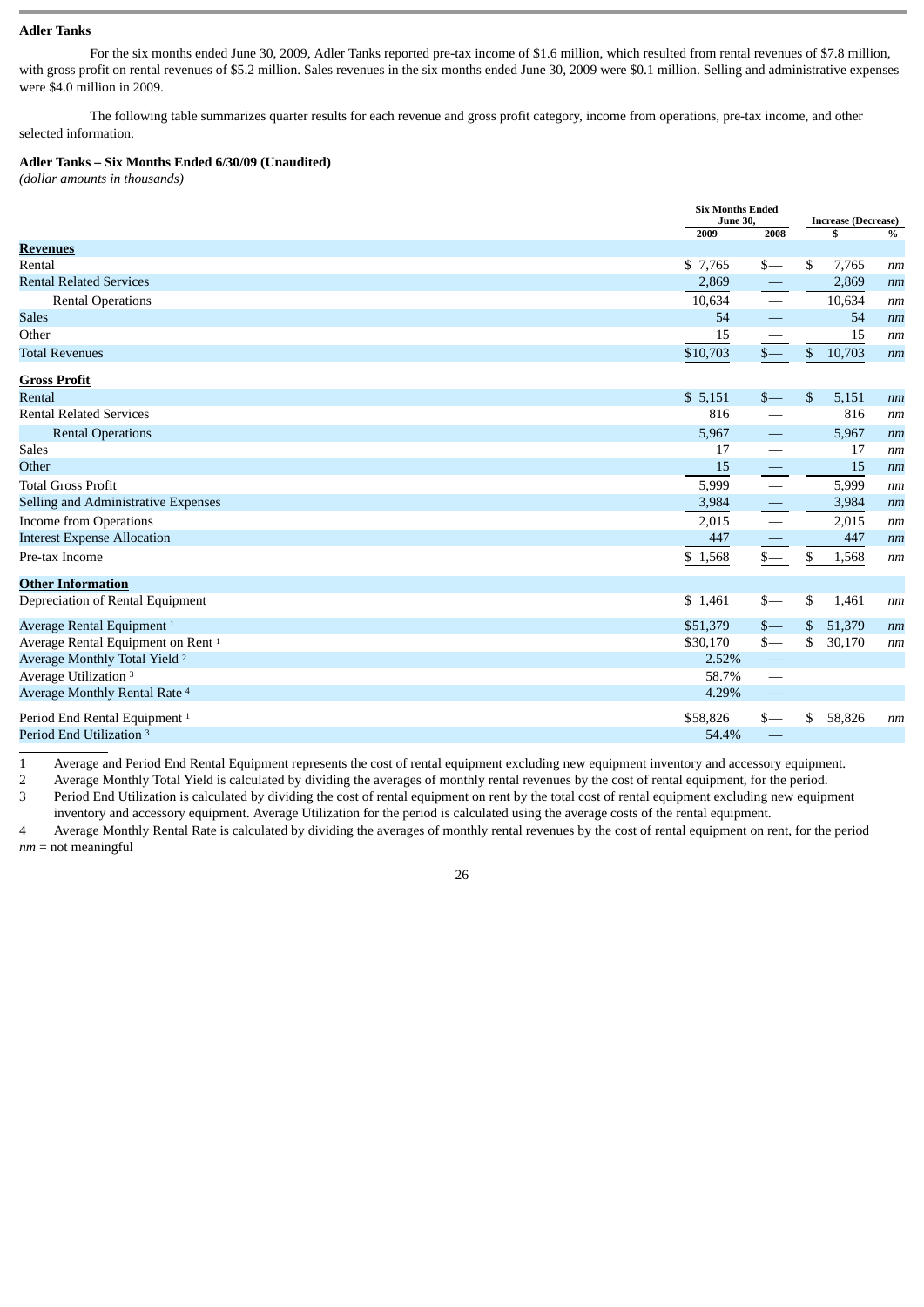# **Liquidity and Capital Resources**

The Company's rental businesses are capital intensive and generate significant cash flows. The Company finances its working capital and capital expenditure requirements through cash flow from operations, proceeds from the sale of rental equipment and from bank borrowings. Cash flows for the Company for the six months ended June 30, 2009 compared to the same period in 2008 are summarized as follows:

*Cash Flows from Operating Activities:* The Company's operations provided net cash flow of \$65.7 million, an increase of 45% in 2009 as compared to \$45.4 million in 2008. The \$20.3 million increase in net cash provided by operating activities was primarily attributable to reduced accounts and income taxes receivable and other balance sheet changes, partly offset by lower income from operations.

*Cash Flows from Investing Activities:* Net cash used in investing activities was \$20.2 million in 2009 compared to \$53.4 million in 2008. The \$33.2 million decrease was primarily due to \$21.0 million lower purchases of rental equipment of \$33.7 million in 2009 compared to \$54.7 million in 2008 and \$10.7 million lower purchases of property, plant and equipment in 2009.

*Cash Flows from Financing Activities:* Net cash used in financing activities was \$46.3 million in 2009, compared to net cash provided by financing activities of \$4.3 million in 2008. The \$50.6 million change in net cash flows from financing activities was primarily due to borrowings and repayments on the Company's bank lines of credit, partly offset by the \$24.4 million repurchase of common stock in 2008 that did not recur in 2009.

#### **Revolving Lines of Credit**

In May 2008, the Company entered into a credit facility with a syndicate of banks (the "Credit Facility). The Credit Facility provides for a \$350.0 million unsecured revolving credit facility and requires the Company to pay interest determined by reference to the Consolidated Leverage Ratio (as defined). In addition, the Company pays a commitment fee on the daily unused portion of the available facility. The Credit Facility matures on May 14, 2013.

In June 2008, the Company entered into a Credit Facility Letter Agreement with Union Bank of California, N.A. and a Credit Line Note in favor of Union Bank of California, N.A., extending its \$5.0 million line of credit facility related to its cash management services ("Sweep Service Facility"). The Sweep Service Facility matures on the earlier of May 14, 2013, or the date the Company ceases to utilize Union Bank of California, N.A. for its cash management services.

At June 30, 2009, under the Credit Facility and the Sweep Service Facility, the Company had unsecured lines of credit that permit it to borrow up to \$355.0 million of which \$244.6 million was outstanding and had capacity to borrow up to an additional \$110.4 million. The Credit Facility contains financial covenants requiring the Company to not:

- Permit the Consolidated Fixed Charge Coverage Ratio (as defined) as of the end of any fiscal quarter to be less than 2.00 to 1.00 under the Company's credit facilities. At June 30, 2009 the actual ratio was 3.57 to 1.00.
- Permit the Consolidated Asset Coverage Ratio (as defined) as of the end of any fiscal quarter to be less than 1.50 to 1.00 under the Company's credit facilities. At June 30, 2009 the actual ratio was 2.58 to 1.00.
- Permit the Consolidated Leverage Ratio (as defined) at any time during any period of four consecutive quarters to be greater than 2.50 to 1.00 under the Company's credit facilities. At June 30, 2009 the actual ratio was 1.89 to 1.00.

At June 30, 2009, the Company was in compliance with each of the aforementioned covenants. There are no anticipated trends that the Company is aware of that would indicate non-compliance with these covenants, though, significant deterioration in our financial performance could impact the Company's ability to comply with these covenants.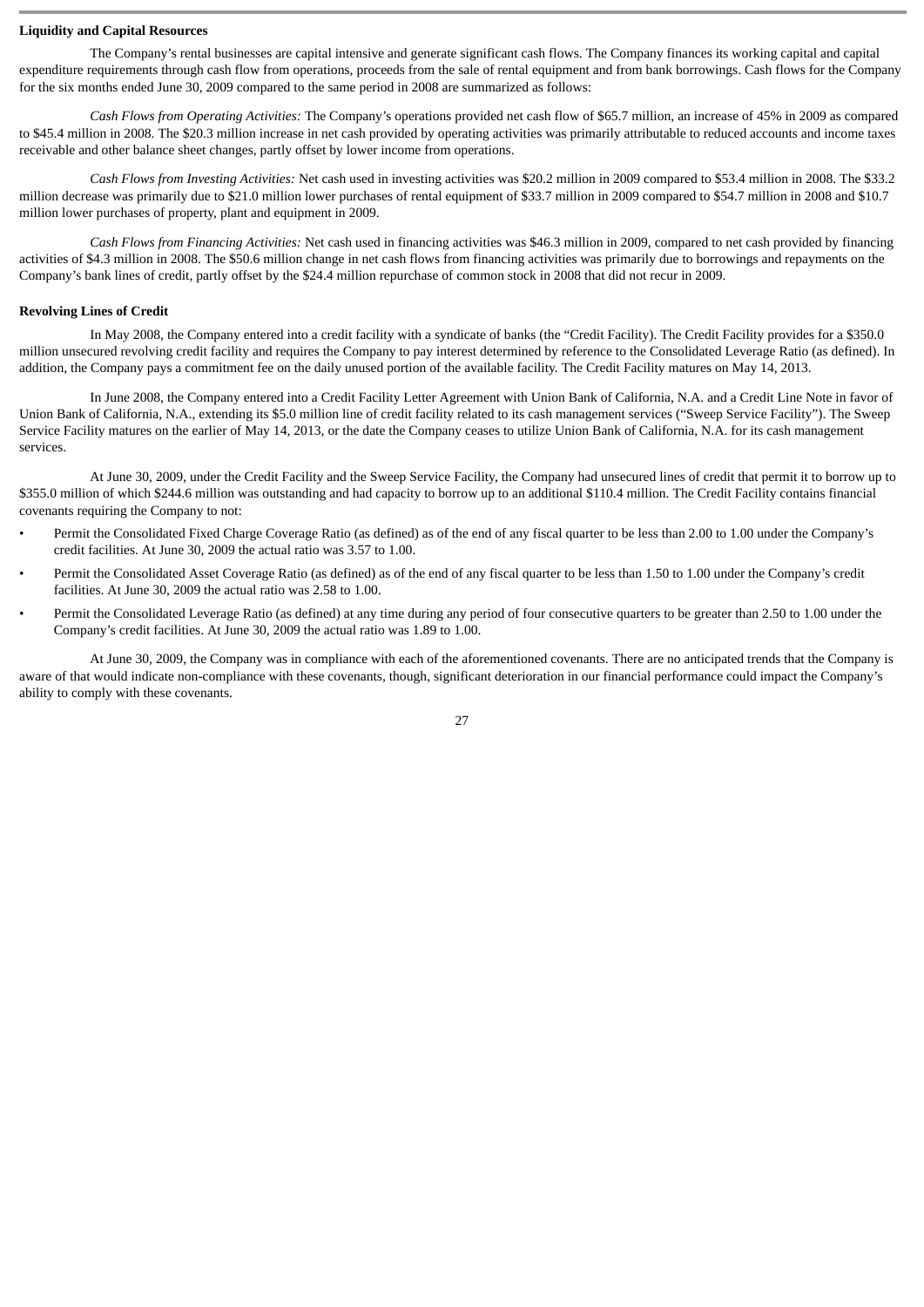#### **5.08% Senior Notes Due in 2011**

In June 2004, the Company completed a private placement of \$60 million of 5.08% senior notes due in 2011. Interest on these notes is due semiannually in arrears and the principal is due in five equal annual installments, with the third payment made on June 2, 2009 which reduced the principal balance to \$24.0 million. Among other restrictions, the Note Agreement, under which the senior notes were sold, contains financial covenants requiring the Company to not:

- Permit the Consolidated Fixed Charge Coverage Ratio of EBITDA (as defined) to fixed charges as of the end of any fiscal quarter to be less than 2.00 to 1.00. At June 30, 2009 the actual ratio was 3.54 to 1.00.
- Permit the Consolidated Leverage Ratio of funded debt to EBITDA (as defined) at any time during any period of four consecutive quarters to be greater than 2.25 to 1.00. At June 30, 2009 the actual ratio was 1.99 to 1.00.
- Permit tangible net worth calculated as of the last day of each fiscal quarter to be less than the sum of \$127.5 million, plus 50% of net income for such fiscal quarter, plus 90% of the net cash proceeds from the issuance of the Company's capital stock after December 31, 2003, excluding the first \$2.0 million of such proceeds from the exercise of stock options after December 31, 2003. At June 30, 2009, such sum was \$244.7 million and the actual tangible net worth of the Company was \$255.0 million.

At June 30, 2009, the Company was in compliance with each of the aforementioned covenants. There are no anticipated trends that the Company is aware of that would indicate non-compliance with these covenants, though, significant deterioration in our financial performance could impact the Company's ability to comply with these covenants.

On August 4, 2009 the Company executed an amendment to the 5.08% senior notes due in 2011 to amend and restate the Consolidated Leverage Ratio of funded debt to EBITDA (as defined) to 2.50 to 1.00 from 2.25 to 1.00. In addition, EBITDA shall now be calculated on a pro forma basis to give effect, as of the first day of the relevant period, to any approved acquisition or disposition of a Subsidiary or business division which was effected during the relevant period. Also, the limit of Priority Debt (as defined) was modified to an amount not to exceed \$30.0 million, from an amount not to exceed 15% of Tangible Net Worth (as defined).

The Company has in the past made purchases of shares of its common stock from time to time in the over-the-counter market (NASDAQ) and/or through privately negotiated, large block transactions under an authorization of the Company's board of directors. Shares repurchased by the Company are cancelled and returned to the status of authorized but unissued stock. There were no repurchases of common stock in the six months ending June 30, 2009. During the six months ending June 30, 2008, the Company repurchased 968,746 shares of common stock for an aggregate repurchase price of \$21.9 million, or an average price of \$22.61 per share. As of August 6, 2009, 2,000,000 shares remain authorized for repurchase.

Although no assurance can be given, the Company believes it will continue to be able to negotiate general bank lines of credit adequate to meet capital requirements not otherwise met by operational cash flows and proceeds from sales of rental equipment.

#### **Contractual Obligations**

We do not believe that our contractual obligations have changed materially from those included in our 2008 Annual Report.

### **Off-Balance Sheet Arrangements**

We had no material off-balance sheet arrangements as of June 30, 2009.

#### **ITEM 3. QUANTITATIVE AND QUALITATIVE DISCLOSURES ABOUT MARKET RISK**

There have been no material changes in the Company's market risk exposures from those reported in our 2008 Annual Report.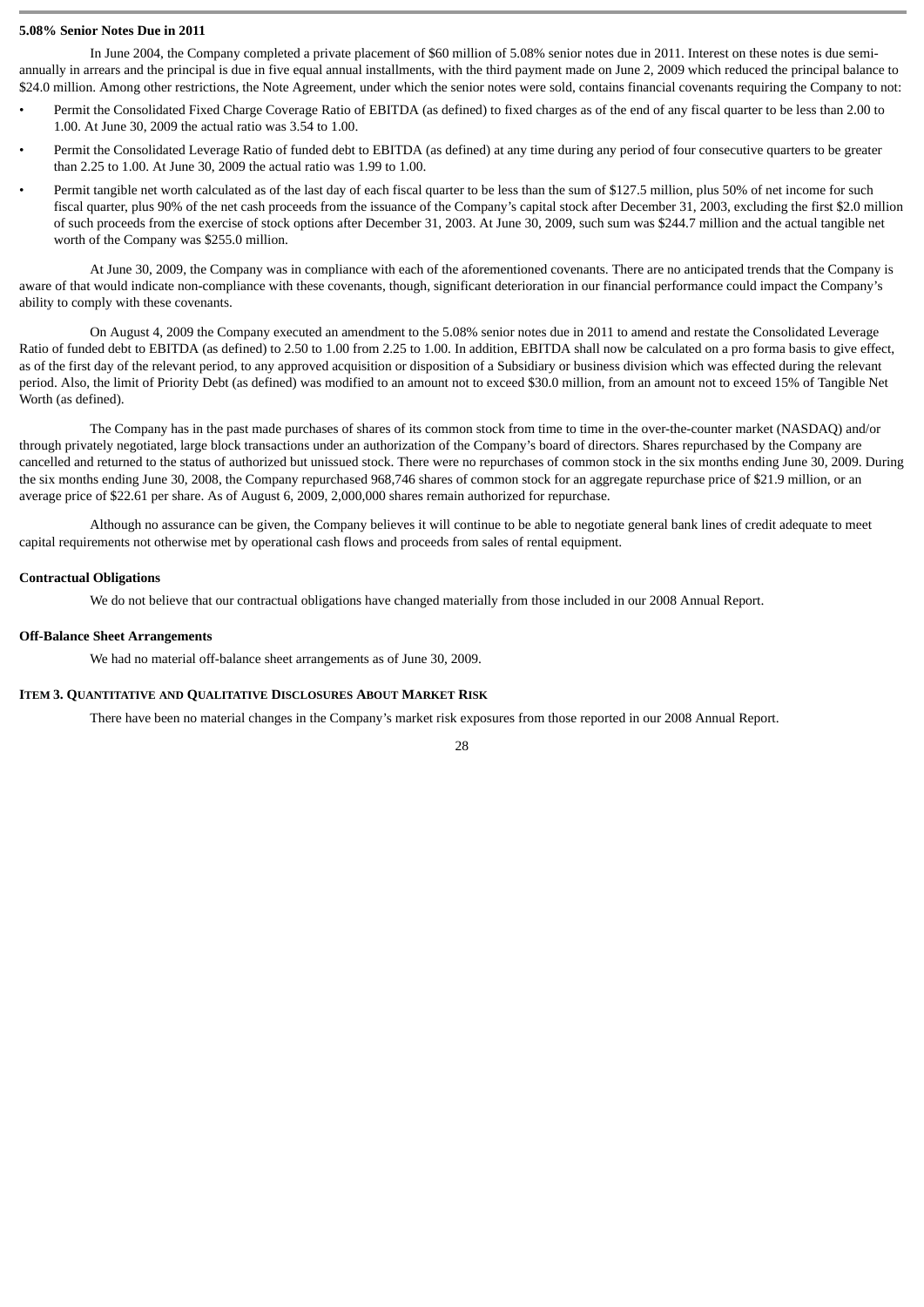#### **ITEM 4. CONTROLS AND PROCEDURES**

The Company's management, under the supervision and with the participation of the Company's Chief Executive Officer (the "CEO") and Chief Financial Officer (the "CFO"), performed an evaluation of the effectiveness of the design and operation of the Company's disclosure controls and procedures as of June 30, 2009. Management's evaluation excluded the business of Adler Tanks, which business was acquired pursuant to an asset purchase transaction which was closed in December 2008. Adler Tanks is a wholly-owned subsidiary of the Company whose total assets and total net revenues represented less than 15% of consolidated total assets and less than 9% of consolidated net revenues, respectively, of the Company as of and for the six month period ended June 30, 2009. Companies are allowed to exclude acquisitions from their evaluation of internal control over financial reporting during the first year of an acquisition while integrating the acquired company under guidelines established by the Securities and Exchange Commission. Based on that evaluation, the CEO and CFO concluded that the Company's disclosure controls and procedures were effective. There have been no significant changes in the Company's internal controls or in other factors that have materially affected, or would reasonably be likely to materially affect, the Company's internal control over financial reporting.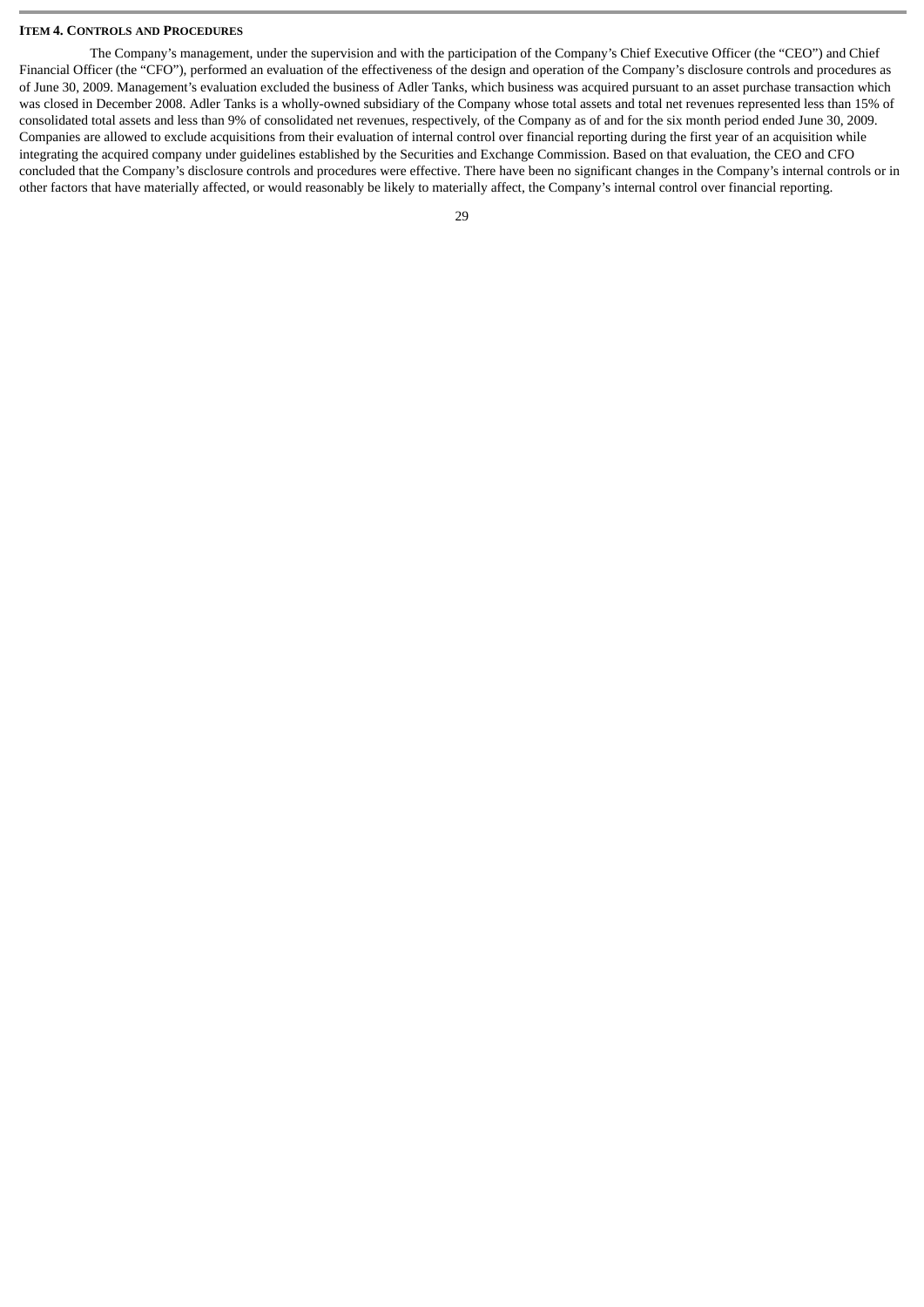# **PART II -OTHER INFORMATION**

# **ITEM 1. LEGAL PROCEEDINGS**

The Company is subject to various legal proceedings and claims arising in the ordinary course of business. The Company's management does not expect that the outcome in the current proceedings, individually or collectively, will have a material adverse effect on the Company's financial condition, operating results or cash flows.

#### **ITEM 1A. RISK FACTORS**

You should carefully consider the following discussion of various risks and uncertainties. We believe these risk factors are the most relevant to our business and could cause our results to differ materially from the forward-looking statements made by us. Our business, financial condition, and results of operations could be seriously harmed if any of these risks or uncertainties actually occur or materialize. In that event, the market price for our common stock could decline, and you may lose all or part of your investment.

# **The effects of a recession in the United States and other countries and the continuing financial and credit crisis may adversely impact our business and financial condition and may negatively impact our ability to access financing.**

The U.S. economy is currently in a recession which may deepen and continue for the foreseeable future. Demand for our rental products depends on continued industrial and business activity and state government funding. The continuation of the U.S. recession and general global economic downturn could adversely affect our customers, including local school districts, which could result in decreased demand for the products we rent. Reduced demand for our rental products and deflation could increase price competition. This lowered demand and price pressure could have a material adverse effect on our revenue and profitability.

The continued credit crisis and related instability in the global financial system may also have an impact on our business and our financial condition. General economic conditions and the tightening credit markets have significantly affected the ability of many companies to raise new capital or refinance existing indebtedness. While we intend to finance expansion with cash flow from operations and borrowing under our existing unsecured revolving line of credit facility, we may require additional financing to support our continued growth. Due to constriction in the capital markets, should we need to access the market for additional funds or to refinance our existing indebtedness, we may not be able to obtain such additional funds on terms acceptable to the Company or at all. All of these factors could impact our business, resulting in lower revenues and lower levels of earnings in future periods. At the current time we are uncertain as to the magnitude, if any, of such changes in our business.

# **Our stock price is subject to fluctuations and the value of your investment may decline.**

The market price of our common stock fluctuates on the NASDAQ Global Select Market and is likely to be affected by a number of factors including but not limited to:

- our operating performance and the performance of our competitors, and in particular any variations in our operating results or dividend rate from our stated guidance or from investors' expectations;
- changes in general conditions in the economy, the industries in which we operate or the financial markets;
- investor's reaction to our press releases, public announcements, or filings with the SEC;
- the stock price performance of competitors or other comparable companies;
- changes in research analysts' coverage, recommendations or earnings estimates for us or for the stocks of other companies in our industry;
- sales of common stock by our directors, executive officers and our other large shareholders, particularly in light of the limited trading volume of our stock;
- any merger and acquisition activity that involves us or our competitors; and
- other announcements or developments affecting us, our industry, customers, suppliers, or competitors.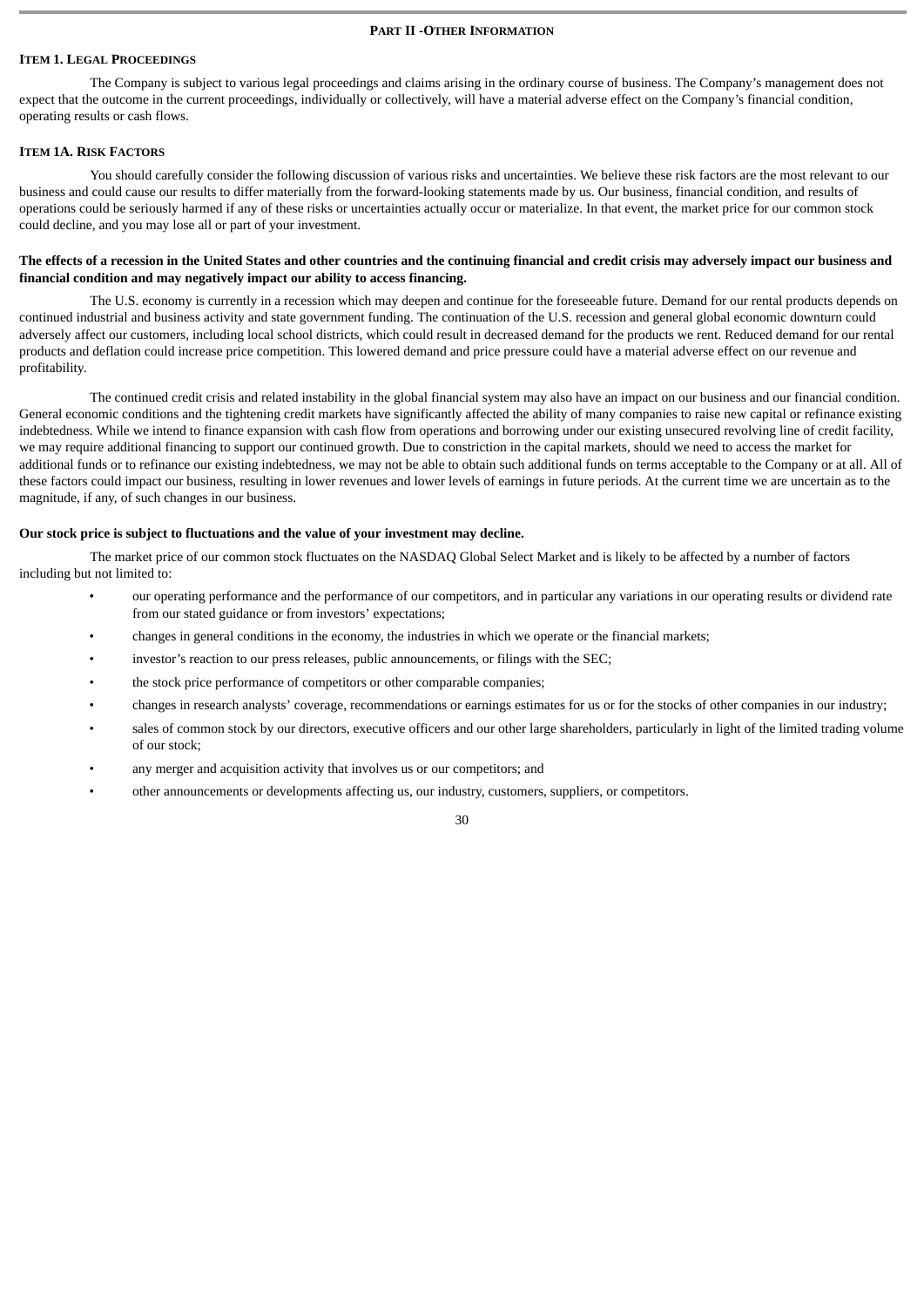In addition, in recent years the stock market has experienced significant price and volume fluctuations. These fluctuations are often unrelated to the operating performance of particular companies. More recently, the global credit crisis has adversely affected the prices of publicly traded stocks across the board as stockholders have become more willing to divest their stock holdings at lower values to increase their cash flow and reduce exposure. These broad market fluctuations and recent negative economic trends may cause declines in the market price of our common stock and are based upon factors that have little or nothing to do with our Company or its performance, and these fluctuations and trends could materially reduce our stock price.

#### **Our future operating results may fluctuate, fail to match past performance or fail to meet expectations.**

Our operating results may fluctuate in the future, may fail to match our past performance or fail to meet the expectations of analysts and investors. Our results and related ratios, such as gross margin, operating income percentage and effective tax rate may fluctuate as a result of a number of factors, some of which are beyond our control including but not limited to:

- general economic conditions in the states and countries where we rent and sell our products;
- legislative and educational policies where we rent and sell our products;
- seasonality of our rental businesses and our end-markets;
- success of our strategic growth initiatives;
- costs associated with the launching or integration of new or acquired businesses;
- the timing and type of equipment purchases, rentals and sales;
- the nature and duration of the equipment needs of our customers;
- the timing of new product introductions by us, our suppliers and our competitors;
- the volume, timing and mix of maintenance and repair work on our rental equipment;
- our equipment mix, availability, utilization, and pricing;
- the mix, by state and country, of our revenues, personnel and assets;
- rental equipment impairment from excess, obsolete, or damaged equipment;
- movements in interest rates or tax rates;
- changes in, and application of, accounting rules;
- changes in the regulations applicable to us; and
- litigation matters.

As a result of these factors, our historical financial results are not necessarily indicative of our future results.

## **Our ability to retain our executive management and to recruit, retain and motivate key employees is critical to the success of our business.**

If we cannot successfully recruit and retain qualified personnel, our operating results and stock price may suffer. We believe that our success is directly linked to the competent people in our organization, including our executive officers, senior managers and other key personnel, and in particular, Dennis Kakures our Chief Executive Officer. Personnel turnover can be costly and could materially and adversely impact our operating results and can potentially jeopardize the success of our current strategic initiatives. We need to attract and retain highly qualified personnel to replace personnel when turnover occurs, as well as add to our staff levels as growth occurs. Our business and stock price likely will suffer if we are unable to fill, or experience delays in filling open positions, or fail to retain key personnel when turnover occurs.

#### **Failure by third parties to manufacture and deliver our products to our specifications or on a timely basis may harm our reputation and financial condition.**

We depend on third parties to manufacture our products even though we are able to purchase products from a variety of third-party suppliers. In the future, we may be limited as to the number of third-party suppliers for some of our products. Although in general, we make advance purchases of some products to help ensure an adequate supply, currently, we do not have any long-term purchase contracts with any third-party supplier. We may experience supply problems as a result of financial or operating difficulties or failure of our suppliers. We may also experience supply problem as a result of shortages, and discontinuations resulting from product obsolescence or other shortages or allocations by suppliers. Current unfavorable economic conditions may also adversely affect our suppliers or the terms on which we purchase products. In the future, we may not be able to negotiate arrangements with third parties to secure products that we require in sufficient quantities or on reasonable terms. If we cannot negotiate arrangements with third parties to produce our products or if the third parties fail to produce our products to our specifications or in a timely manner, our reputation and financial condition could be harmed.

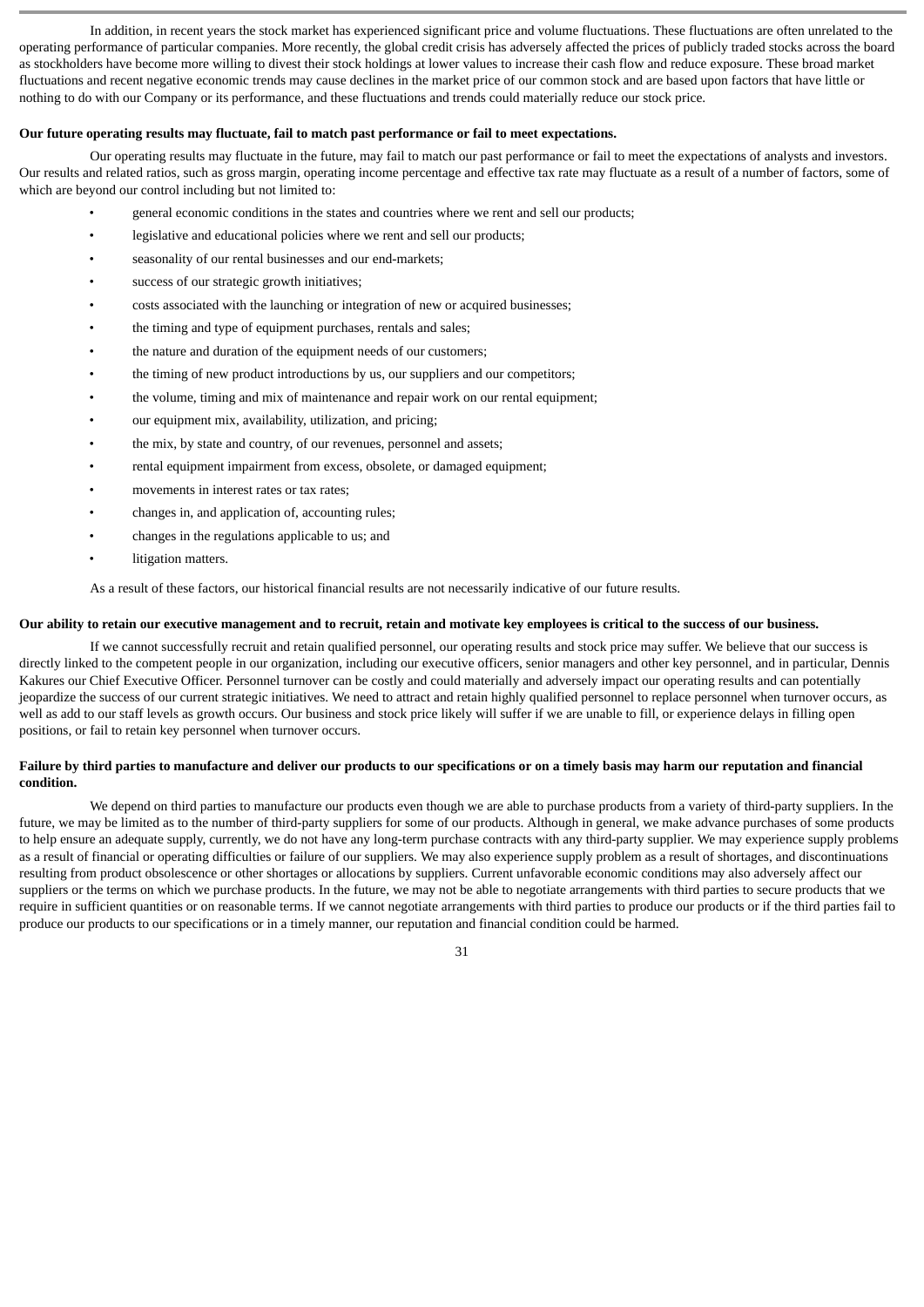# **Disruptions in our information technology systems could limit our ability to effectively monitor and control our operations and adversely affect our operations.**

Our information technology systems facilitate our ability to monitor and control our operations and adjust to changing market conditions. Any disruption in any of our information technology systems or the failure of these systems to operate as expected could, depending on the magnitude of the problem, adversely affect our operating results by limiting our capacity to effectively monitor and control our operations and adjust to changing market conditions in a timely manner.

In June 2005, we entered into an agreement with Rental Result, a rental software application provider, to support the transition of our modular business, certain aspects of our electronic test equipment business and our accounting systems to their platform. These information system upgrades are important to serve and support our strategic growth. The first and largest phase of this multi-year project was implemented in October 2008. We expect the continuing upgrades to our IT infrastructure will result in higher ongoing selling and administrative costs in 2009.

The delay or failure to implement these new systems effectively could disrupt our business, distract management's focus and attention from our business operations and growth initiatives, and increase our implementation and operating costs, any of which could negatively impact our operations and operating results.

# **We have engaged in acquisitions and may engage in future acquisitions that could negatively impact our results of operations, financial condition and business.**

In 2004, we acquired TRS, an electronic test equipment rental business and in 2008 we acquired Adler Tanks, a liquid and solid containment rental business. We anticipate that we will continue to consider acquisitions in the future that meet our strategic growth plans. We are unable to predict whether or when any prospective acquisition will be completed. Acquisitions involve numerous risks, including the following:

- difficulties in integrating the operations, technologies, products and personnel of the acquired companies;
- diversion of management's attention from normal daily operations of the business;
- difficulties in entering markets in which we have no or limited direct prior experience and where competitors in such markets have stronger market positions;
- difficulties in complying with regulations, such as environmental regulations, and managing risks related to an acquired business;
- timely completion of necessary financing and required amendments, if any, to existing agreements;
- an inability to implement uniform standards, controls, procedures and policies;
- undiscovered and unknown problems, defects, liabilities, or other issues related to any acquisition that become known to us only after the acquisition;
- negative reactions from our customers to an acquisition;
- disruptions among employees which may erode employee morale;
- potential loss of key employees, including costly litigation resulting from the termination of those employees.

In connection with acquisitions we may:

- assume liabilities or acquire damaged assets, some of which may be unknown at the time of such acquisitions;
- record goodwill and non-amortizable intangible assets that will be subject to future impairment testing and potential periodic impairment charges;
- incur amortization expenses related to certain intangible assets; or
- become subject to litigation.

Acquisitions are inherently risky, and no assurance can be given that our future acquisitions will be successful or will not adversely affect our business, operating results, or financial condition. Failure to manage and successfully integrate acquisitions we make could harm our business and operating results in a material way. In addition, if we consummate one or more significant future acquisitions in which the consideration consists of stock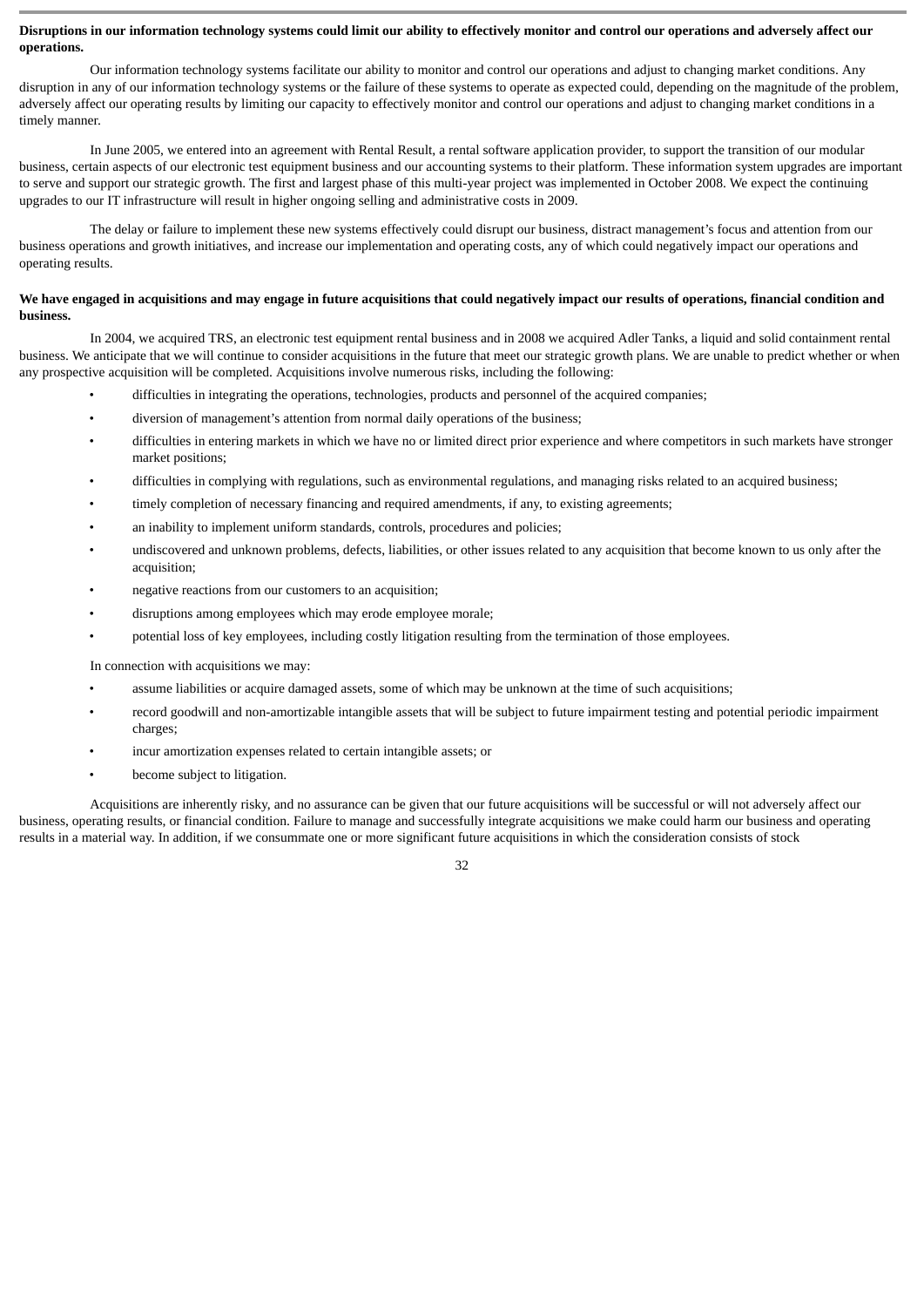or other securities, our existing shareholders' ownership could be diluted significantly. If we were to proceed with one or more significant future acquisitions in which the consideration included cash, we could be required to use a substantial portion of our available credit line. If we increase the amount borrowed against our available credit line, we would increase the risk of breaching the covenants under our credit facilities with our lenders. In addition, it would limit our ability to make other investments, or we may be required to seek additional debt or equity financing.

### **We could have difficulty integrating the operations of Adler Tanks and other businesses that we may acquire, which could adversely affect our results of operations**.

The success of our acquisition strategy depends upon our ability to successfully complete acquisitions and integrate any businesses that we acquire into our existing business. In December 2008, we acquired Adler Tanks. The integration of the Adler Tanks business is ongoing and could disrupt our business by diverting management's attention from day-to-day operations and requiring significant financial resources that would otherwise be used for the ongoing development of our business. The difficulties of integration could be increased by the necessity of coordinating geographically dispersed organizations; maintaining acceptable standards, controls, procedures and policies; integrating personnel with disparate business backgrounds; combining different corporate cultures; and the impairment of relationships with employees and customers as a result of any integration of new management and other personnel. In addition, we could be unable to retain key employees or customers of the combined businesses. We could face integration issues pertaining to the internal controls and operational functions of the acquired companies and we also could fail to realize cost efficiencies or synergies that we anticipated when selecting our acquisition candidates. Any of these items could adversely affect our results of operations.

#### **If we do not effectively manage our credit risk, collect on our accounts receivable, or recover our rental equipment from our customers' sites, it could have a material adverse effect on our operating results.**

We generally sell to customers on 30-day terms, individually perform credit evaluation procedures on our customers on each transaction and require security deposits or other forms of security from our customers when a significant credit risk is identified. Historically, accounts receivable write-offs and writeoffs related to equipment not returned by customers have not been significant and, in each of the last five years have been less than 1% of total revenues. If economic conditions continue to worsen, we may see an increase in bad debt relative to historical levels, which may materially and adversely affect our operations. Failure to manage our credit risk and receive timely payments on our customer accounts receivable may result in the write-off of customer receivables and loss of equipment, particularly electronic test equipment. If we are not able to manage credit risk issues, or if a large number of customers should have financial difficulties at the same time, our credit and equipment losses would increase above historical levels. If this should occur, our results of operations may be materially and adversely affected.

# **Effective management of our rental assets is vital to our business.**

Our modular, electronics and liquid and solid containment rental products have long useful lives and managing those assets is a critical element to each of our rental businesses. Modular asset management requires designing and building the product for a long life that anticipates the needs of our customers, including anticipating changes in legislation, regulations, building codes and local permitting in the various markets in which the Company operates. Electronic test equipment asset management requires understanding, selecting and investing in equipment technologies that support market demand, including anticipating technological advances and changes in manufacturers' selling prices. Liquid and solid containment asset management requires designing and building the product for a long life, using quality components and repairing and maintaining the products to prevent leaks. For each of our modular, electronic test equipment and liquid and solid containment assets, we must successfully maintain and repair this equipment cost-effectively to maximize the useful life of the products and the level of proceeds from the sale of such products.

# **The nature of our businesses, including the ownership of industrial property, exposes us to the risk of litigation and liability under environmental, health and safety and products liability laws.**

We are subject to national, state, provincial and local environmental laws and regulations concerning, among other things, solid and liquid waste and hazardous substances handling, storage and disposal and employee health and safety. These laws and regulations are complex and frequently change. We could incur unexpected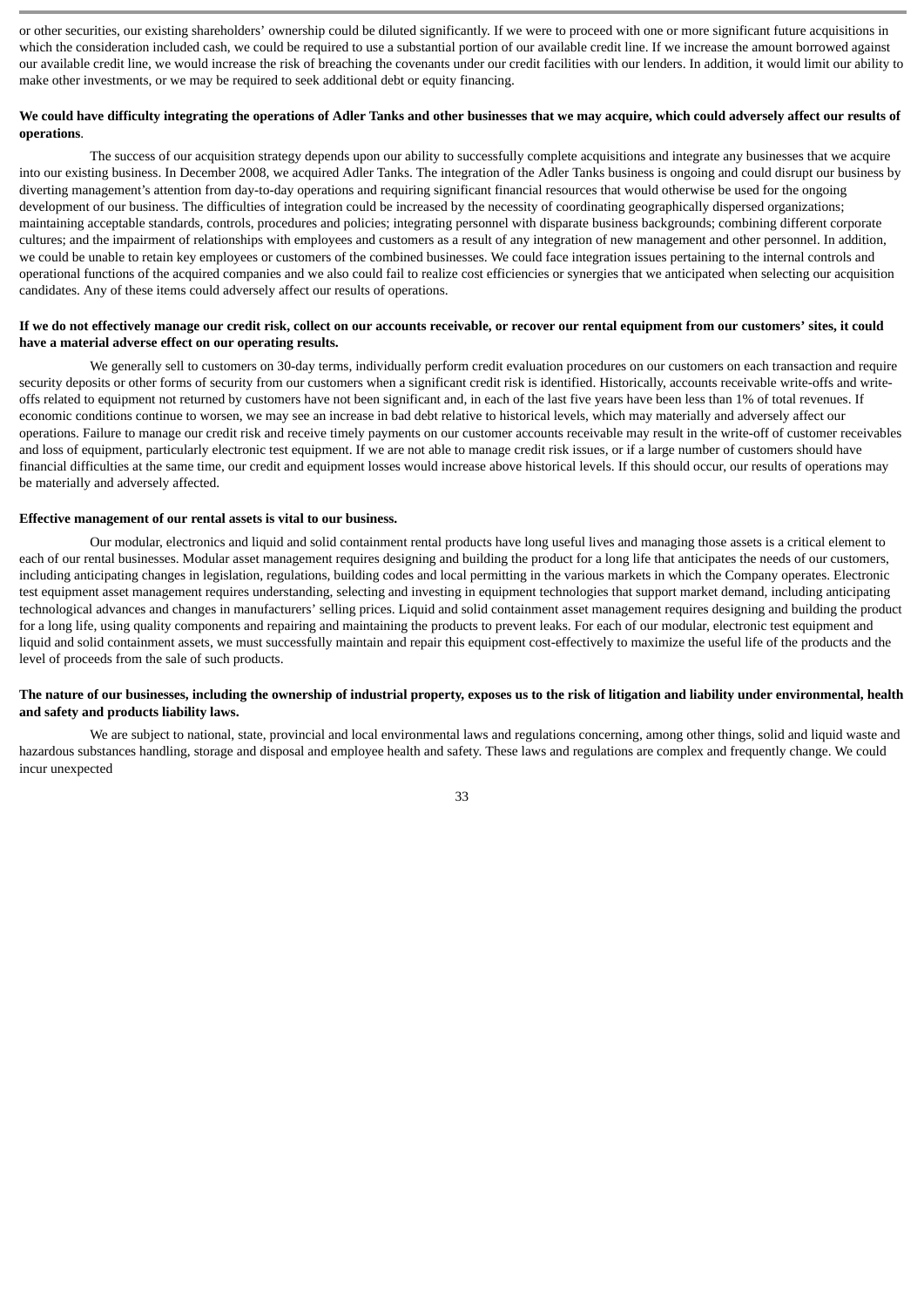costs, penalties and other civil and criminal liability if we fail to comply with environmental or health and safety laws. We also could incur costs or liabilities related to waste disposal or remediating soil or groundwater contamination at our properties, at our customers' properties or at third party landfill and disposal sites. These liabilities can be imposed on the parties generating, transporting or disposing of such substances or on the owner or operator of affected property, often without regard to whether the owner or operator knew of, or was responsible for, the presence of hazardous substances.

Several aspects of our businesses involve risks of environmental and health and safety liability. For example, our operations involve the use of petroleum products, solvents and other hazardous substances in the construction and maintaining of modular buildings and for fueling and maintaining our delivery trucks and vehicles. We also own, transport and rent tanks and boxes in which waste materials are placed by our customers. The historical operations at some of our previously owned or leased and newly acquired or leased properties may have resulted in undiscovered soil or groundwater contamination or historical non-compliance. Future events, such as changes in existing laws or policies or their enforcement, or the discovery of currently unknown contamination or non-compliance, may also give rise to liabilities or other claims based on these operations that may be material. In addition, future environmental or health and safety laws and regulations may require significant capital or operational expenditures or changes to our operations.

Accordingly, in addition to potential penalties for non-compliance, we may become liable, either contractually or by operation of law, for investigation, remediation and monitoring costs even if the contaminated property is not presently owned or operated by us, or if the contamination was caused by third parties during or prior to our ownership or operation of the property. In addition, certain parties may be held liable for more than their fair share of environmental investigation and cleanup costs. Contamination and exposure to hazardous substances or other contaminants such as mold can also result in claims for remediation or damages, including personal injury, property damage, and natural resources damage claims. Although expenses related to environmental compliance, health and safety issues, and related matters, have not been material to date, we cannot assure that we will not have to make significant expenditures in the future in order to remain in compliance with applicable laws and regulations. Violations of environmental or health and safety related laws or associated liability could have a material adverse effect on our business, financial condition and results of operations.

In general, litigation in the industries in which we operate, including class actions that seek substantial damages, arises with increasing frequency. Enforcement of environmental and health and safety requirements is also frequent. Such proceedings are invariably expensive, regardless of the merit of the plaintiffs' or prosecutors' claims. We may be named as a defendant in the future, and there can be no assurance, irrespective of the merit of such future actions, that we will not be required to make substantial settlement payments in the future. Further, a significant portion of our business is conducted in California which is one of the most highly regulated and litigious states in the country. Therefore, our potential exposure to losses and expenses due to new laws, regulations or litigation may be greater than companies with a less significant California presence.

The nature of our business also subjects us to property damage and product liability claims, especially in connection with our modular buildings and tank and box rental businesses. Although we maintain commercially reasonable liability coverage, an unusually large property damage or product liability claim or a series of claims could exceed our insurance coverage or result in damage to our reputation.

#### **Conducting our routine businesses exposes us to risk of litigation from employees, vendors and other third parties.**

We are subject to claims arising from disputes with employees, vendors and other third parties in the normal course of business; these risks may be difficult to assess or quantify and their existence and magnitude may remain unknown for substantial periods of time. If the plaintiffs in any suits against us were to successfully prosecute their claims, or if we were to settle such suits by making significant payments to the plaintiffs, our operating results and financial condition would be harmed. Even if the outcome of a claim proves favorable to us, litigation can be time consuming and costly and may divert management resources. In addition, our organizational documents require us to indemnify our senior executives to the maximum extent permitted by California law. If our senior executives were named in any lawsuit, our indemnification obligations could magnify the costs of these suits.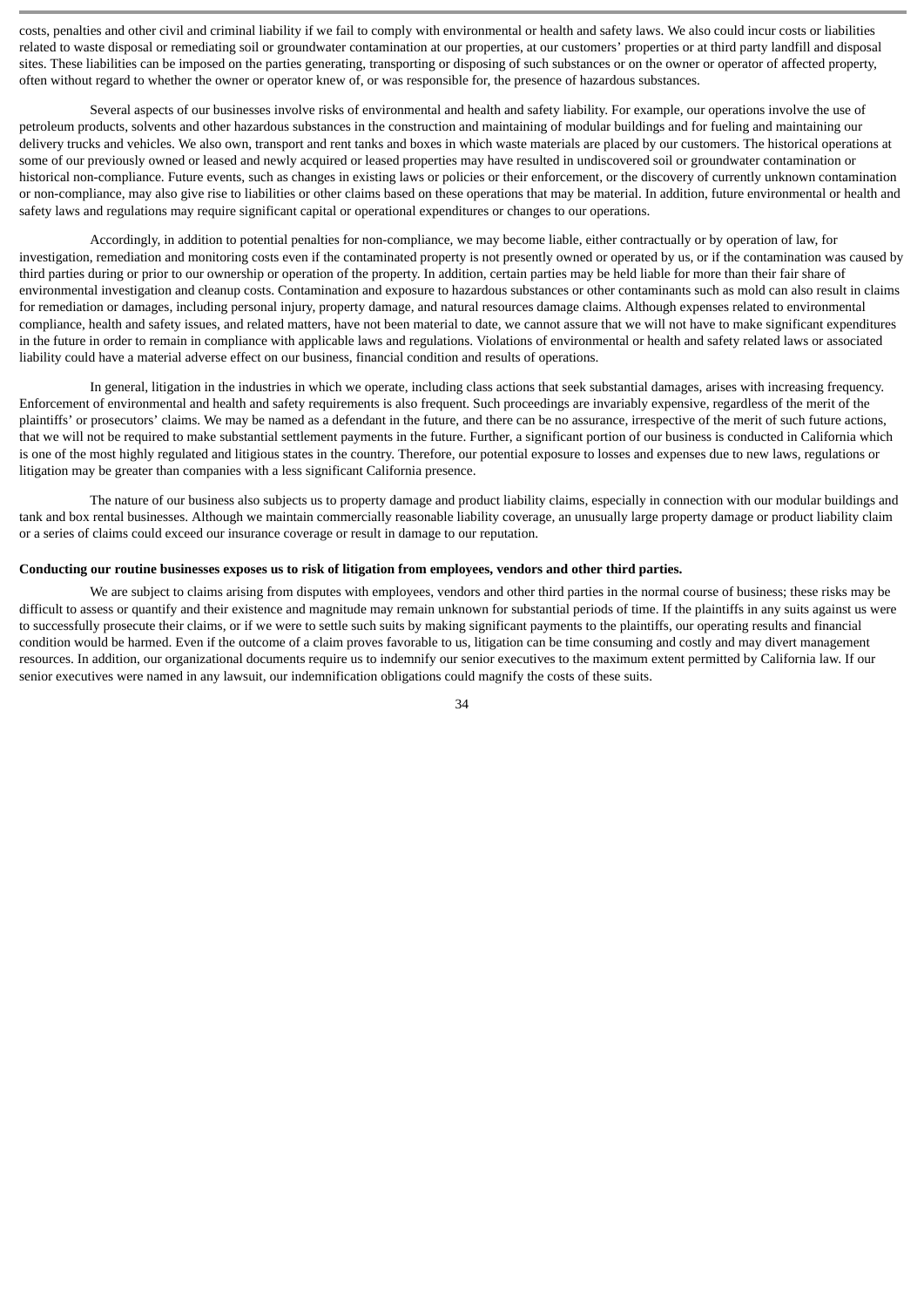#### **Our debt instruments contain covenants that restrict or prohibit our ability to enter into a variety of transactions and may limit our ability to finance future operations or capital needs.**

The agreements governing our 5.08% senior notes due in 2011 and our unsecured revolving line of credit facility contain various covenants that may limit our discretion in operating our business. In particular, we are limited in our ability to merge, consolidate, reorganize or transfer substantially all of our assets, make investments, pay dividends or distributions, redeem or repurchase stock, change the nature of our business, enter into transactions with affiliates, incur indebtedness and create liens on our assets to secure debt. In addition, we are required to meet certain financial covenants. These restrictions could limit our ability to obtain future financing, make strategic acquisitions or needed capital expenditures, withstand economic downturns in our business or the economy in general, conduct operations or otherwise take advantage of business opportunities that may arise.

A failure to comply with the restrictions contained in the agreements could lead to an event of default, which could result in an acceleration of our indebtedness. In the event of an acceleration, we may not have or be able to obtain sufficient funds to refinance our indebtedness or make the required accelerated payments. If we default on our indebtedness, our business financial condition and results of operation could be materially and adversely affected.

#### **The majority of our indebtedness is subject to variable interest rates, which makes us vulnerable to increases in interest rates.**

Our indebtedness exposes us to interest rate increases because the majority of our indebtedness is subject to variable rates. At present, we do not have any derivative financial instruments such as interest rate swaps or hedges to mitigate interest rate variability. The interest rates under our credit facilities will be reset at varying periods. These interest rate adjustments could expose our operating results and cash flows to periodic fluctuations. Our annual debt service obligations will increase by approximately \$2.7 million per year for each 1% increase in the average interest rate we pay, based on the \$268.6 million balance of variable rate debt outstanding at June 30, 2009. If interest rates rise in the future, and particularly, if they rise significantly, our income will be negatively affected.

#### **Our effective tax rate may change and become less predictable as our business expands.**

We continue to consider expansion opportunities domestically and internationally for our rental businesses, such as our organic expansion of our modular business in North Carolina, Georgia, Maryland and Virginia, recent expansion into the portable storage and environmental test equipment businesses and in 2008 our expansion into the liquid and solid containment business through the acquisition of Adler Tank Rentals. Since the Company's effective tax rate depends on business levels, personnel and assets located in various jurisdictions, further expansion into new markets or acquisitions may change the effective tax rate in the future and may make it, and consequently our earnings, less predictable going forward. In addition, the enactment of tax law changes by federal and state taxing authorities may impact the Company's current period tax provision and its deferred tax liabilities.

# **Changes in financial accounting standards may cause lower than expected operating results and affect our reported results of operations.**

Changes in accounting standards and their application may have a significant effect on our reported results on a going forward basis and may also affect the recording and disclosure of previously reported transactions. New accounting pronouncements and varying interpretations of accounting pronouncements have occurred and may occur in the future. Changes to existing rules or the questioning of current practices may adversely affect our reported financial results or the way we conduct our business.

# **Failure to comply with internal control attestation requirements could lead to loss of public confidence in our financial statements and negatively impact our stock price.**

As a public reporting company, we are required to comply with the Sarbanes-Oxley Act of 2002, including Section 404, and the related rules and regulations of the Securities and Exchange Commission, including expanded disclosures and accelerated reporting requirements. Compliance with Section 404 and other requirements has and will continue to increase our costs and require additional management resources. We may need to continue to implement additional finance and accounting systems, procedures and controls to satisfy new reporting requirements. While we completed a favorable assessment as to the adequacy of our internal controls over financial reporting for our fiscal year ended December 31, 2008, there is no assurance that future assessments of the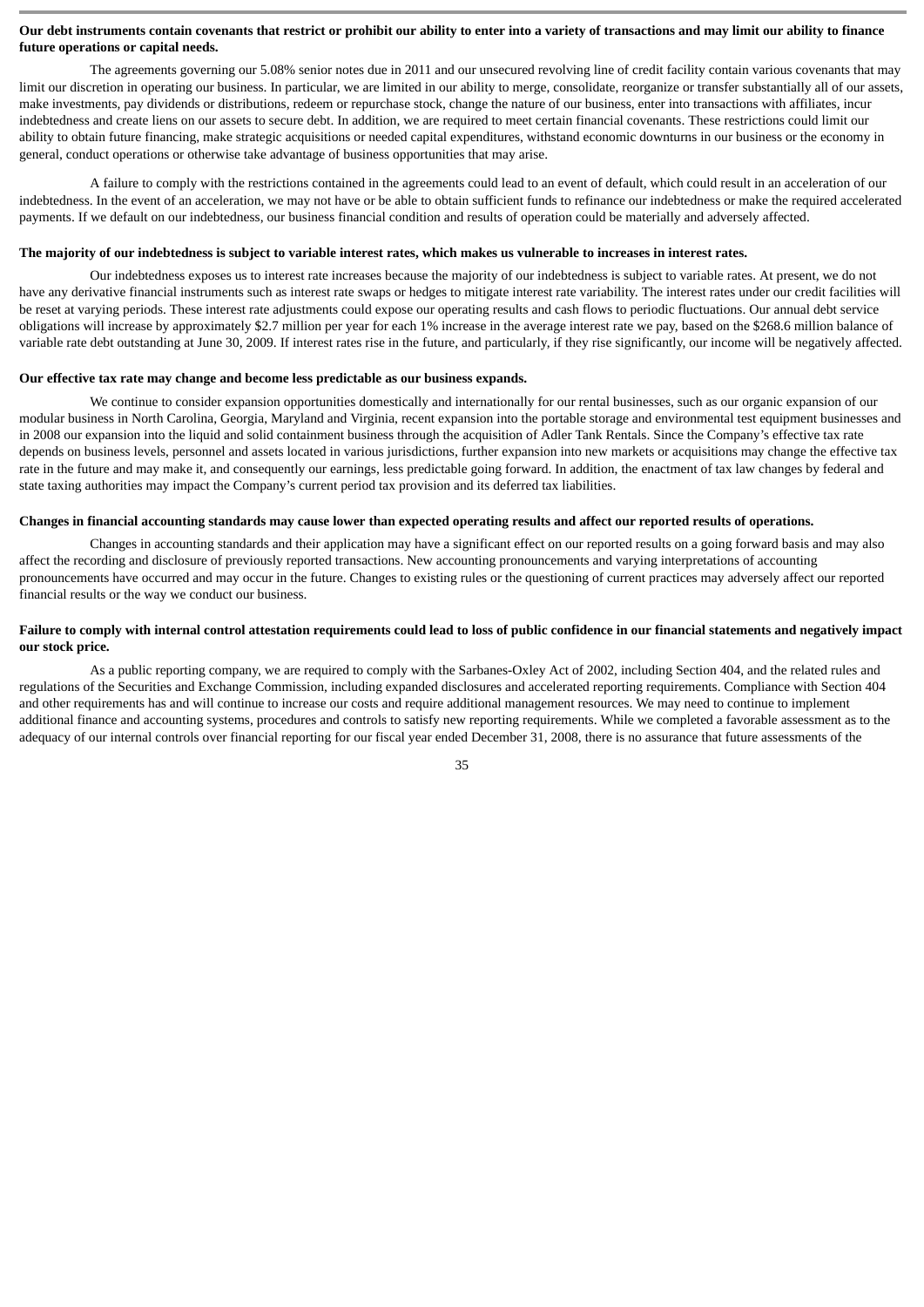adequacy of our internal controls over financial reporting will be favorable. If we are unable to obtain future unqualified reports as to the effectiveness of our internal controls over financial reporting, investors could lose confidence in the reliability of our internal controls over financial reporting, which could adversely affect our stock price.

### **If we suffer loss to our facilities, equipment or distribution system due to catastrophe, our operations could be seriously harmed.**

Our facilities, rental equipment and distribution systems may be subject to catastrophic loss due to fire, flood, hurricane, earthquake, terrorism or other natural or man-made disasters. In particular, we have our headquarters, three operating facilities, and rental equipment in California, which are located in areas with above average seismic activity and could be subject to a catastrophic loss caused by an earthquake. Our rental equipment and facilities in Texas, Florida, North Carolina and Georgia are located in areas subject to hurricanes and other tropical storms. In addition to customers' insurance on rented equipment, we carry property insurance on our rental equipment in inventory and operating facilities as well as business interruption insurance. We believe our insurance policies are adequate with the appropriate limits and deductibles to mitigate the potential loss exposure of our business. We do not have financial reserves for policy deductibles and we do have exclusions under our insurance policies that are customary for our industry, including earthquakes, flood and terrorism. If any of our facilities or a significant amount or our rental equipment were to experience a catastrophic loss, it could disrupt our operations, delay orders, shipments and revenue recognition and result in expenses to repair or replace the damaged rental equipment and facility not covered by insurance.

#### **SPECIFIC RISKS RELATED TO OUR RELOCATABLE MODULAR BUILDINGS BUSINESS SEGMENT:**

# **A significant reduction of, or delay in, funding to public schools could cause the demand for our modular classroom units to decline, which could result in a reduction in our revenues and profitability.**

Rentals and sales of modular buildings to public school districts for use as classrooms, restroom buildings, and administrative offices for kindergarten through grade twelve represent a significant portion of Mobile Modular's rental and sales revenues. Funding for public school facilities is derived from a variety of sources including the passage of both statewide and local facility bond measures, developer fees and various taxes levied to support school operating budgets. Many of these funding sources are subject to financial and political considerations, which vary from district to district and are not tied to demand. Historically, we have benefited from the passage of facility bond measures and believe these are essential to our business.

To the extent public school districts' funding is reduced for the rental and purchase of modular buildings, our business could be harmed and our results of operations negatively impacted. We believe that interruptions or delays in the passage of facility bond measures or completion of state budgets, a lack or insufficient amount of state funding, a significant reduction of funding to public schools, or changes negatively impacting enrollment may reduce the rental and sale demand for our educational products. Any reductions in funding available to the school districts from the states in which we do business may cause school districts to experience budget shortfalls and to reduce their demand for our products despite growing student populations, class size reduction initiatives and modernization and reconstruction project needs, which could reduce our revenues and operating income and consequently have a material adverse effect on the Company's financial condition.

# **Public policies that create demand for our products and services may change.**

In California a law was enacted in 1996 to provide funding for school districts for the reduction of class sizes for kindergarten through third grade. In Florida a state constitutional amendment was passed in 2002 to limit the number of students that may be grouped in a single classroom for pre-kindergarten through grade twelve. School districts with class sizes in excess of state limits have been and continue to be a significant source of our demand for modular classrooms. Further, in California, efforts to address aging infrastructure and deferred maintenance have resulted in a significant increase in modernization and reconstruction projects by public school districts including seismic retrofitting, asbestos abatement and various building repairs and upgrades. If educational priorities and policies shift away from class-size reduction or modernization and reconstruction projects, demand for our products and services may decline, not grow as quickly as or reach the levels that we anticipate. Significant equipment returns may result in lower utilization until equipment can be redeployed or sold, which may cause rental rates to decline and negatively affect our revenues and operating income.

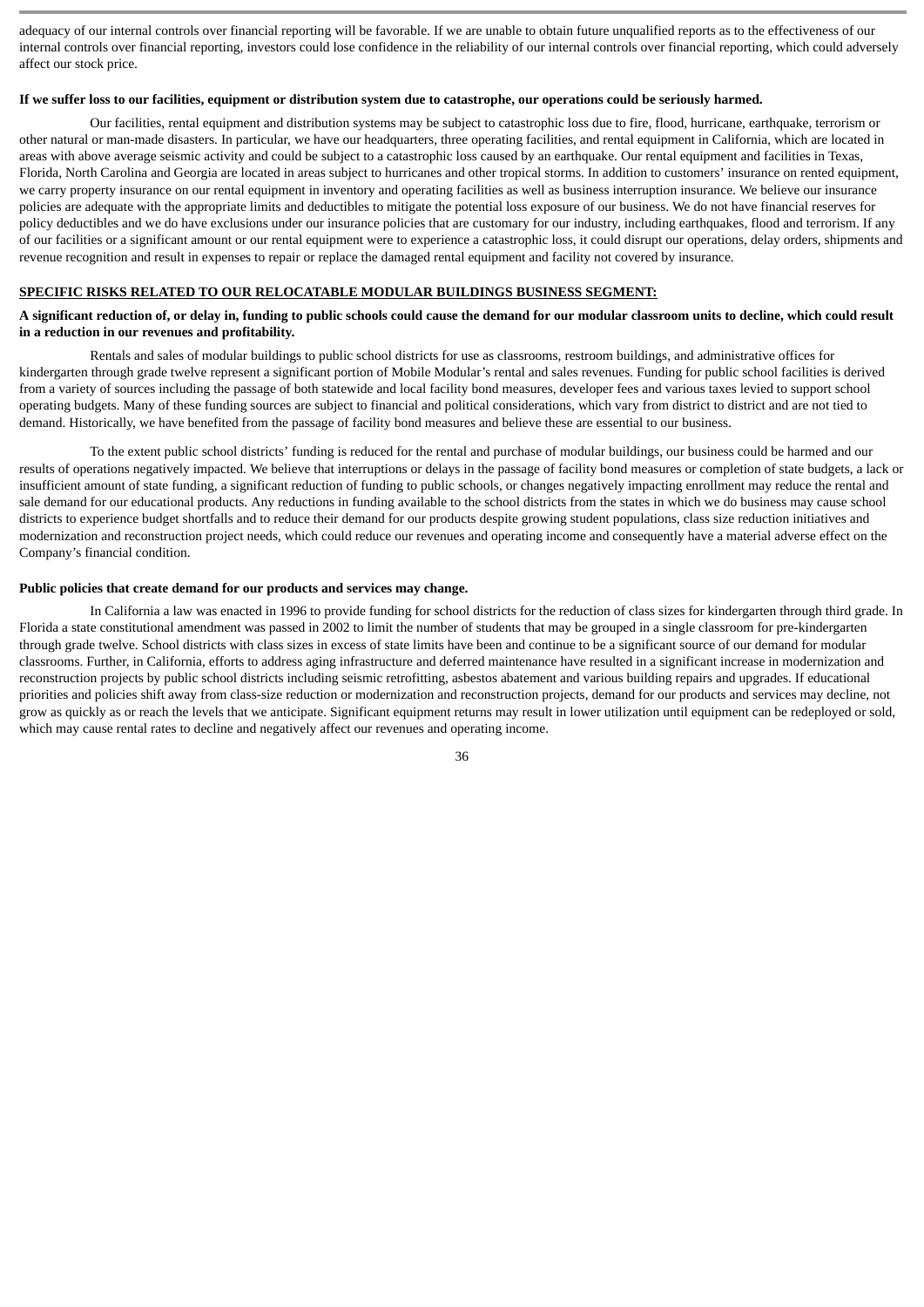#### **Failure to comply with applicable regulations could harm our business and financial condition, resulting in lower operating results and cash flows.**

Similar to conventionally constructed buildings, the modular building industry, including the manufacturers and lessors of portable classrooms, are subject to regulations by multiple governmental agencies at the federal, state and local level relating to environmental, zoning, health, safety and transportation matters, among other matters. Failure to comply with these laws or regulations could impact our business or harm our reputation and result in higher capital or operating expenditures or the imposition of penalties or restrictions on our operations.

As with conventional construction, typically new codes and regulations are not retroactively applied. Nonetheless, new governmental regulations in these or other areas may increase our acquisition cost of new rental equipment, limit the use of or make obsolete some of our existing equipment, or increase our general and administrative costs.

Building codes are generally reviewed every three years. All aspects of a given code are subject to change including but not limited to such items as structural specifications for earthquake safety, energy efficiency and environmental standards, fire and life safety, transportation, lighting and noise limits. On occasion, state agencies have undertaken studies of indoor air quality and noise levels with a focus on permanent and modular classrooms. These results could impact our existing modular equipment, and affect the future construction of our modular product.

Compliance with building codes and regulations entail a certain amount of risk as state and local government authorities do not necessarily interpret building codes and regulations in a consistent manner, particularly where applicable regulations may be unclear and subject to interpretation. These regulations often provide broad discretion to governmental authorities that oversee these matters, which can result in unanticipated delays or increases in the cost of compliance in particular markets. The construction and modular industries have developed many "best practices" which are constantly evolving. Some of our peers and competitors may adopt practices that are more or less stringent than the Company's. When, and if, regulatory standards are clarified, the effect of the clarification may be to impose rules on our business and practices retroactively, at which time, we may not be in compliance with such regulations and we may be required to incur costly remediation. If we are unable to pass these increased costs on to our customers, our profitability, operating cash flows and financial condition could be negatively impacted.

#### **Our planned expansions of our modular operations into new markets will affect our operating results.**

We have established modular operations in California, Texas and Florida and launched operations in North Carolina and Georgia in late 2007 and in Maryland and Virginia during 2008. We have identified several U.S. markets that we believe will be attractive long-term opportunities for our educational and commercial modular business and continue to consider opportunities for growth of our modular business. There are risks inherent in the undertaking of such expansion, including the risk of revenue from the business in these markets not meeting our expectations, higher than expected costs in entering these new markets, risk associated with compliance with applicable state and local laws and regulations, response by competitors and unanticipated consequences of expansion. In addition, expansion in new markets may by affected by local economic and market conditions. Expansion of our operations into these new markets will require a significant amount of attention from our management, a commitment of financial resources and will require us to add qualified management in these markets.

# **We are subject to laws and regulations governing government contracts. These laws and regulations make these government contracts more favorable to government entities than other third parties and any changes in these laws and regulations, or the failure to comply with these laws and regulations could harm our business.**

We have agreements relating to the sale of our products to government entities and, as a result, we are subject to various statutes and regulations that apply to companies doing business with the government. The laws governing government contracts can differ from the laws governing private contracts. For example, many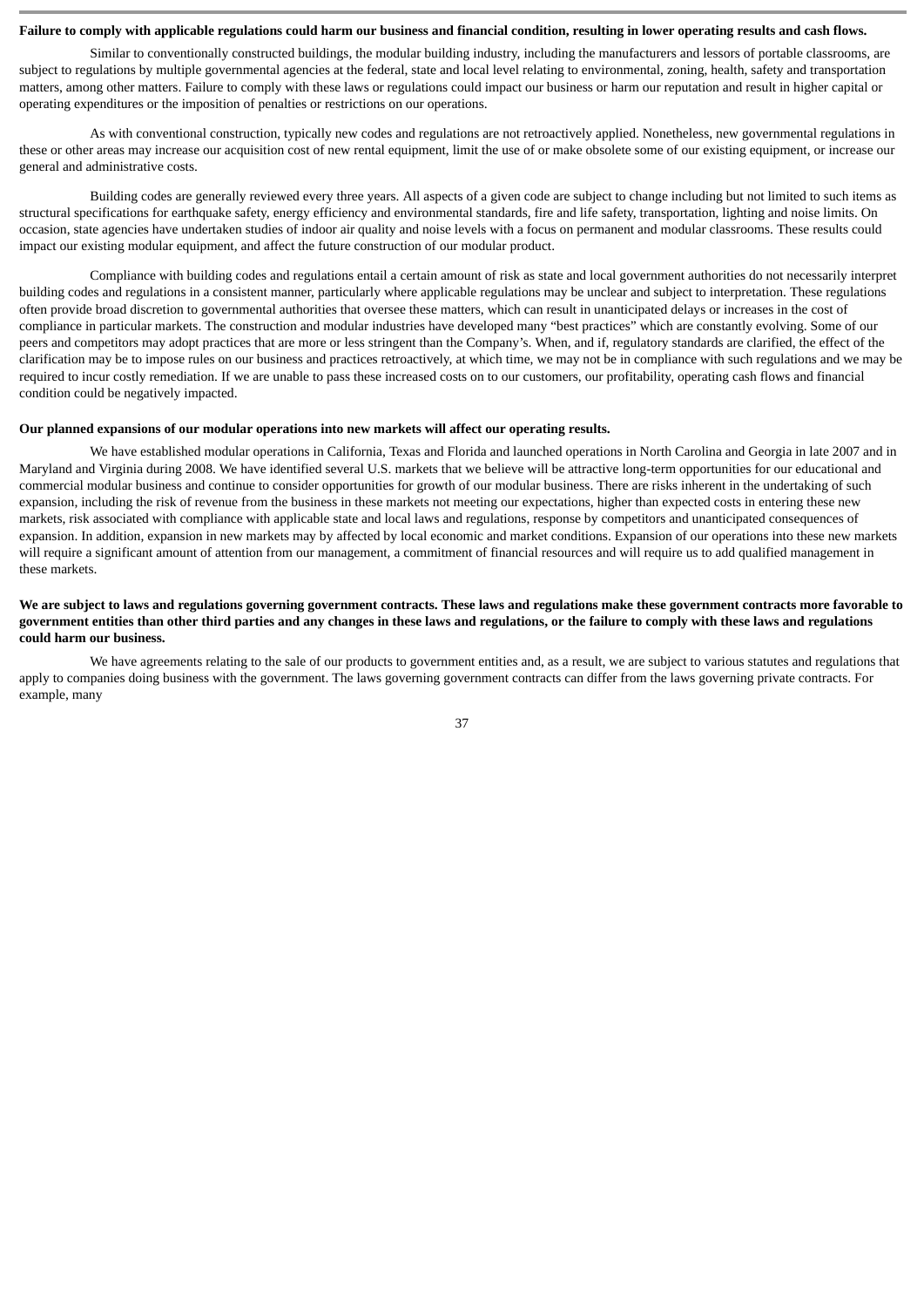government contracts contain pricing terms and conditions that are not applicable to private contracts such as clauses that allow government entities not to perform on contractual obligations in the case of a lack of fiscal funding. Also, in the educational markets we serve, we are able to utilize "piggyback" contracts in marketing our products and services and ultimately to book business. The term "piggyback contract" refers to contracts for portable classrooms or other products entered into by public school districts following a formal bid process that allows for the use of the same contract terms and conditions with the successful vendor by other public school districts. As a result, "piggyback" contracts allow us to more readily book orders from our government customers, primarily public school districts, and to reduce the administrative expense associated with booking these orders. The governmental statutes and regulations that allow for use of "piggyback" contracts are subject to change or elimination in their entirety. A change in the manner of use or the elimination of piggyback contracts would likely negatively impact our ability to book new business from these government customers and could cause our administrative expenses related to processing these orders to increase significantly. In addition, any failure to comply with these laws and regulations might result in administrative penalties or even in the suspension of these contracts and as a result, the loss of the related revenues which would harm our business and results from operations.

#### **Seasonality of our educational business may have adverse consequences for our business.**

A significant portion of the modular sale and rental revenues are derived from the educational market. Typically, during each calendar year, our highest number of classrooms are shipped for rental and sale orders during the second and third quarters for delivery and installation prior to the start of the upcoming school year. The majority of classrooms shipped in the second and third quarters have rental start dates during the third quarter, thereby making the fourth quarter the first full quarter of rental revenues recognized for these transactions. These factors may impact the quarterly revenues and earnings of each year's second, third and fourth quarters.

#### **We face strong competition in our modular building markets.**

The modular building leasing industry is highly competitive in our states of operation and we expect it to remain so. The competitive market in which we operate may prevent us from raising rental fees or sales prices to pass any increased costs on to our customers. We compete on the basis of a number of factors, including equipment availability, quality, price, service, reliability, appearance, functionality and delivery terms. We believe we may experience pricing pressures in our areas of operation in the future as some of our competitors seek to obtain market share by reducing prices.

Some of our larger national competitors in the modular building leasing industry, notably Williams Scotsman International, Inc. and Modspace, have a greater range of products and services, greater financial and marketing resources, larger customer bases, and greater name recognition than we have. These larger competitors may be better able to respond to changes in the relocatable modular building market, to finance acquisitions, to fund internal growth and to compete for market share, any of which could harm our business.

#### **We may not be able to quickly redeploy modular buildings returning from leases.**

As of June 30, 2009, 61% of our modular portfolio had equipment on rent for periods exceeding the original committed term. Generally, when a customer continues to rent the modular units beyond the contractual term, the equipment rents on a month-to-month basis. If a significant number of our rented modular units were returned during a short period of time, particularly those units that are rented on a month-to-month basis, a large supply of units would need to be remarketed. Our failure to effectively remarket a large influx of units returning from leases could negatively affect our financial performance and our ability to continue expanding our rental fleet.

# **Significant increases in raw material and labor costs could increase our acquisition cost of new modular rental units and repair and maintenance costs of our fleet, which would increase our operating costs and harm our profitability.**

We incur labor costs and purchase raw materials, including lumber, siding and roofing and other products to perform periodic repairs, modifications and refurbishments to maintain physical conditions of our modular units. The volume, timing and mix of maintenance and repair work on our rental equipment may vary quarter-to-quarter and year-to-year. Generally, increases in labor and raw material costs will also increase the acquisition cost of new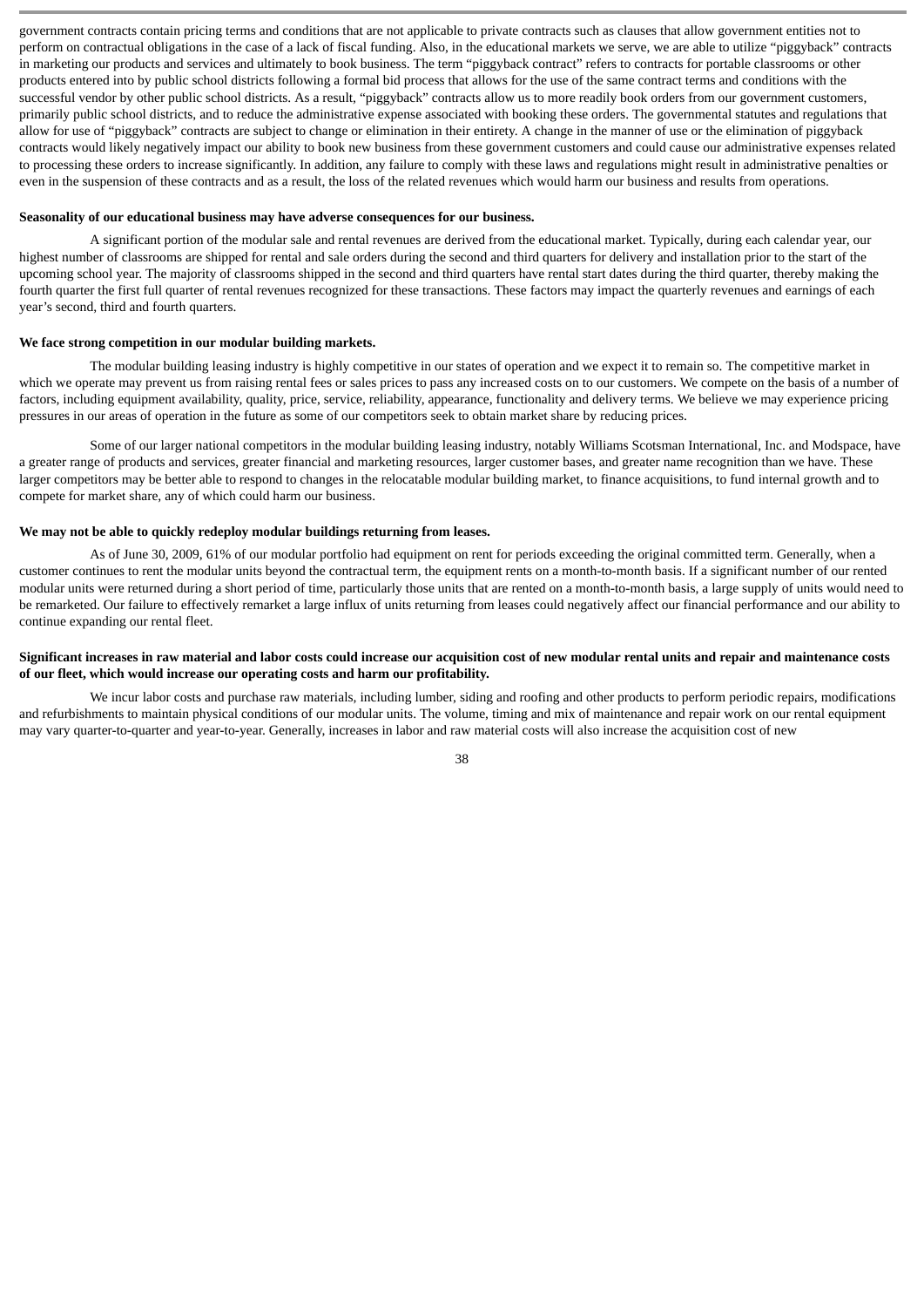modular units and increase the repair and maintenance costs of our fleet. We also maintain a fleet of service trucks and use subcontractor companies for delivery, set-up, return delivery and dismantle of modulars for our customers. We rely on our subcontractor service companies to meet customer demands for timely shipment and return, and the loss or inadequate number of subcontractor service companies may cause prices to increase, while negatively impacting our reputation and operating performance. During periods of rising prices for labor, raw materials or fuel, and in particular, when the prices increase rapidly or to levels significantly higher than normal, we may incur significant increases in our acquisition costs for new modular units and incur higher operating costs that we may not be able to recoup from our customers, which would reduce our profitability.

# **Failure by third parties to manufacture our products timely or properly may harm our reputation and financial condition.**

We are dependent on third parties to manufacture our products even though we are able to purchase products from a variety of third-party suppliers. Mobile Modular purchases new modulars from various manufacturers who build to Mobile Modular's design specifications. With the exception of Enviroplex, none of the principal suppliers are affiliated with the Company. During 2008, Mobile Modular purchased 21% of its modular product from one manufacturer. The Company believes that the loss of its primary manufacturer of modulars could have an adverse effect on its operations since Mobile Modular could experience higher prices and longer delivery lead times for modular product until other manufacturers were able to increase their production capacity.

# **Failure to properly design, manufacture, repair and maintain the modular product may result in impairment charges, potential litigation and reduction of our operating results and cash flows.**

We estimate the useful life of the modular product to be 18 years with a residual value of 50%. However, proper design, manufacture, repairs and maintenance of the modular product during our ownership is required for the product to reach the estimated useful life of 18 years with a residual value of 50%. If we do not appropriately manage the design, manufacture, repair and maintenance of our modular product, or otherwise, delay or defer such repair or maintenance, we may be required to incur impairment charges for equipment that is beyond economic repair or incur significant capital expenditures to acquire new modular product to serve demand. In addition, these failures may result in personal injury or property damage claims, including claims based on presence of mold, and termination of leases or contracts by customers. Costs of contract performance, potential litigation, and profits lost from termination could accordingly reduce our future operating results and cash flows.

#### **Our warranty costs may increase.**

Sales of new relocatable modular buildings not manufactured by us are typically covered by warranties provided by the manufacturer of the products sold. We provide ninety-day warranties on certain modular sales of used rental units and one-year warranties on equipment manufactured by our Enviroplex subsidiary. Historically, our warranty costs have not been significant, and we monitor the quality of our products closely. If a defect were to arise in the installation of our equipment at the customer's facilities or in the equipment acquired from our suppliers or by our Enviroplex subsidiary, we may experience increased warranty claims. Such claims could disrupt our sales operations, damage our reputation and require costly repairs or other remedies, negatively impacting revenues and operating income.

# **SPECIFIC RISKS RELATED TO OUR ELECTRONIC TEST EQUIPMENT BUSINESS SEGMENT:**

# **Market risk and cyclical downturns in the industries using test equipment may result in periods of low demand for our product resulting in excess inventory, impairment charges and reduction of our operating results and cash flows.**

TRS-RenTelco's revenues are derived from the rental and sale of general purpose, communications and environmental test equipment to a broad range of companies, from Fortune 500 to middle and smaller market companies, in the aerospace, defense, communications, manufacturing and semiconductor industries. Electronic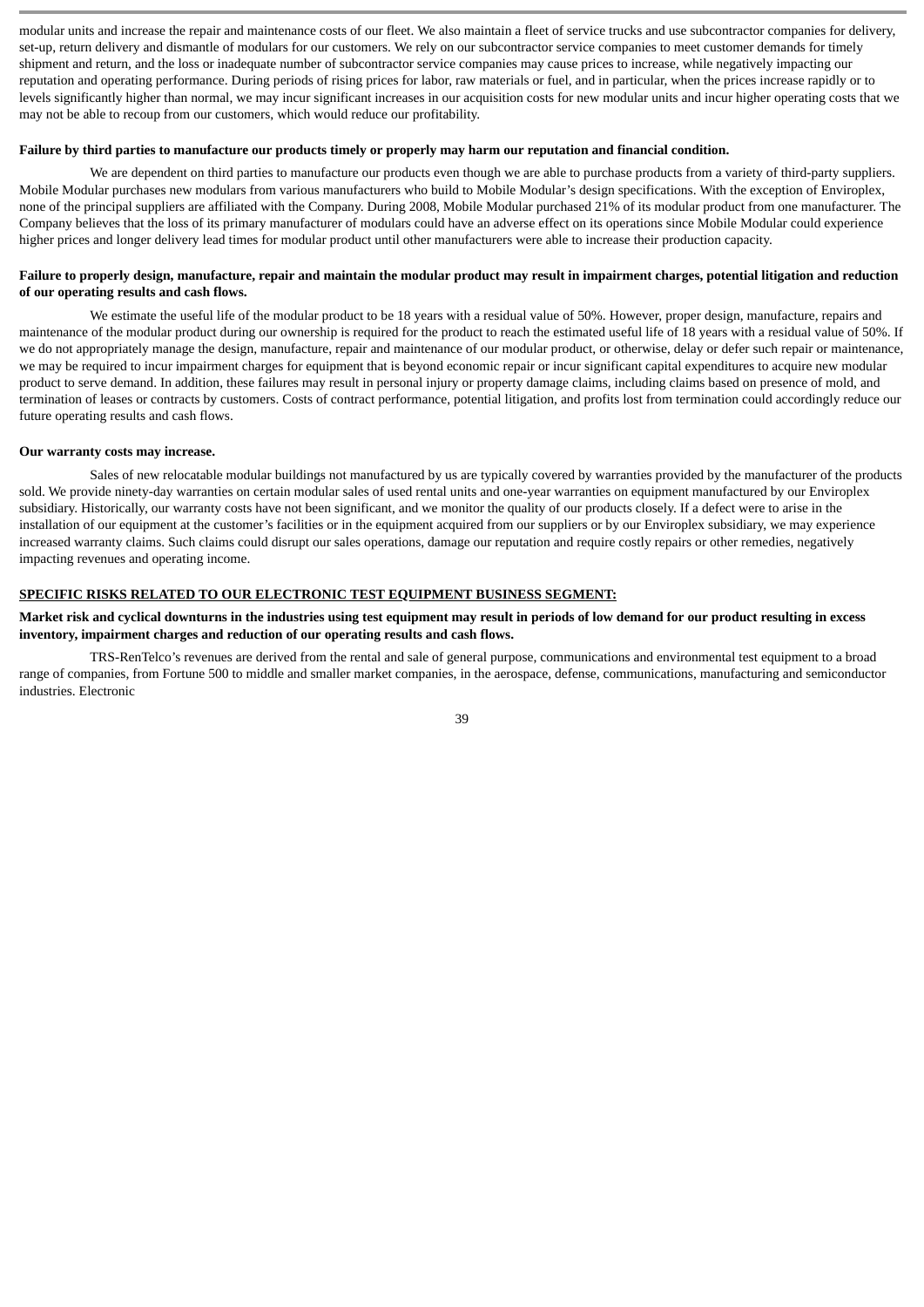test equipment rental and sales revenues are primarily affected by the business activity within these industries related to research and development, manufacturing, and communication infrastructure and maintenance. Historically, these industries have been cyclical and have experienced periodic downturns, which have a material adverse impact on the industry's demand for equipment, including the electronic test equipment rented by us. We experienced this in 2002, as a result of a significant and prolonged downturn in the telecommunications industry, and recorded non-cash impairment charges of \$24.1 million resulting from the depressed and low projected demand for the rental products coupled with high inventory levels, especially communications equipment. We expect the current U.S. recession and global economic downturn will have an adverse effect on these industries' demand for equipment in 2009, including the electronic test equipment rented by us, resulting in a reduction of our operating results and cash flows. In addition, the severity and length of any downturn in an industry may also affect overall access to capital, which could adversely affect our customers. During periods of reduced and declining demand for test equipment, we are exposed to additional receivable risk from non-payment and may need to rapidly align our cost structure with prevailing market conditions.

# **Seasonality of our electronic test equipment business may impact quarterly results.**

Generally, rental activity declines in the fourth quarter month of December and the first quarter months of January and February. These months may have lower rental activity due to holiday closures, particularly by larger companies, inclement weather and its impact on various field related communications equipment rentals, and companies' operational recovery from holiday closures which may impact the start-up of new projects coming online in the first quarter. These seasonal factors may impact quarterly results in each year's first and fourth quarter.

#### **Our rental test equipment may become obsolete, which could result in an impairment charge or may no longer be supported by a manufacturer***.*

Electronic test equipment is characterized by changing technology and evolving industry standards that may render our existing equipment obsolete through new product introductions, or enhancements, before the end of its anticipated useful life, causing us to incur impairment charges. We must anticipate and keep pace with the introduction of new hardware, software and networking technologies and acquire equipment that will be marketable to our current and prospective customers.

Additionally, some manufacturers of our equipment may be acquired or cease to exist, resulting in a future lack of support for equipment purchased from those manufacturers. This could result in the remaining useful life to shorten, causing us to incur an impairment charge. We monitor our manufacturers' capacity to support their products, the introduction of new technologies, and acquire equipment that will be marketable to our current and prospective customers, however, the economic downturn could result in unexpected bankruptcies or reduced support from our manufacturers. Failure to properly select, manage and respond to the technological needs of our customers and changes of our products through their technology life cycle may cause certain electronic test equipment to become obsolete, resulting in impairment charges and may negatively impact operating results and cash flows.

#### **If we do not effectively compete in the rental equipment market, our operating results will be materially and adversely affected.**

The electronic test equipment rental business is characterized by intense competition from several competitors, including Electro Rent Corporation, Telogy and Continental Resources, some of which may have access to greater financial and other resources than we do. Although no single competitor holds a dominant market share, we face intensifying competition from these established entities and new entrants in the market. We believe that we anticipate and keep pace with the introduction of new products and acquire equipment that will be marketable to our current and prospective customers. We compete on the basis of a number of factors, including product availability, price, service and reliability. Some of our competitors may offer similar equipment for lease, rental or sale at lower prices and may offer more extensive servicing, or financing options. Failure to adequately forecast the adoption of, and demand for, new or existing products may cause us not to meet our customers' equipment requirements and may materially and adversely affect our operating results.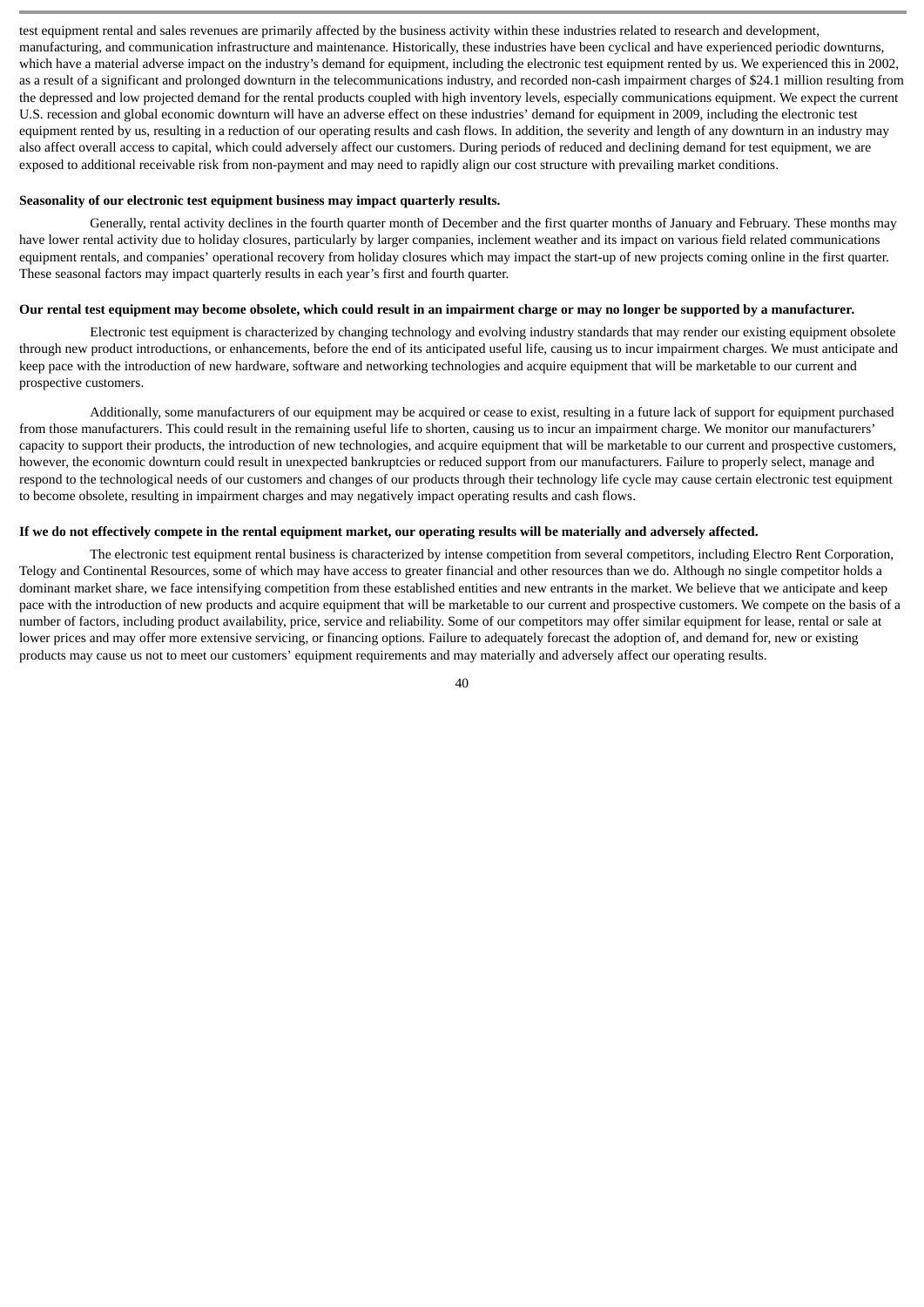#### **If we are not able to obtain equipment at favorable rates, there could be a material adverse effect on our operating results.**

The majority of our rental equipment portfolio is comprised of general-purpose test and measurement instruments purchased from leading manufacturers such as Agilent Technologies and Tektronix, a division of Danaher Corporation. We depend on purchasing equipment from these manufacturers and suppliers for use as our rental equipment. If, in the future, we are not able to purchase necessary equipment from one or more of these suppliers on favorable terms, we may not be able to meet our customers' demands in a timely manner or for a rental rate that generates a profit. If this should occur, we may not be able to secure necessary equipment from an alternative source on acceptable terms and our business may be materially and adversely affected.

# **If we are not able to anticipate and mitigate the risks associated with operating internationally, there could be a material adverse effect on our operating results.**

Currently, total foreign country customers and operations account for less than 10% of the Company's revenues and long-lived assets. In recent years some of our customers have expanded their international operations faster than domestic operations, and this trend may continue. Over time, we anticipate the amount of international business may increase if our focus on international market opportunities continues. Operating in foreign countries subjects the Company to additional risks, any of which may adversely impact our future operating results, including:

- international political, economic and legal conditions including tariffs and trade barriers;
- our ability to comply with customs, import/export and other trade compliance regulations of the countries in which we do business, together with any unexpected changes in such regulations;
- greater difficulty in our ability to recover rental equipment and obtain payment of the related trade receivables;
- difficulties in attracting and retaining staff and business partners to operate internationally;
- language and cultural barriers;
- seasonal reductions in business activities in the countries where our international customers are located;
- difficulty with the integration of foreign operations:
- longer payment cycles;
- currency fluctuations; and
- potential adverse tax consequences.

# **Unfavorable currency exchange rates may negatively impact our financial results in U.S. dollar terms.**

We receive revenues in Canadian dollars from our business activities in Canada. Conducting business in currencies other than U.S. dollars subjects us to fluctuations in currency exchange rates. If the currency exchange rates change unfavorably, the value of net receivables we receive in foreign currencies and later convert to U.S. dollars after the unfavorable change would be diminished. This could have a negative impact on our reported operating results. We currently do not engage in hedging strategies to mitigate this risk.

# **SPECIFIC RISKS RELATED TO OUR LIQUID AND SOLID CONTAINMENT TANKS AND BOXES BUSINESS SEGMENT:**

### **We may be brought into tort or environmental litigation or held responsible for cleanup of spills if an accident occurs in the use of our rental products or the customer fails to perform, which could materially adversely affect our business, future operating results or financial position.**

Our rental tanks and boxes are used by our customers to store non hazardous and certain hazardous liquids on the customer's site. Our customers are generally responsible for proper operation of our tank and box rental equipment while on rent and returning a cleaned and undamaged container upon completion of use, but exceptions may be granted and we cannot always assure that these responsibilities are fully met in all cases. Although, we require the customer to carry commercial general liability insurance in a minimum amount of \$5,000,000, such policies often contain pollution exclusions and other exceptions and regardless we cannot be sure this amount will always be sufficient. In addition, if an accident were to occur involving our rental equipment or a spill of substances were to occur when the tank or box was in transport or on rent with our customer, a claim could be made against us as owner of the rental equipment.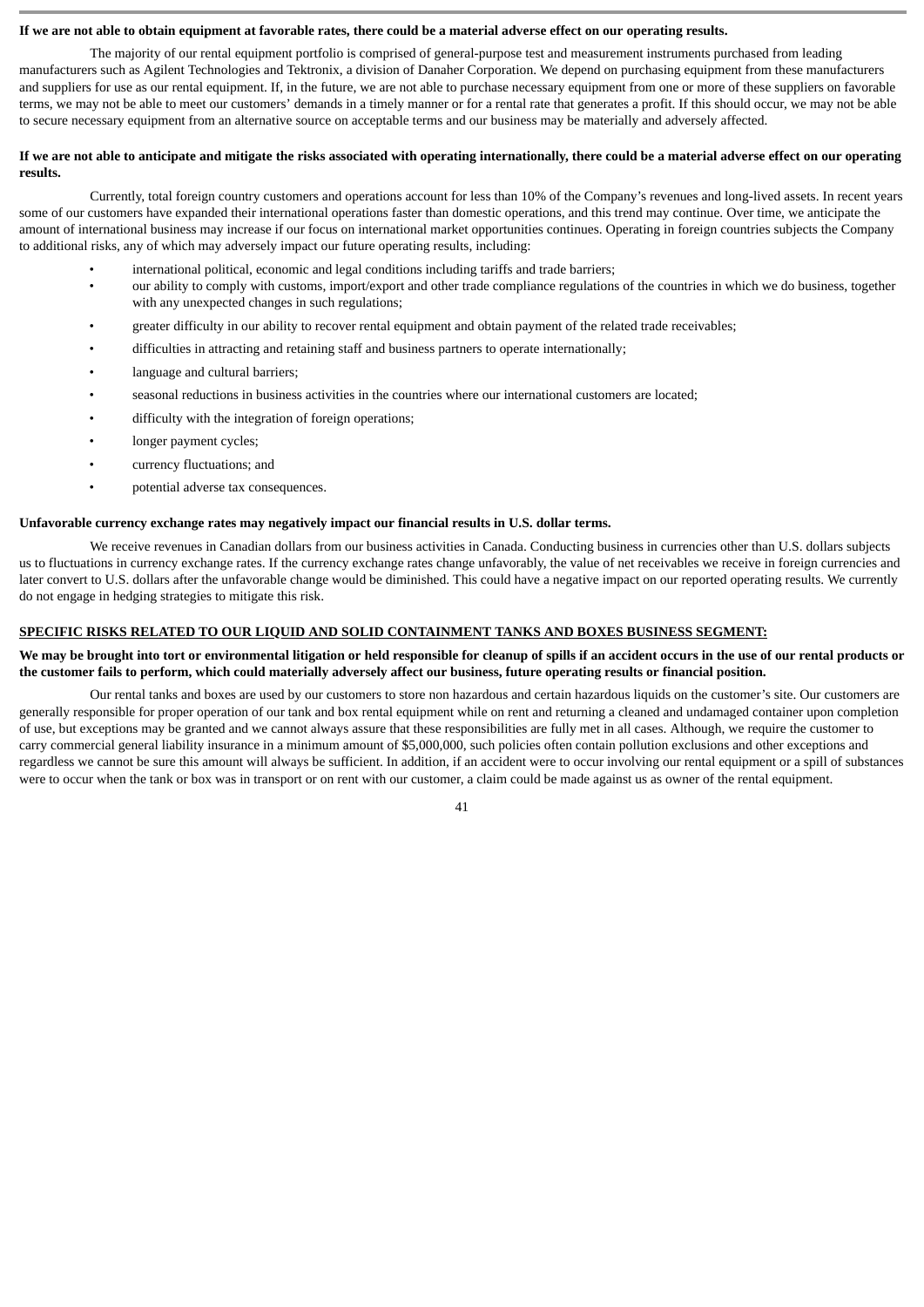In the event of a spill or accident, we may be brought into a lawsuit or enforcement action by either our customer or a third party on numerous potential grounds, including that an inherent flaw in a tank or box contributed to the accident or that the tank had suffered some undiscovered harm from a previous customer's prior use. In the event of a spill caused by our customers, we may be held responsible for cleanup under environmental laws and regulations concerning obligations of suppliers of rental products to effect remediation. In addition, applicable environmental laws and regulations may impose liability on us for conduct of third parties, or for actions that complied with applicable regulations when taken, regardless of negligence or fault. Substantial damage awards have also been made in certain jurisdictions against lessors of industrial equipment based claims of personal injury, property damage, and resource damage claims caused by the use of various products. While we try to take reasonable precautions that our rental equipment is in good and safe condition prior to rental and carry insurance to protect against certain risks of loss or accidents, liability could adversely impact our profitability.

#### **The liquid and solid storage and containment rental industry is highly competitive, and competitive pressures could lead to a decrease in our market share or in rental rates and our ability to sell equipment at favorable prices.**

The liquid and solid storage and containment rental industry is highly competitive. We compete against national, regional and local companies, including BakerCorp and Rain For Rent, both of which are significantly larger than we are and both of which have greater financial and marketing resources than we have. Some of our competitors also have longer operating histories, lower cost basis of rental equipment, lower cost structures and more established relationships with equipment manufacturers than we have. In addition, certain of our competitors are more geographically diverse than we are and have greater name recognition among customers than we do. As a result, our competitors that have these advantages may be better able to attract customers and provide their products and services at lower rental rates. We may in the future encounter increased competition in the markets that we serve from existing competitors or from new market entrants.

We believe that equipment quality, service levels, rental rates and fleet size are key competitive factors in the liquid and solid containment storage rental industry. From time to time, we or our competitors may attempt to compete aggressively by lowering rental rates or prices. Competitive pressures could adversely affect our revenues and operating results by decreasing our market share or depressing the rental rates. To the extent we lower rental rates or increase our fleet in order to retain or increase market share, our operating margins would be adversely impacted. In addition, we may not be able to match a larger competitor's price reductions or fleet investment because of its greater financial resources, all of which could adversely impact our operating results through a combination of a decrease in our market share, revenues and decreased operating income.

# **Market risk and cyclical downturns in the industries using tanks and boxes may result in periods of low demand for our product resulting in excess inventory, impairment charges and reduction of our operating results and cash flows.**

Adler Tanks' revenues are derived from the rental of tanks and boxes to companies involved in oil and gas exploration and refinement, environmental remediation and wastewater/groundwater treatment, infrastructure construction and various industrial services, among others. We expect tank and box rental revenues will primarily be affected by the business activity within these industries. Historically, these industries have been cyclical and have experienced periodic downturns, which have a material adverse impact on the industry's demand for equipment, including the tanks and boxes rented by us. Lower oil prices may have an adverse effect on our liquid and solid containment tank and boxes business. In addition, the recession in the U.S. may negatively impact infrastructure construction and industrial activity, which may also adversely affect our business.

# **Significant increases in raw material, the price of fuel, and labor costs could increase our acquisition and operating costs of rental equipment, which would increase operating costs and decrease profitability.**

Increases in raw material costs such as steel and labor to manufacture liquid and solid storage containment tanks and boxes would increase the cost of acquiring new equipment. These price increases could materially adversely impact our financial condition and results of operations if we were not able to recoup these increases through higher rental revenues. In addition, a significant amount of revenues are generated from the transport of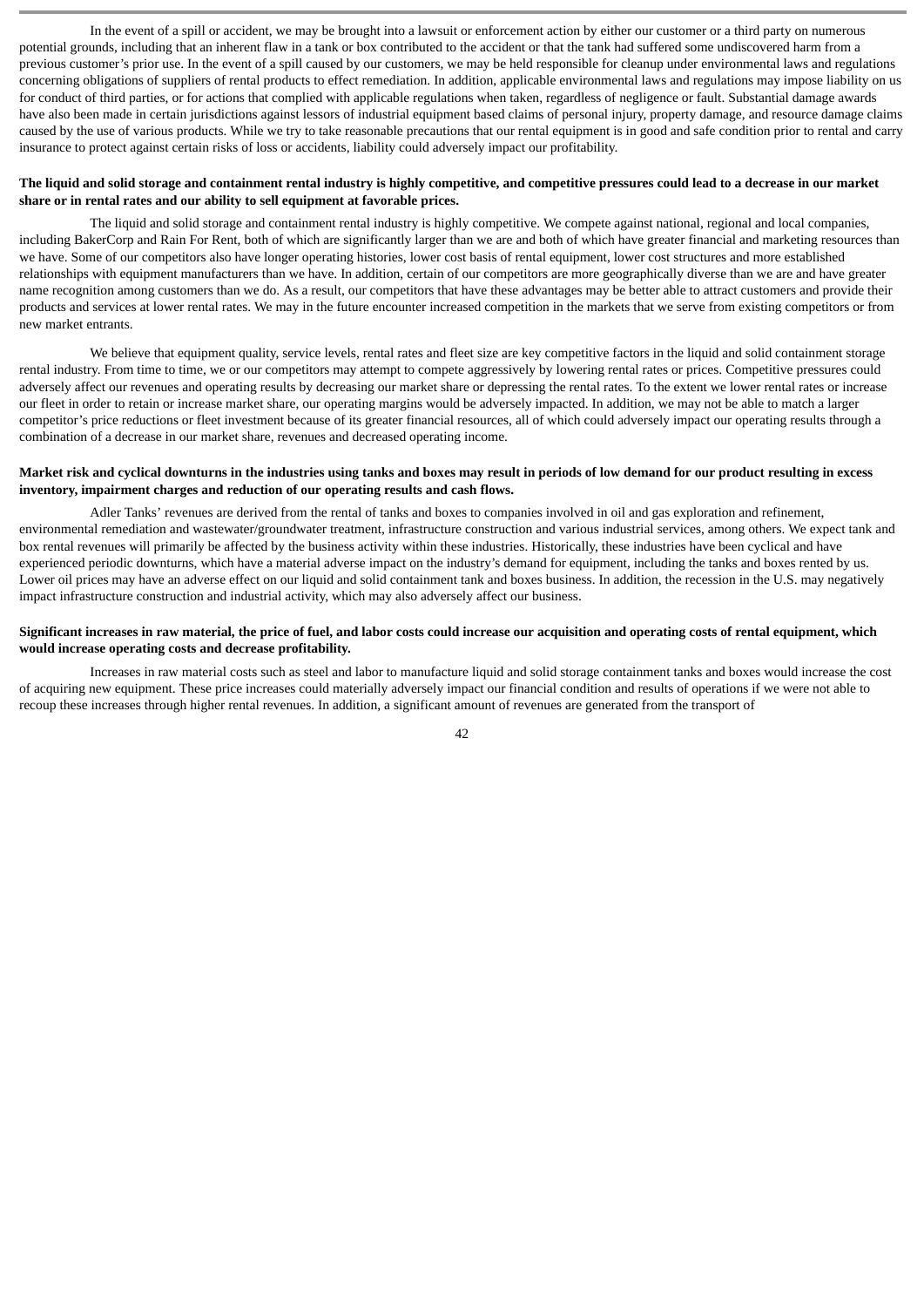rental equipment to and from customers. We own delivery trucks, employ drivers and utilize subcontractors to provide these services. The price of fuel can be unpredictable and beyond our control. We have not been able to mitigate the expense impact of higher fuel costs through surcharges, and do not intend to do so in the future. During periods of rising fuel and labor costs, and in particular when prices increase rapidly, we may not be able recoup these costs from our customers, which would reduce our profitability.

# **Failure by third parties to manufacture our products timely or properly may harm our ability to meet customer demand and harm our financial condition***.*

We are dependent on a variety of third party companies to manufacture equipment to be used in our rental fleet. With the exception of Sabre Manufacturing, LLC, which is owned by the President of our Adler Tanks division, none of the manufacturers are affiliated with the Company. In some cases, we may not be able to procure equipment on a timely basis to the extent that manufacturers for the quantities of equipment we need are not able to produce sufficient inventory on schedules that meet our delivery requirements. In particular, we have seen weather-related slowdowns of manufacturing activity in New England in past winters. If demand for new equipment increases significantly, especially during a seasonal slowdown, manufacturers may not be able to meet customer orders on a timely basis. As a result, we at times may experience long lead-times for certain types of new equipment and we cannot assure that we will be able to acquire the types or sufficient numbers of the equipment we need to grow our rental fleet as quickly as we would like.

# **We derive a significant amount of our revenue in our liquid and solid containment tank and boxes business from a limited number of customers, the loss of one or more of which could have an adverse effect on our business.**

A significant portion of our revenue in our liquid and solid containment tank and boxes business is generated from a few major customers, including Republic Services, Inc. Although we have some long-term relationships with our major customers, we cannot be assured that our customers will continue to use our products or services or that they will continue to do so at historical levels. The loss of any significant customer, the failure to collect a significant receivable from a significant customer, any material reduction in orders by a significant customer or the cancellation of a significant customer order could significantly reduce our revenues and consequently harm our financial condition and our ability to fund our operations and service our debt.

# **We may not be able to quickly redeploy equipment returning from leases at equivalent prices.**

Many of our rental transactions are short term in nature with pricing established on a daily basis. The length of time that a customer needs equipment can often be difficult to determine and can be impacted by a number of factors such as weather, customer funding and project delays. In addition, our equipment is primarily used in the industrial plant services, environmental remediation, infrastructure construction, and oil and gas industries. Changes in the economic conditions facing any of those industries could result in a significant number of units returning off rent, both for us and our competitors

If the supply of rental equipment available on the market significantly increases due to units coming off rent, demand for and pricing of our rental products could be adversely impacted. We may experience delays in remarketing our off-rent units to new customers. Actions in these circumstances by our competitors may also depress the market price for rental units. These delays and price pressures would adversely affect equipment utilization levels and total revenues, which would reduce our profitability.

# **ITEM 2. UNREGISTERED SALES OF EQUITY SECURITIES AND USE OF PROCEEDS**

None.

# **ITEM 3. DEFAULTS UPON SENIOR SECURITIES**

None.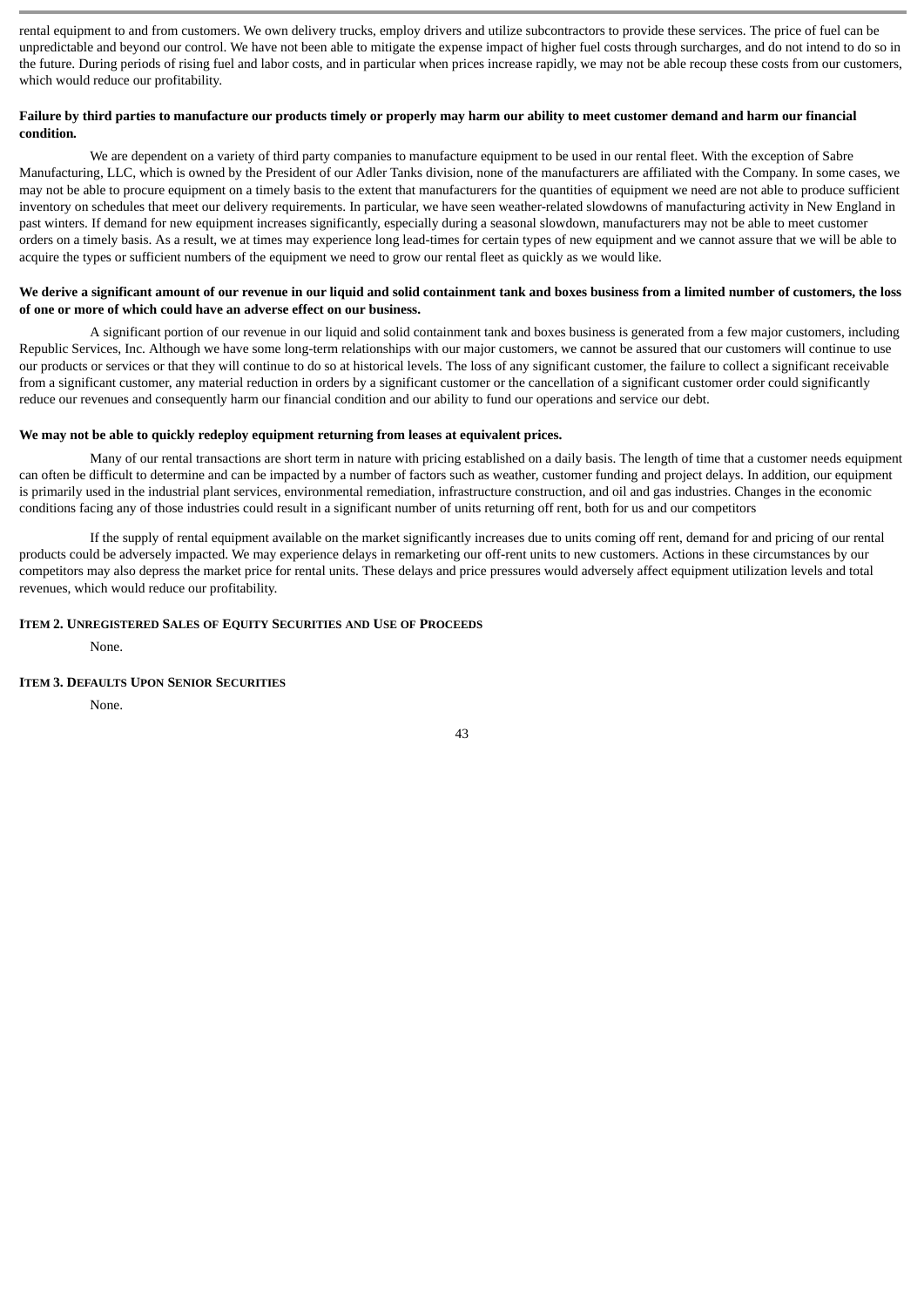# **ITEM 4. SUBMISSION OF MATTERS TO A VOTE OF SECURITY HOLDERS**

The Company held its 2009 Annual Meeting of Shareholders on June 4, 2009. The proposals voted on by the Company shareholders and the voting results were as follows:

# **Proposal 1: Election of Directors**

The election of directors was approved as follows:

|                     | For        | Withheld | <b>Abstentions</b> |
|---------------------|------------|----------|--------------------|
| William J. Dawson   | 23,106,843 | 207,703  | 412,022            |
| Robert C. Hood      | 23,176,461 | 138.085  | 412.022            |
| Dennis C. Kakures   | 23,180,665 | 133.881  | 412,022            |
| Robert P. McGrath   | 23,178,469 | 136.077  | 412.022            |
| Dennis P. Stradford | 23.166.304 | 148,242  | 412,022            |
| Ronald H. Zech      | 22.833.830 | 480.716  | 412,022            |

Elected as directors at the meeting were William J. Dawson, Robert C. Hood, Dennis C. Kakures, Robert P. McGrath, Dennis P. Stradford and Ronald H. Zech.

**Proposal 2: To approve and adopt an amendment and restatement of the Company's 2007 stock incentive plan to increase the number of shares of common stock reserved for issuance thereunder from 1,875,000 to 2,690,000 shares and decrease the maximum term of future awards granted under the 2007 plan from ten years to seven years**

The Amendment was approved with 19,522,810 votes in favor, 1,886,225 against, and 2,317,533 abstentions.

# **Proposal 3: Ratification of Appointment of Independent Auditors**

Grant Thornton LLP was ratified as the Company's independent auditors for fiscal year 2009 with 23,287,181 votes in favor, 26,060 against, and 413,327 abstentions.

# **ITEM 5. OTHER INFORMATION**

#### **Dividends**

On June 4, 2009 the Company declared a quarterly dividend on its common stock; the dividend was \$0.22 per share. Subject to its continued profitability and favorable cash flow, the Company intends to continue the payment of quarterly dividends.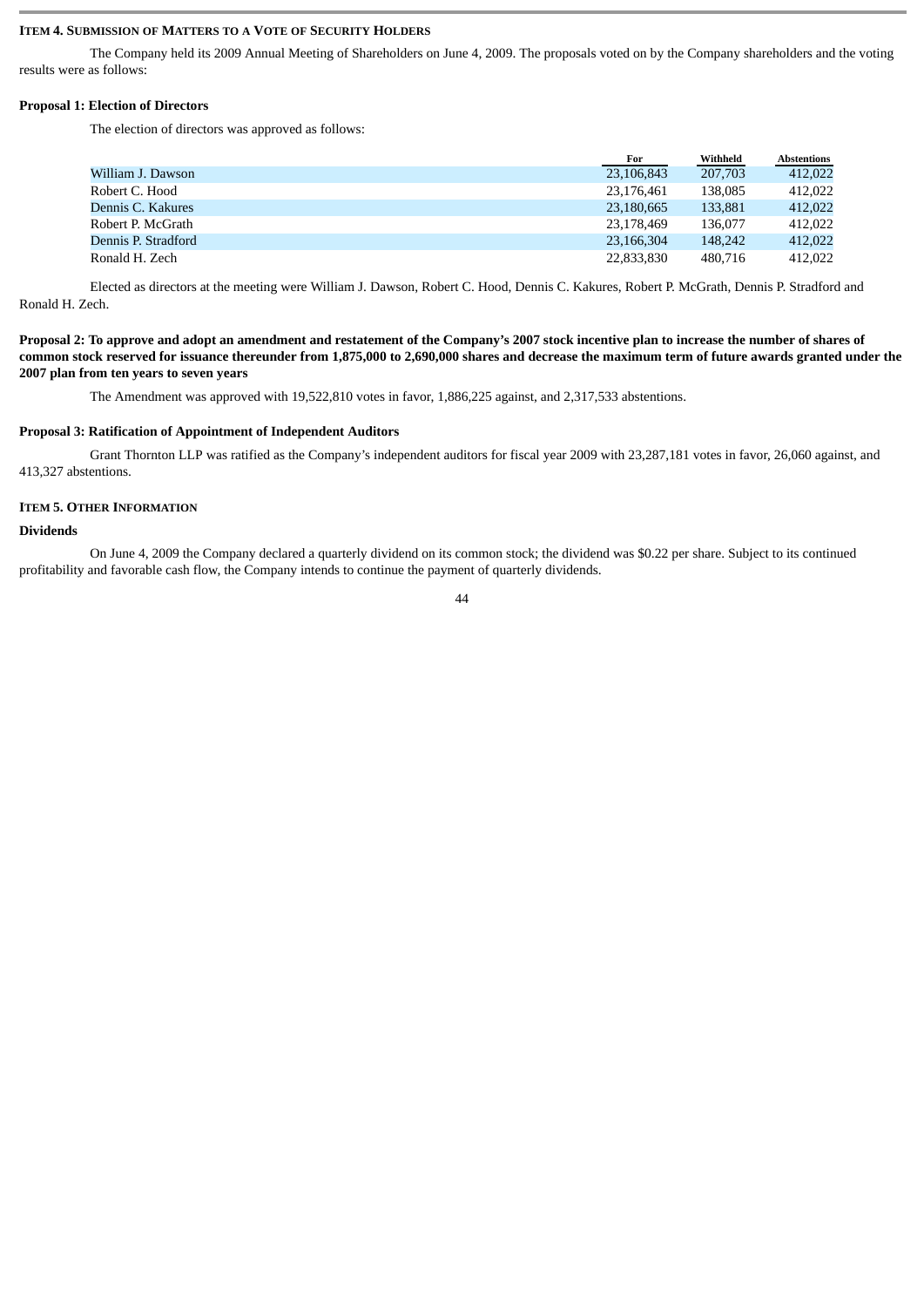# **ITEM 6. EXHIBITS**

- 4.1 Amendment to Note Purchase and Private Shelf Agreement between the Company and Prudential Investment Management, Inc., as placement agent effective August 4, 2009.
- 15.1 Awareness Letter From Grant Thornton LLP
- 31.1 Certification of Chief Executive Officer Pursuant to Section 302 of the Sarbanes-Oxley Act of 2002.
- 31.2 Certification of Chief Financial Officer Pursuant to Section 302 of the Sarbanes-Oxley Act of 2002.
- 32.1 Certification of Chief Executive Officer Pursuant to Section 906 of the Sarbanes-Oxley Act of 2002.
- 32.2 Certification of Chief Financial Officer Pursuant to Section 906 of the Sarbanes-Oxley Act of 2002.

#### **SIGNATURES**

**Pursuant to the requirements of the Securities Exchange Act of 1934, the Registrant has duly caused this report to be signed on its behalf by the undersigned, thereunto duly authorized.**

# Date: August 6, 2009 **MCGRATH RENTCORP**

By: /s/ Keith E. Pratt Keith E. Pratt Senior Vice President and Chief Financial Officer

By: /s/ David M. Whitney David M. Whitney Vice President, Controller and Principal Accounting Officer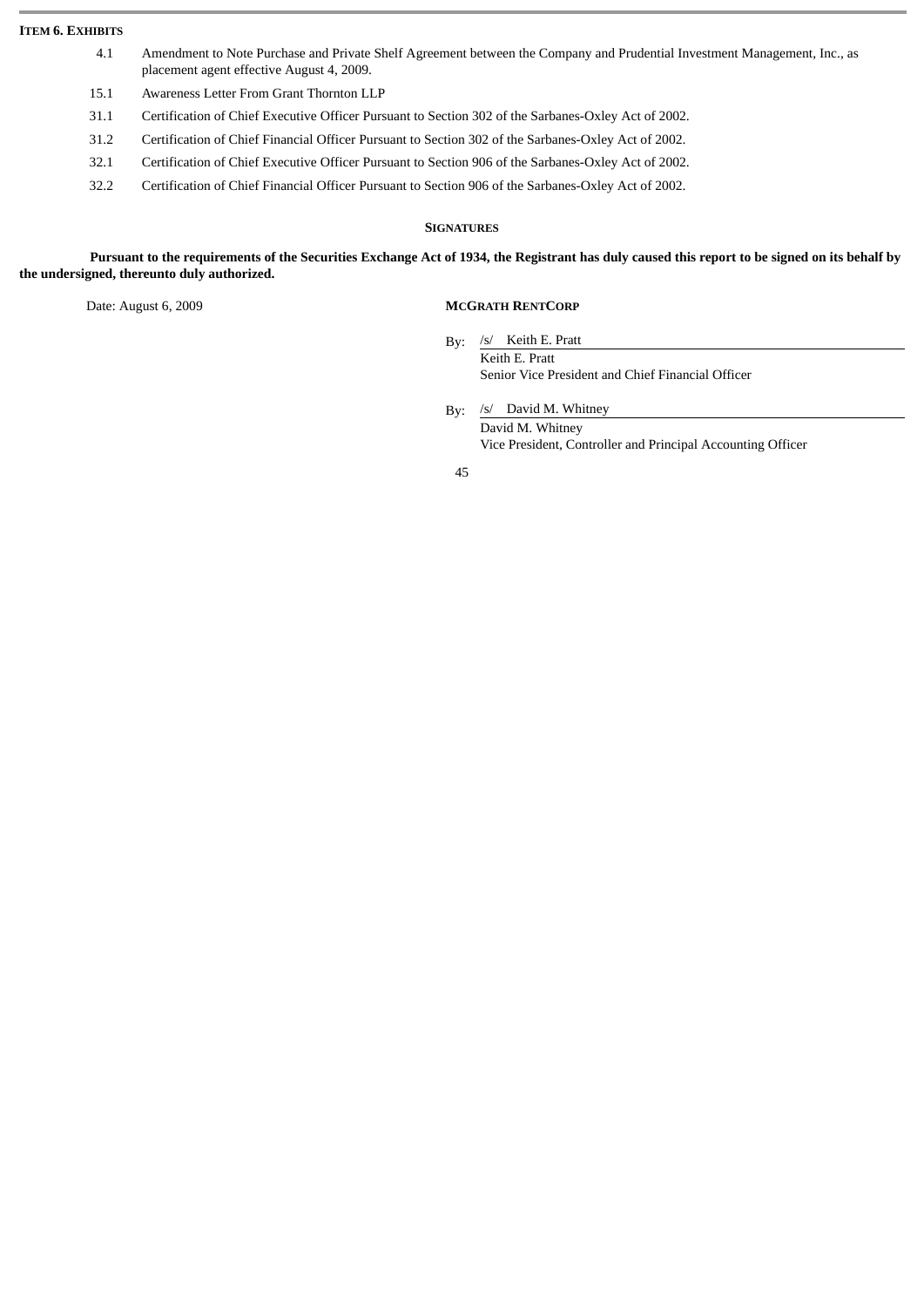Prudential Investment Management, Inc. and each of the Purchasers listed on Annex A hereto c/o Prudential Capital Group Four Embarcadero Center, Suite 2700 San Francisco, CA 94111-4180

June 19, 2009

McGrath RentCorp 5700 Las Positas Road Livermore, California 94551 Attn: Chief Financial Officer

#### Re: Amendment to Note Purchase and Private Shelf Agreement

Ladies and Gentlemen:

Reference is made to that certain Note Purchase and Private Shelf Agreement, dated as of June 2, 2004 (as amended, restated or supplemented from time to time, the "**Note Purchase Agreement**"), by and between McGrath RentCorp (the "**Company**"), on the one hand, and Prudential Investment Management, Inc. ("**PIM**") and each of the Persons listed on Annex A hereto (collectively, the "**Purchasers**"), on the other hand. Capitalized terms used and not otherwise defined herein shall have the meanings provided in the Note Purchase Agreement.

Pursuant to the request of the Company and the provisions of paragraph 11C of the Note Purchase Agreement, and subject to the terms and conditions of this letter agreement, the Purchasers hereby agree as follows:

1. Paragraph 6A(2) is amended and restated in its entirety as follows:

# "**6A(2). Leverage Ratio**.

The Company will not permit the ratio, calculated as of the last day of each fiscal quarter, of (i) Funded Debt as of such date to (ii) EBITDA for the period of four consecutive fiscal quarters of the Company ended as of such date, to be greater than 2.50 to 1.00.

For purposes of this paragraph 6A(2), (i) Funded Debt shall exclude Funded Debt created under the Multiparty Guaranty or under a Guarantee of the obligations of the Company under the Bank Credit Agreement or the Sweep and (ii) EBITDA shall be calculated on a pro forma basis to give effect, as of the first day of the relevant period, to any acquisition or disposition of a Subsidiary or business division which was effected during the relevant period, subject to approval by the Required Holders, in their reasonable discretion, of any such pro forma adjustments."

2. Paragraph 6F is amended and restated in its entirety as follows:

# "**6F. Priority Debt**.

The Company will not permit Priority Debt at any time to exceed \$30,000,000."

This letter agreement shall be limited precisely as written and shall not be deemed to be (a) an amendment, consent or waiver of any other terms or conditions of the Note Purchase Agreement or any other document related to the Note Purchase Agreement or (b) an agreement to any future amendment, consent or waiver. Except as expressly set forth in this letter agreement, the Note Purchase Agreement and the documents related to the Note Purchase Agreement shall continue in full force and effect. The Company hereby acknowledges and reaffirms all of its obligations and duties under the Note Purchase Agreement and the Notes.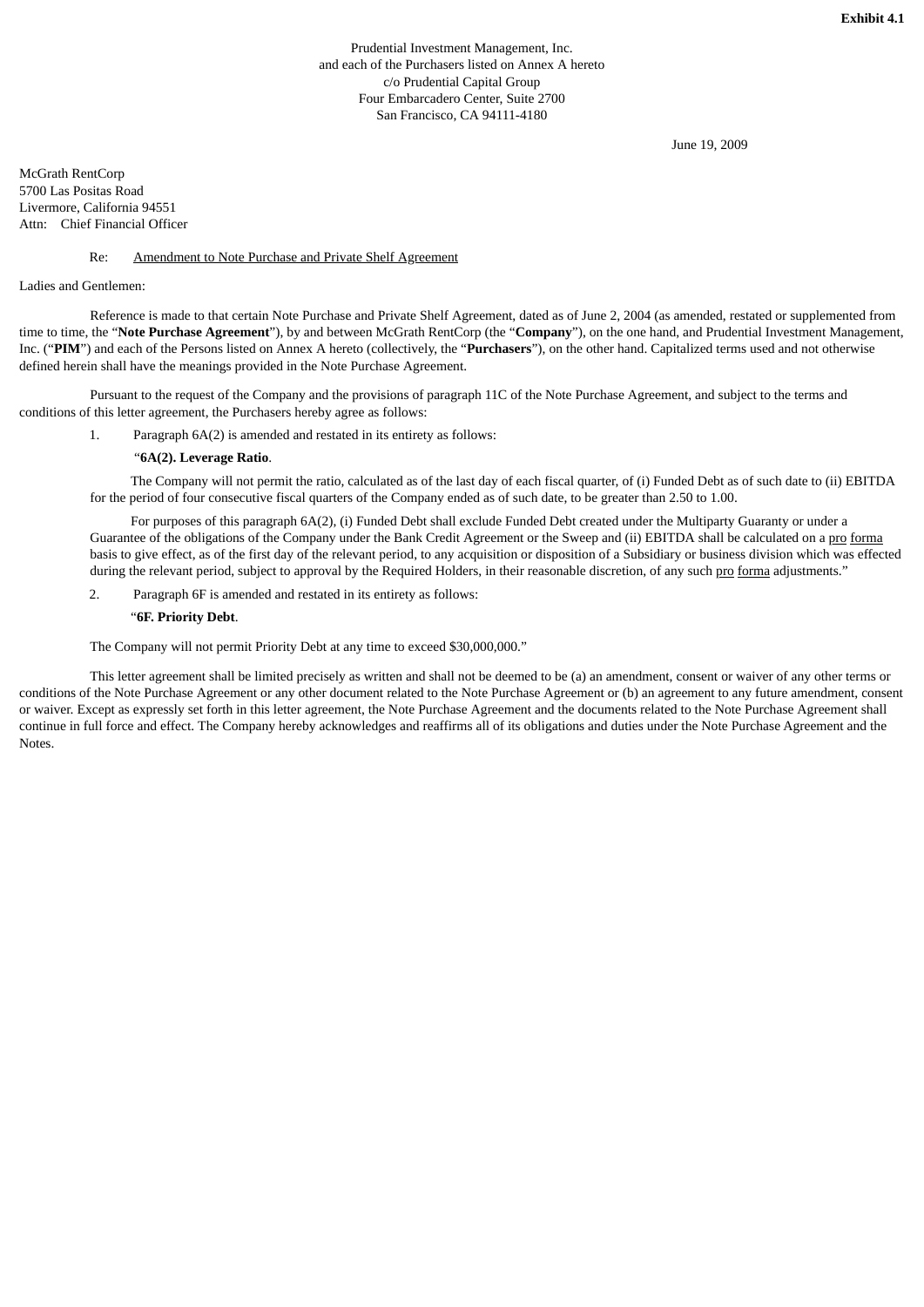The Company hereby represents and warrants as follows (both before and after giving effect to the effectiveness of this letter agreement): (i) no Default or Event of Default has occurred and is continuing; (ii) the Company's execution, delivery and performance of the Note Purchase Agreement, as modified by this letter agreement, have been duly authorized by all necessary corporate action and do not and will not require any registration with, consent or approval of, or notice to or action by, any Person (including any governmental authority) in order to be effective and enforceable; (iii) the Note Purchase Agreement, as modified by this letter agreement, constitutes the legal, valid and binding obligation of the Company, enforceable against the Company in accordance with its terms except as the enforceability thereof may be limited by bankruptcy, insolvency or other similar laws of general application relating to or affecting the enforcement of creditors' rights or by general principles of equity; and (iv) each of the representations and warranties set forth in paragraph 8 of the Note Purchase Agreement is true, correct and complete as of the date hereof (except to the extent such representations and warranties expressly relate to another date, in which case such representations and warranties are true, correct and complete as of such other date).

This letter agreement shall become effective upon receipt by the Purchasers of (i) a fully executed counterpart of this letter agreement and (ii) a \$25,000 amendment fee, which fee shall be paid ratably to the Purchasers based upon the outstanding principal balance of their Notes.

This document may be executed in multiple counterparts, which together shall constitute a single document.

# **THIS AGREEMENT SHALL BE CONSTRUED AND ENFORCED IN ACCORDANCE WITH, AND THE RIGHTS OF THE PARTIES SHALL BE GOVERNED BY, THE INTERNAL LAWS OF THE STATE OF NEW YORK, EXCLUDING CHOICE-OF-LAW PRINCIPLES OF THE LAW OF SUCH STATE THAT WOULD REQUIRE THE APPLICATION OF THE LAWS OF A JURISDICTION OTHER THAN SUCH STATE.**

If you are in agreement with the foregoing, please sign and have each of the Guarantors sign the enclosed counterpart of this letter agreement in the space indicated and return it to the Purchasers at the above address whereupon, subject to the conditions expressed herein, it shall become a binding agreement between the Company and the Purchasers.

Sincerely,

### **PRUDENTIAL INVESTMENT MANAGEMENT, INC.**

By:

Name: Title: Vice President

# **GIBRALTAR LIFE INSURANCE CO., LTD.**

- **By: Prudential Investment Management (Japan), Inc., as Investment Manager By: Prudential Investment**
	- **Management, Inc., as Sub-Advisor**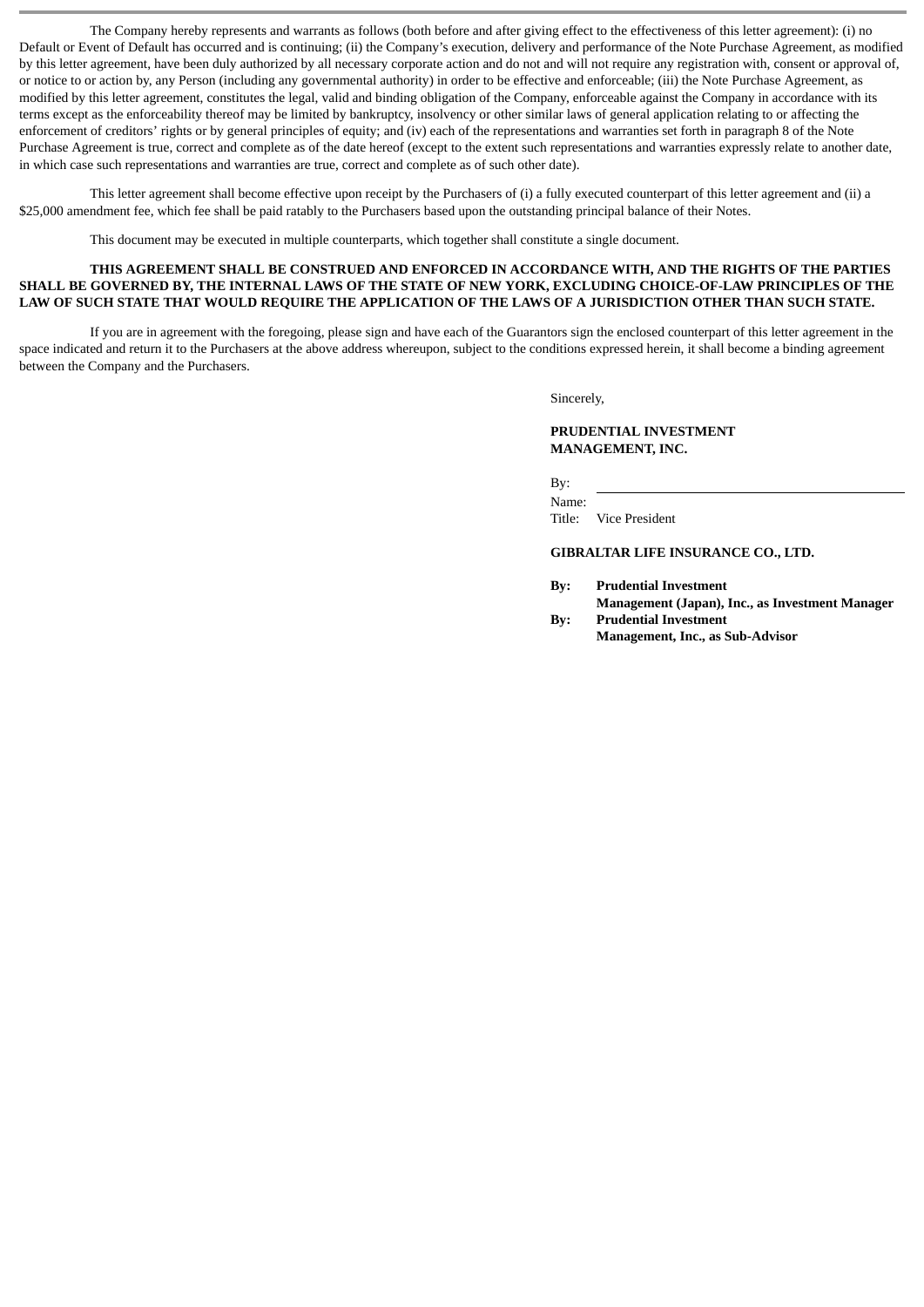By: Name:

Title: Vice President

# **THE PRUDENTIAL INSURANCE COMPANY OF AMERICA**

# By:

Name: Title: Vice President

# **BAYSTATE INVESTMENTS, LLC**

| Bv: | <b>Prudential Private Placement</b>    |
|-----|----------------------------------------|
|     | Investors, L.P., as Investment Advisor |
| Bv: | <b>Prudential Private Placement</b>    |
|     | Investors, Inc., General Partner       |
|     |                                        |

By:

Name: Title: Vice President

# **UNITED OF OMAHA LIFE INSURANCE COMPANY**

| Bv: | <b>Prudential Private Placement</b>    |
|-----|----------------------------------------|
|     | Investors, L.P., as Investment Advisor |
| By: | <b>Prudential Private Placement</b>    |

**Investors, Inc., General Partner**

By:

Name: Title: Vice President

#### **FARMERS NEW WORLD LIFE INSURANCE COMPANY**

| By: | <b>Prudential Private Placement</b>           |
|-----|-----------------------------------------------|
|     | <b>Investors, L.P., as Investment Advisor</b> |
| By: | <b>Prudential Private Placement</b>           |
|     | Investors, Inc., General Partner              |

By:

Name: Title: Vice President

# **FORTIS BENEFITS INSURANCE COMPANY**

| Bv: | <b>Prudential Private Placement</b>     |
|-----|-----------------------------------------|
|     | Investors, L.P., as Investment Advisor  |
| Bv: | <b>Prudential Private Placement</b>     |
|     | <b>Investors, Inc., General Partner</b> |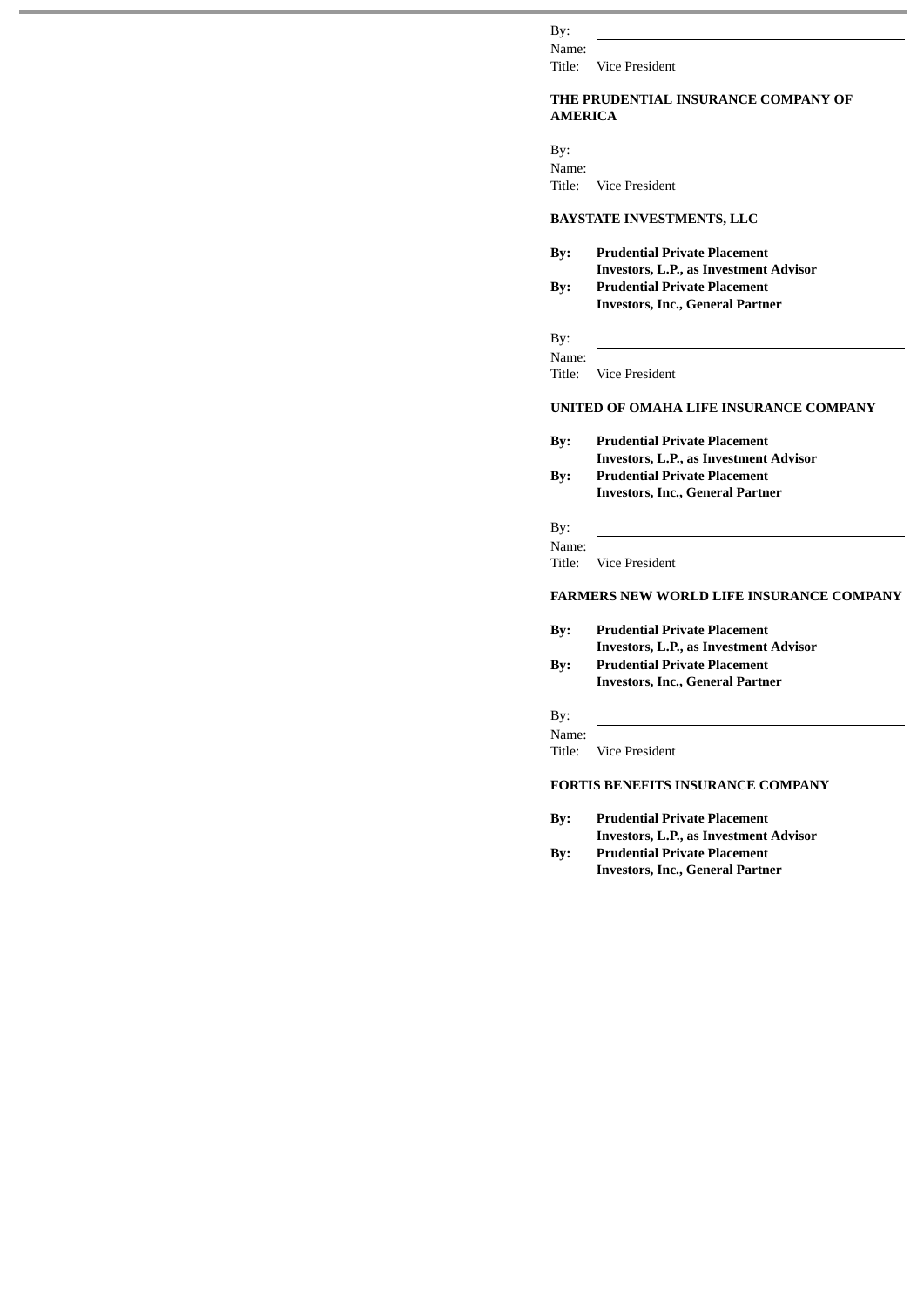By: Name:

Title: Vice President

# **PRUCO LIFE INSURANCE COMPANY**

| ۰.<br>-<br>I<br>controllers. |  |
|------------------------------|--|
|                              |  |

Name:

Title: Vice President

# **AMERICAN BANKERS LIFE ASSURANCE COMPANY OF FLORIDA, INC.**

| By: | <b>Prudential Private Placement</b>    |
|-----|----------------------------------------|
|     | Investors, L.P., as Investment Advisor |

**By: Prudential Private Placement Investors, Inc., General Partner**

By:

Name: Title: Vice President

Accepted and agreed to as of the date first appearing above:

# **MCGRATH RENTCORP**

By: Name: Title:

Each of the undersigned acknowledges, consents to, and agrees with the modifications effected by this letter agreement and further reaffirms all of their obligations under the Multiparty Guaranty and the other Transaction Documents to which it is a party:

#### **ENVIROPLEX, INC.**

By: Name:

Title:

# **MOBILE MODULAR MANAGEMENT CORPORATION**

By: Name: Title: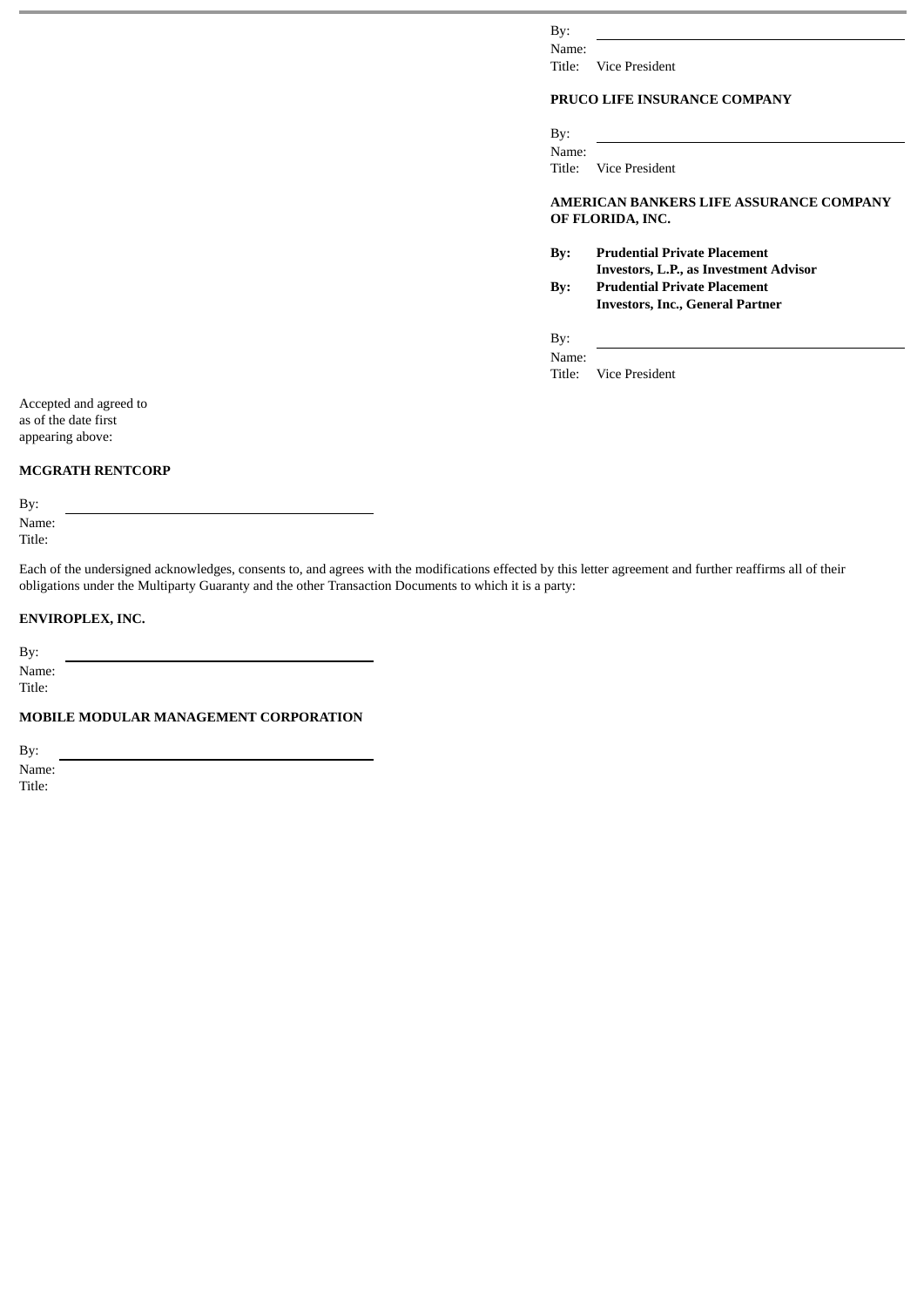# **ADLER TANK RENTALS, LLC**

By: Name: Title:

# **ANNEX A**

# **PURCHASERS**

Gibraltar Life Insurance Co., Ltd. The Prudential Insurance Company of America Baystate Investments, LLC United of Omaha Life Insurance Company Farmers New World Life Insurance Company Fortis Benefits Insurance Company Pruco Life Insurance Company American Bankers Life Assurance Company of Florida, Inc.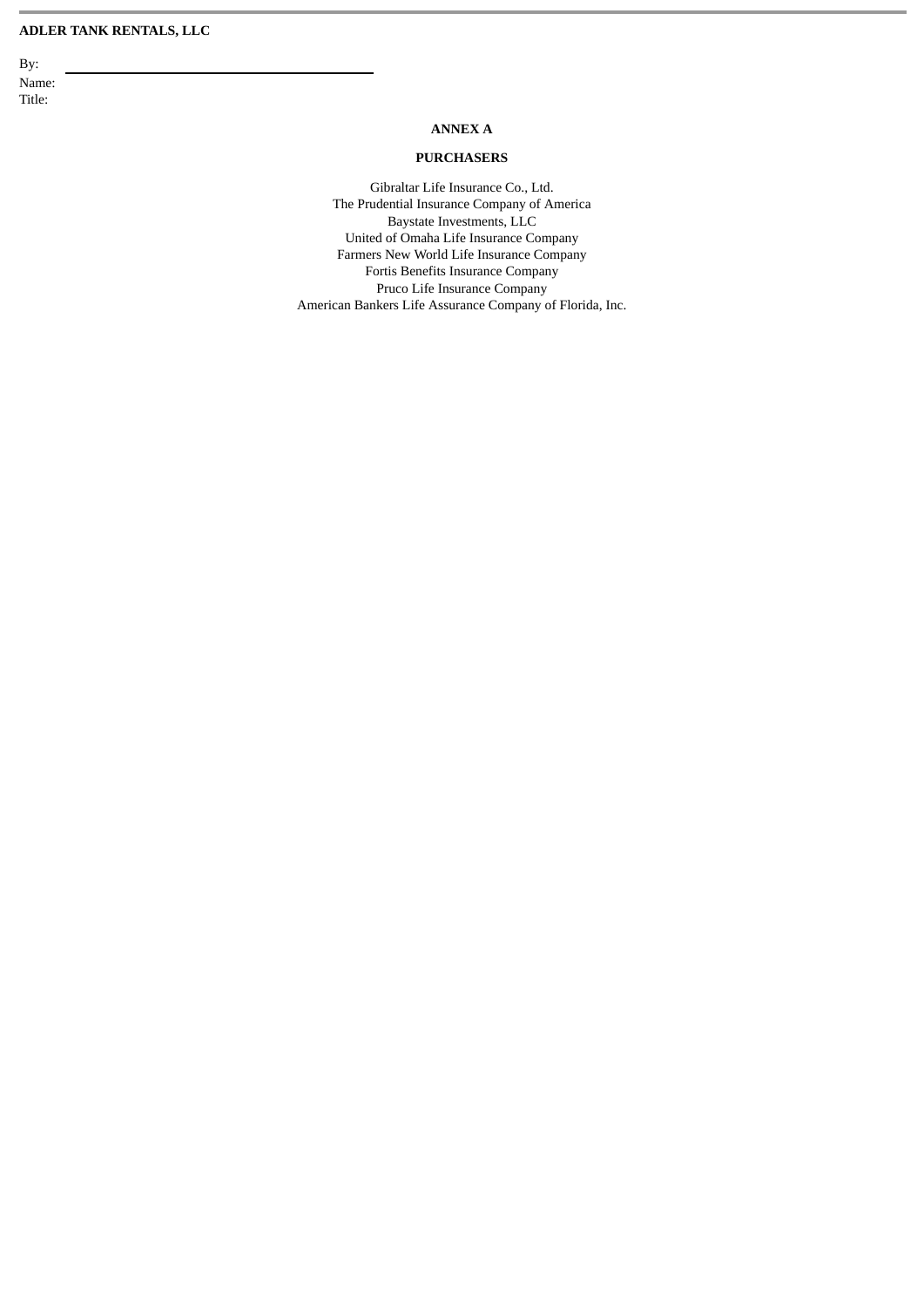# **AWARENESS LETTER FROM GRANT THORNTON LLP**

McGrath RentCorp 5700 Las Positas Road Livermore, California

We have reviewed, in accordance with the standards of the Public Company Accounting Oversight Board (United States), the unaudited condensed consolidated interim financial statements of McGrath RentCorp and Subsidiaries as of June 30, 2009 and for the three and six-month periods ended June 30, 2009 and 2008, as indicated in our report dated August 4, 2009; because we did not perform an audit, we expressed no opinion on that information.

We are aware that our report referred to above, which is included in your Quarterly Report on Form 10-Q for the quarter ended June 30, 2009 is incorporated by reference in Registration Statements No. 333-06112, effective October 16, 1996, No. 333-74089, effective March 9, 1999 and No. 333-151815 effective June 20, 2008 on Form S-8.

We are also aware that the aforementioned report, pursuant to Rule 436(c) under the Securities Act of 1933, is not considered a part of the Registration Statement prepared or certified by an accountant within the meaning of Sections 7 and 11 of that Act.

/s/ Grant Thornton LLP San Francisco, California August 4, 2009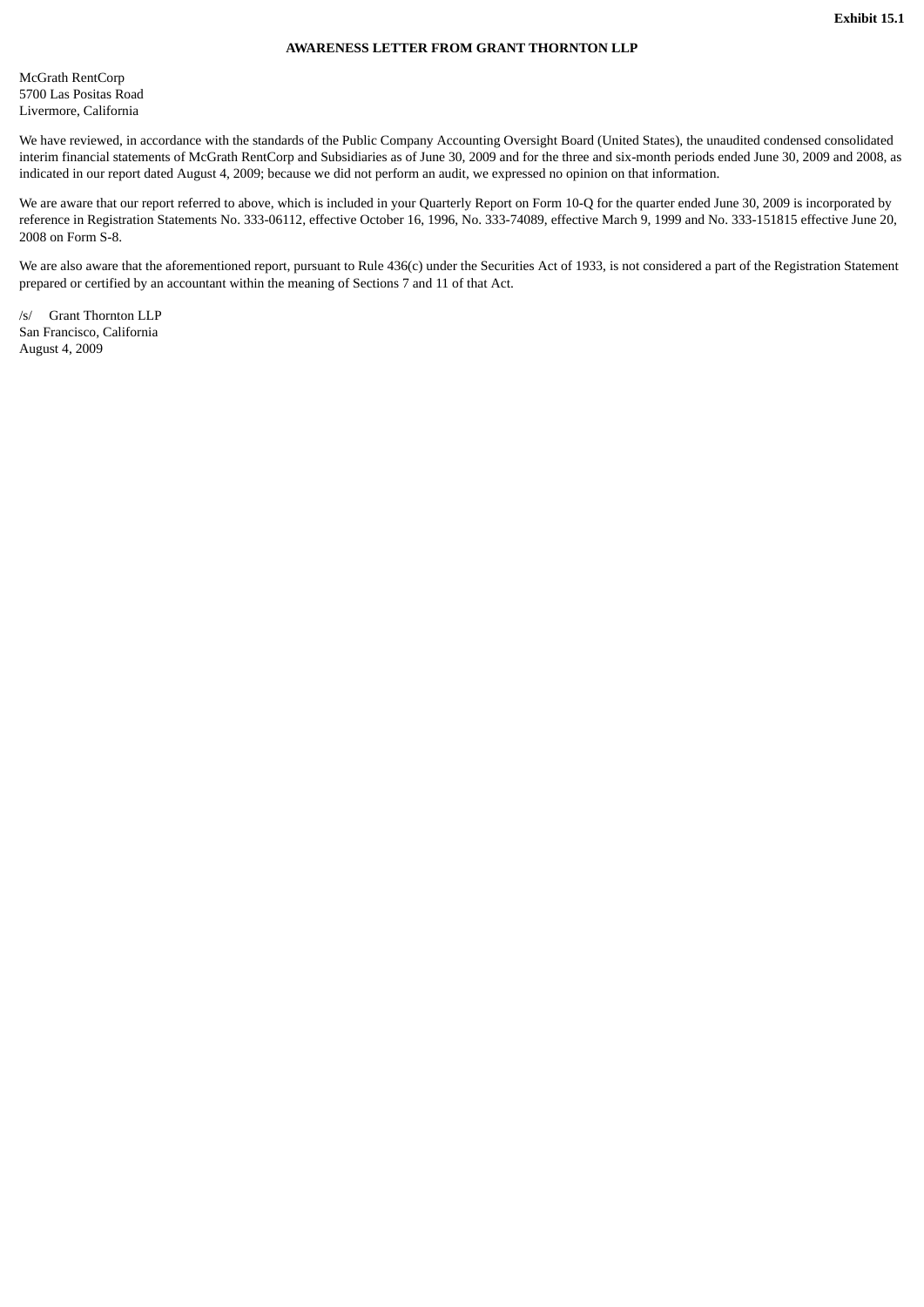# **McGRATH RENTCORP SECTION 302 CERTIFICATION**

I, Dennis C. Kakures, certify that:

- 1. I have reviewed this quarterly report on Form 10-Q of McGrath RentCorp;
- 2. Based on my knowledge, this report does not contain any untrue statement of a material fact or omit to state a material fact necessary to make the statements made, in light of the circumstances under which such statements were made, not misleading with respect to the period covered by this report;
- 3. Based on my knowledge, the financial statements, and other financial information included in this report, fairly present in all material respects the financial condition, results of operations and cash flows of the registrant as of, and for, the periods presented in this report;
- 4. The registrant's other certifying officer and I are responsible for establishing and maintaining disclosure controls and procedures (as defined in Exchange Act Rules 13a-15(e) and 15d-15(e)) and internal control over financial reporting (as defined in Exchange Act Rules 13a-15(f) and 15d-15(f)) for the registrant and have:
	- a) Designed such disclosure controls and procedures, or caused such disclosure controls and procedures to be designed under our supervision, to ensure that material information relating to the registrant, including its consolidated subsidiaries, is made known to us by others within those entities, particularly during the period in which this report is being prepared;
	- b) Designed such internal control over financial reporting, or caused such internal control over financial reporting to be designed under our supervision, to provide reasonable assurance regarding the reliability of financial reporting and the preparation of financial statements for external purposes in accordance with generally accepted accounting principles;
	- c) Evaluated the effectiveness of the registrant's disclosure controls and procedures and presented in this report our conclusions about the effectiveness of the disclosure controls and procedures, as of the end of the period covered by this report based on such evaluation; and
	- d) Disclosed in this report any change in the registrant's internal control over financial reporting that occurred during the registrant's most recent fiscal quarter (the registrant's fourth fiscal quarter in the case of an annual report) that has materially affected, or is reasonably likely to materially affect, the registrant's internal control over financial reporting; and
- 5. The registrant's other certifying officer and I have disclosed, based on our most recent evaluation of internal control over financial reporting, to the registrant's auditors and the audit committee of the registrant's board of directors (or persons performing the equivalent functions):
	- a) All significant deficiencies and material weaknesses in the design or operation of internal control over financial reporting, which are reasonably likely to adversely affect the registrant's ability to record, process, summarize and report financial data; and
	- b) Any fraud, whether or not material, that involves management or other employees who have a significant role in the registrant's internal control over financial reporting.

Date: August 6, 2009

By: /s/ Dennis C. Kakures

Dennis C. Kakures Chief Executive Officer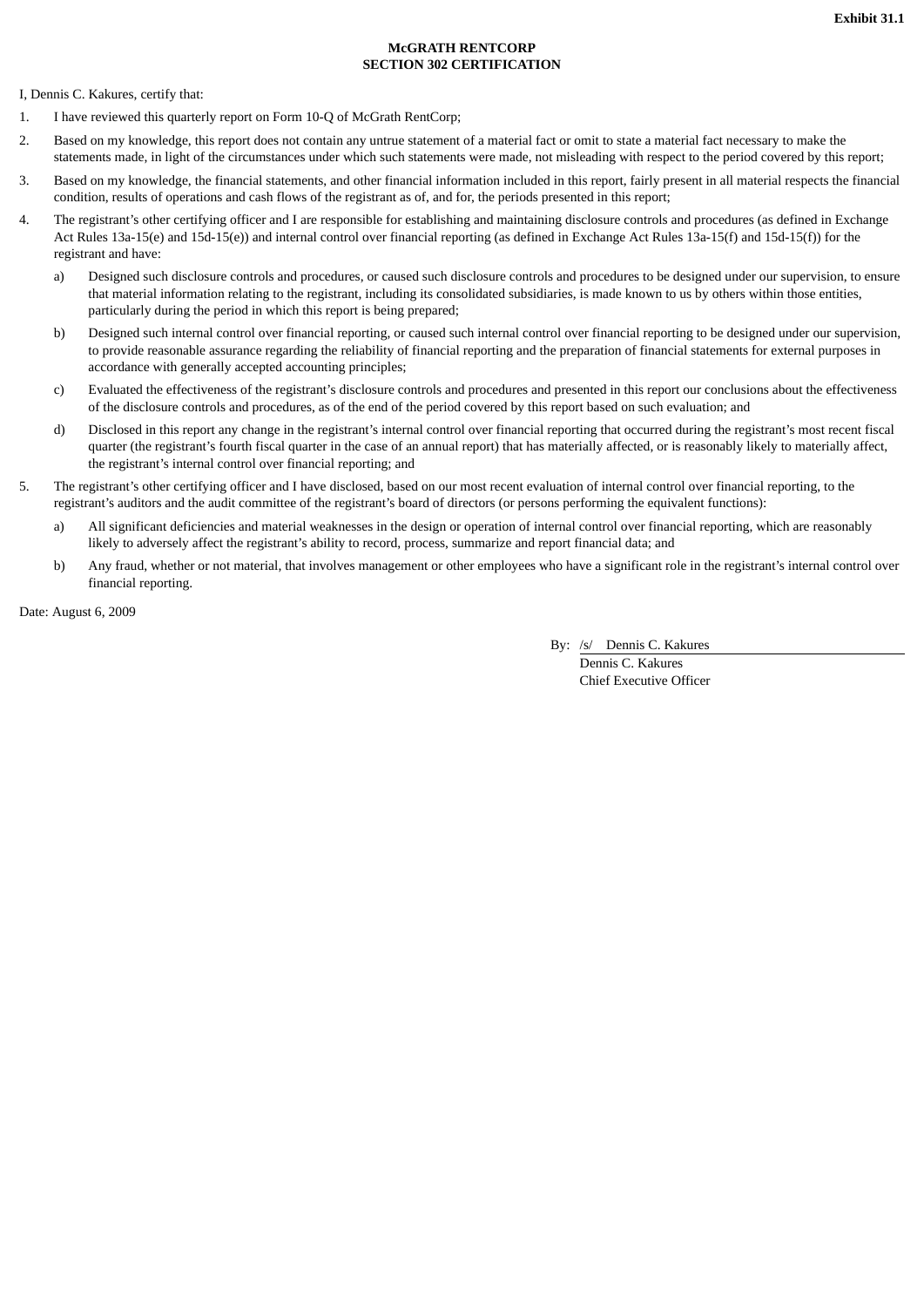# **McGRATH RENTCORP SECTION 302 CERTIFICATION**

I, Keith E. Pratt, certify that:

- 1. I have reviewed this quarterly report on Form 10-Q of McGrath RentCorp;
- 2. Based on my knowledge, this report does not contain any untrue statement of a material fact or omit to state a material fact necessary to make the statements made, in light of the circumstances under which such statements were made, not misleading with respect to the period covered by this report;
- 3. Based on my knowledge, the financial statements, and other financial information included in this report, fairly present in all material respects the financial condition, results of operations and cash flows of the registrant as of, and for, the periods presented in this report;
- 4. The registrant's other certifying officer and I are responsible for establishing and maintaining disclosure controls and procedures (as defined in Exchange Act Rules 13a-15(e) and 15d-15(e)) and internal control over financial reporting (as defined in Exchange Act Rules 13a-15(f) and 15d-15(f)) for the registrant and have:
	- a) Designed such disclosure controls and procedures, or caused such disclosure controls and procedures to be designed under our supervision, to ensure that material information relating to the registrant, including its consolidated subsidiaries, is made known to us by others within those entities, particularly during the period in which this report is being prepared;
	- b) Designed such internal control over financial reporting, or caused such internal control over financial reporting to be designed under our supervision, to provide reasonable assurance regarding the reliability of financial reporting and the preparation of financial statements for external purposes in accordance with generally accepted accounting principles;
	- c) Evaluated the effectiveness of the registrant's disclosure controls and procedures and presented in this report our conclusions about the effectiveness of the disclosure controls and procedures, as of the end of the period covered by this report based on such evaluation; and
	- d) Disclosed in this report any change in the registrant's internal control over financial reporting that occurred during the registrant's most recent fiscal quarter (the registrant's fourth fiscal quarter in the case of an annual report) that has materially affected, or is reasonably likely to materially affect, the registrant's internal control over financial reporting; and
- 5. The registrant's other certifying officer and I have disclosed, based on our most recent evaluation of internal control over financial reporting, to the registrant's auditors and the audit committee of the registrant's board of directors (or persons performing the equivalent functions):
	- a) All significant deficiencies and material weaknesses in the design or operation of internal control over financial reporting, which are reasonably likely to adversely affect the registrant's ability to record, process, summarize and report financial data; and
	- b) Any fraud, whether or not material, that involves management or other employees who have a significant role in the registrant's internal control over financial reporting.

Date: August 6, 2009

By: /s/ Keith E. Pratt

Keith E. Pratt Chief Financial Officer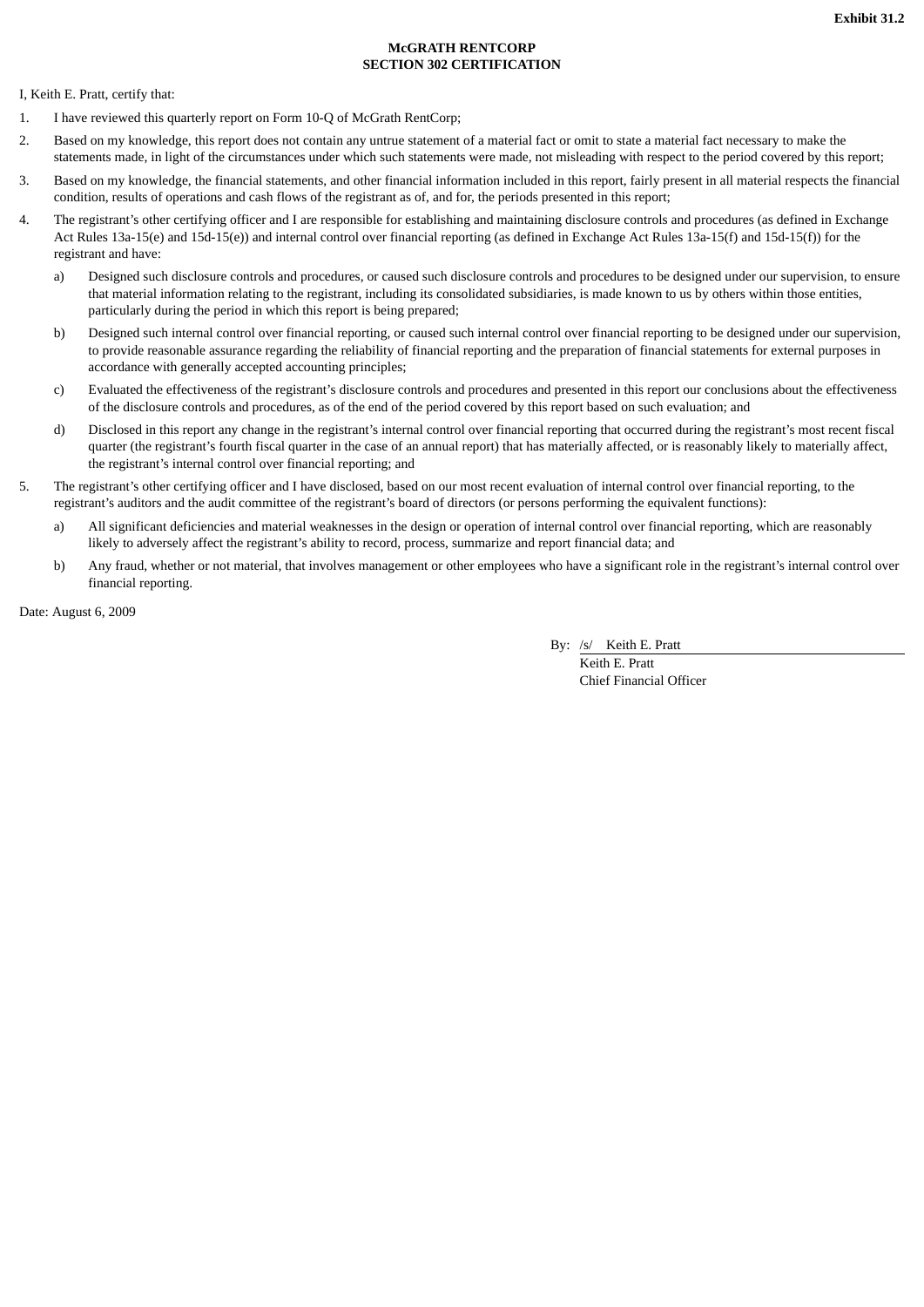# **McGRATH RENTCORP SECTION 906 CERTIFICATION**

In connection with the periodic report of McGrath RentCorp (the "Company") on Form 10-Q for the period ended June 30, 2009, as filed with the Securities and Exchange Commission (the "Report"), I, Dennis C. Kakures, Chief Executive Officer of the Company, hereby certify as of the date hereof, solely for purposes of Title 18, Chapter 63, Section 1350 of the United States Code, that to the best of my knowledge:

(1) the Report fully complies with the requirements of Section 13(a) or 15(d), as applicable, of the Securities Exchange Act of 1934, and

(2) the information contained in the Report fairly presents, in all material respects, the financial condition and results of operations of the Company at the dates and for the periods indicated.

This Certification has not been, and shall not be deemed, "filed" with the Securities and Exchange Commission.

Date: August 6, 2009

By: /s/ Dennis C. Kakures

Dennis C. Kakures Chief Executive Officer

A signed original of this written statement required by Section 906 has been provided to the Company and will be retained by the Company and furnished to the Securities and Exchange Commission or its staff upon request.